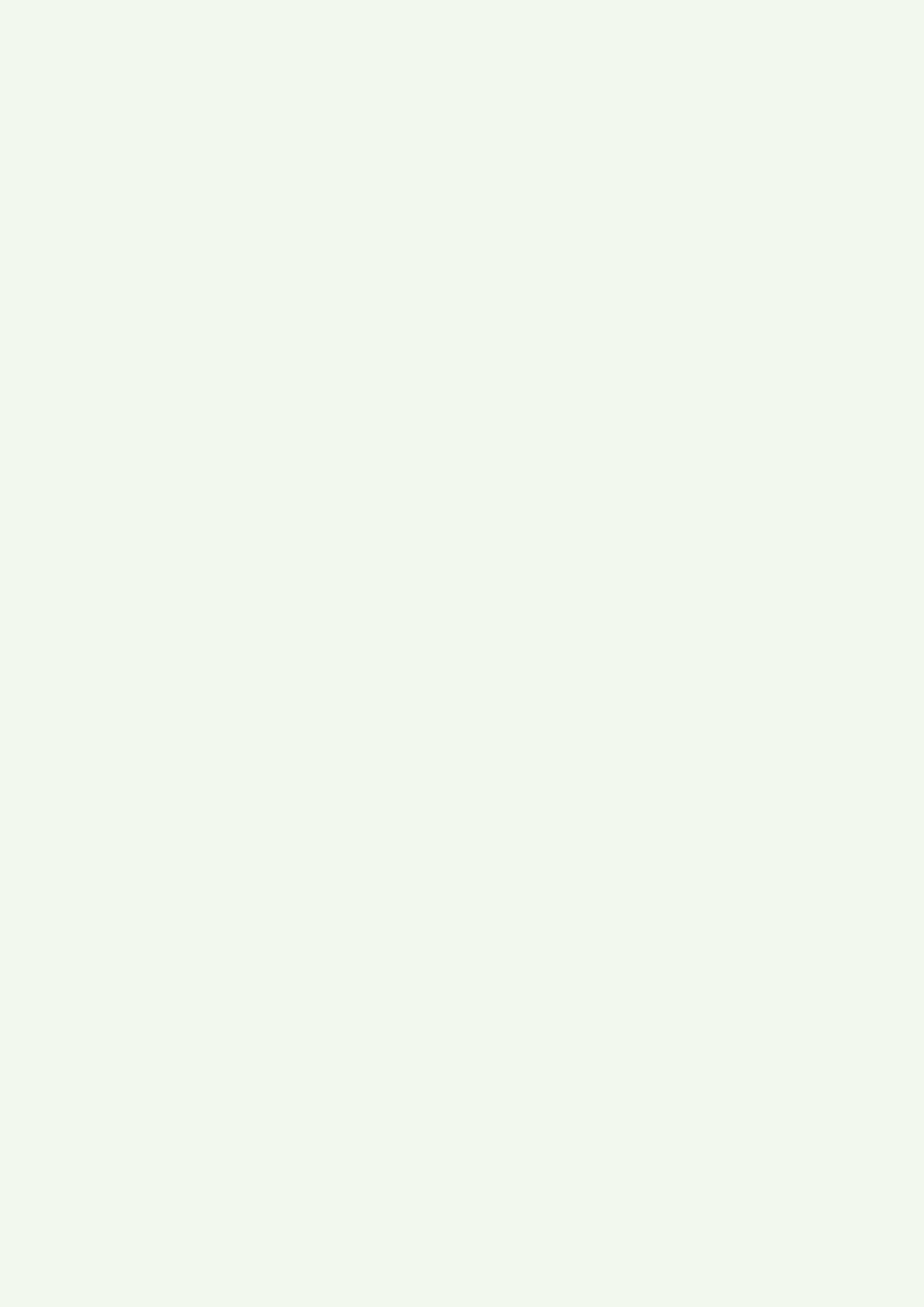# **Summary**

This is the 3rd Progress Report Card of the Northern Territory Suicide Prevention Strategic Framework (NTSPSF) Implementation Plan 2018–2023. It highlights key achievements during the year 2020-2021, as well as areas where ongoing focus is needed.

Preventing suicide requires work in a wide range of areas. Our plans to prevent suicide must include whole of community awareness raising alongside targeted initiatives for people who are most at risk of suicide.



The Northern Territory Suicide Prevention Strategic Framework Implementation Plan 2018–2023

Information in this progress report is organised under three priority areas:

- **Stronger community awareness and capacity**  1.
- **Improved system integration, coordination and accessibility**  2.
- **Focused support for vulnerable groups and a stronger evidence base.**  3.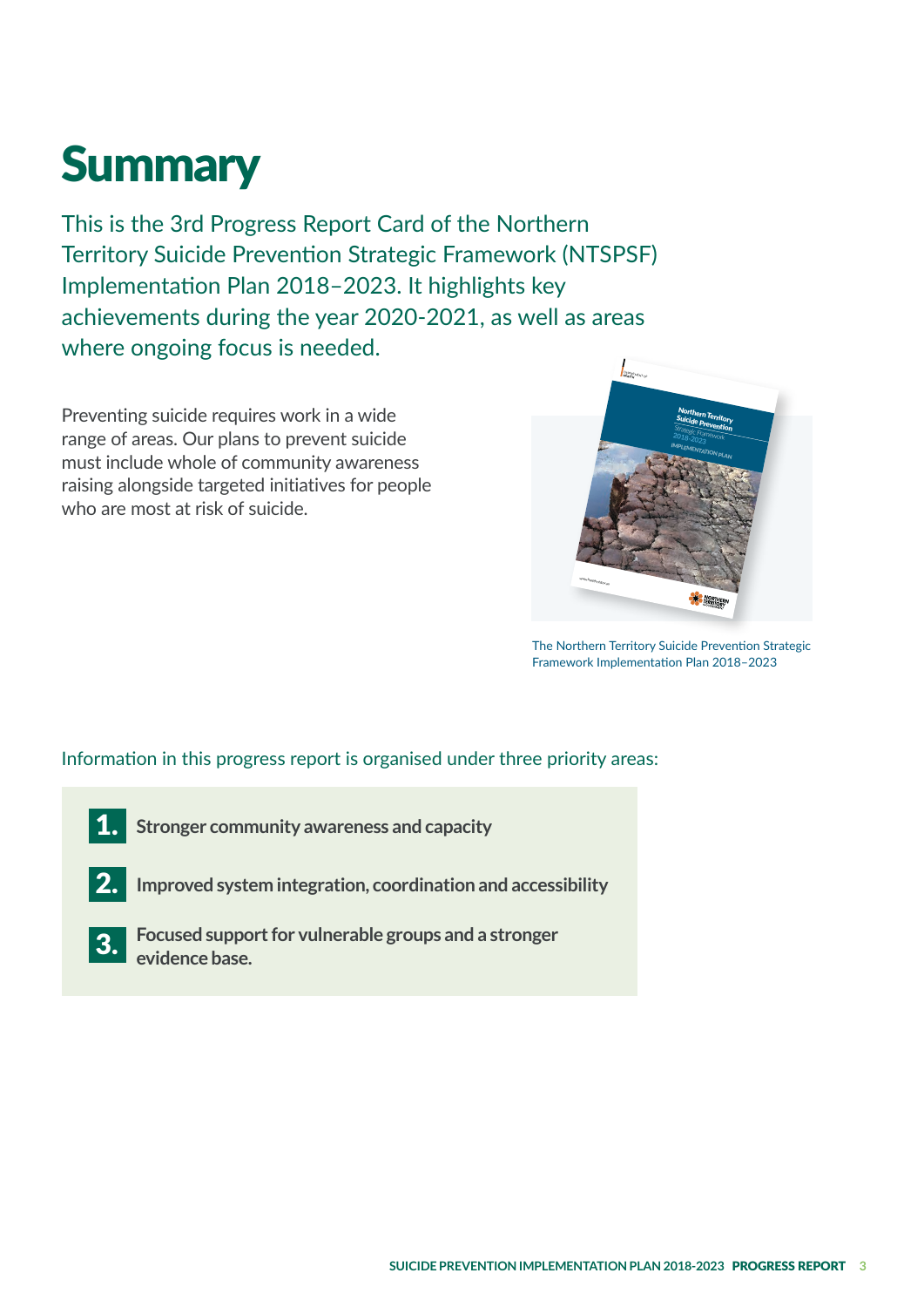## **NT Suicide Prevention Strategic Framework (2018-2023) Implementation Plan**

Top Achievements 2020-2021

#### Community action planning (CAP) - a regional systems-based multi-intervention approach to preventing suicide: **1.**

This work includes identifying established community planning groups and networks in each region and supporting the development of community action plans (CAPs). There has been a marked increase in the reach and effectiveness of community awareness and support services. Development of a Community Action Planning (CAP) focus group activity and evaluation guide has been completed Stakeholders include:

- Community Suicide prevention grant recipients
- Aboriginal community controlled health services (ACCHS)
- Regional community service workforces
- Cross-sector service agency workforces
- Community members.

Providing an opportunity for people to come together for focused discussions have resulted in shared ideas, learnings and resources and enhanced partnership opportunities. These will lead to future activities focused on:

- Developing suicide prevention collaboration Networks
- Developing expertise in relevant in suicide prevention practice and activity
- Increasing and improving strategies to raise suicide prevention awareness in the community
- Increasing the profile of Aboriginal suicide prevention activity
- Fostering lived experience representatives including Aboriginal experiences
- Improving the dissemination of research and information across regional networks
- Supporting developing community profiles and activity readiness assessments
- Supporting development of community flow charts that identify natural helpers, and linkage with relevant agency contacts.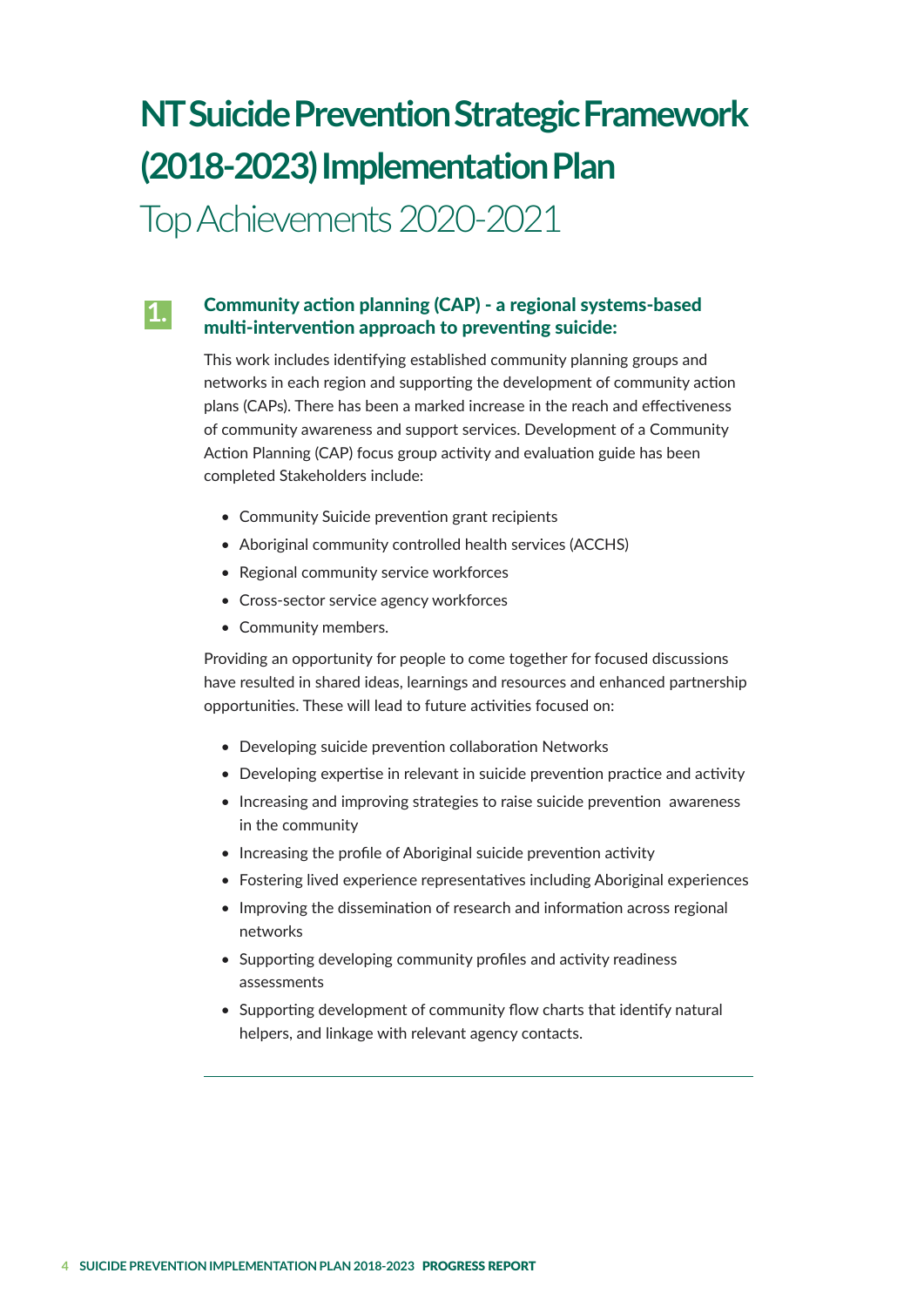#### Community Suicide Prevention Grants: **2.**

Since 2018, community groups and non-government organisations have been awarded grants of up to \$10,000 to assist in raising awareness about suicide and suicide prevention, focussing on community building and support for vulnerable groups. To date \$1 million worth of community suicide prevention grants for 131 distinct projects across 2018-2021.

In 2021, an additional category was added, supported by the NT Primary Health Network (NTPHN), which has seen funds awarded to agencies to upskill their staff.

In 2020-21 39 grants were awarded – with \$235,000 for community programs and \$35,000 for workforce training.

Examples of current community grant projects include:

- *a) Suicide Awareness Through Art (SATA) Program FORWAARD Aboriginal Corporation Darwin*
- *b) Litchfield Suicide Prevention Awareness Campaign for Males 40+ Litchfield Municipality Rotary Club of Litchfield/Palmerston Inc*
- *c) West Arnhem Community Suicide Prevention Initiatives West Arnhem Regional Council - Jabiru / Warruwi / Maningrida*
- *d) Build 'em up: Suicide Prevention through Skateboarding and Balanced Choice Thamarrurr Youth Indigenous Corporation – Wadeye*
- *e) Suicide Awareness Camp Youth Camps Local partnerships Borroloola*
- *f) ASIST Suicide Awareness training for Tennant Creek Educators Tennant Creek*
- *g) Workforce Suicide Prevention Training- CAAPU (Central Australian Aboriginal Alcohol Programmes Unit – Alice Springs.*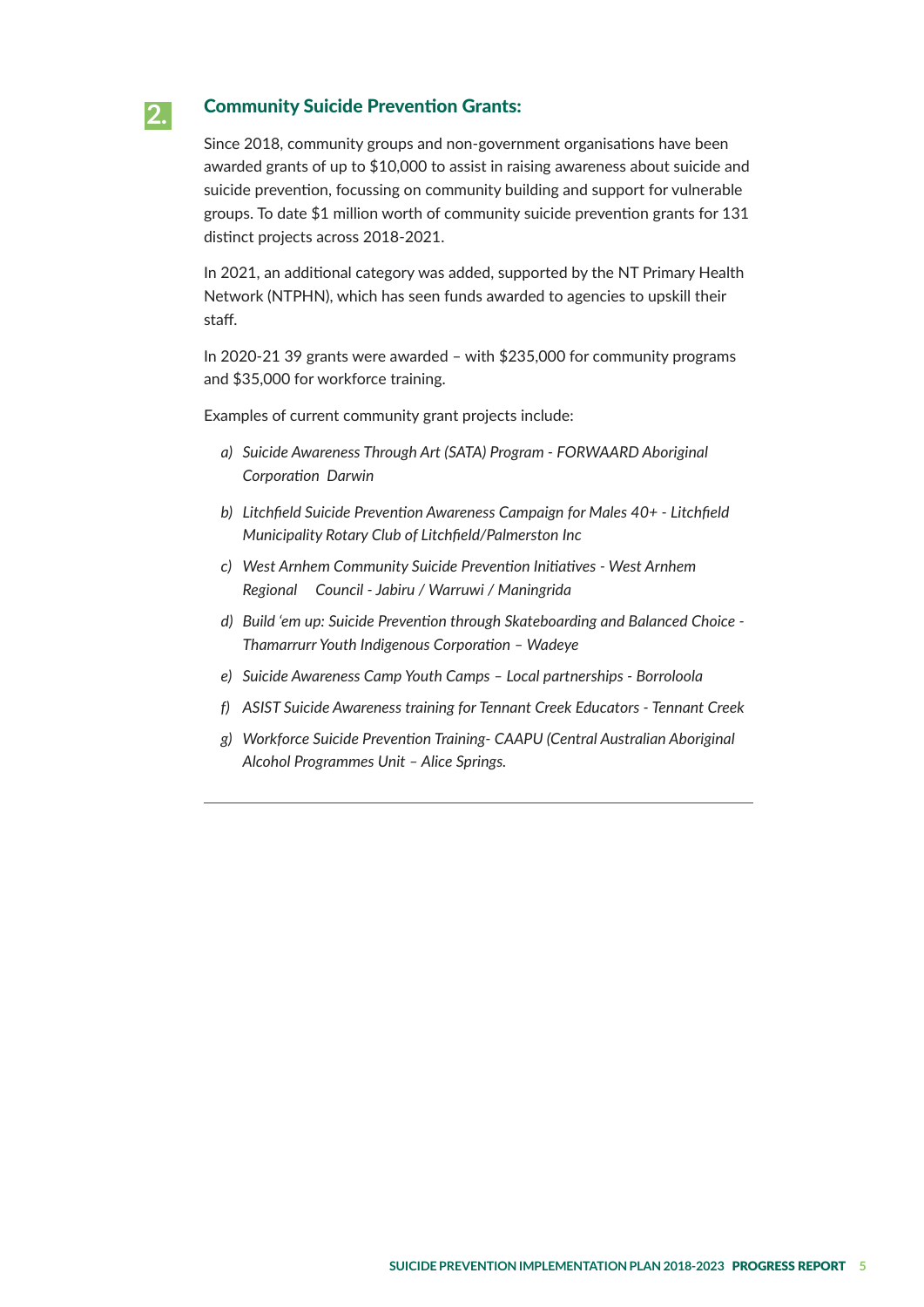## **3.**

### Funded Training for Staff and Community Members:

Targeted training for community members and health and social care staff in supporting vulnerable people expands the capacity of the community to respond wherever the need is. In the past 12 months:

- SafeTALK: a total of 528 participants trained in the NT
- ASIST: a total of 361 participants trained in the NT
- Mental Health First Aid (MHFA): a total of 206 participants trained in the NT
- Other relevant Training:
	- General Awareness Training = 315
	- Suicide Safe = 60
	- Youth Mental Health First Aid = 20
	- Accidental Counsellor = 118

In addition, 2020-21 has seen an increased focus on system reform particularly in the post-vention and aftercare follow up including:

- NT Data Collection System for suicide behaviours initiative
	- Focus on the provision of multi-agency non-health data for at risk cohorts
	- To enhance understanding of suicide and self-harm to help deliver more agile and appropriate supports for communities in need
	- Project partners include NT Health, AMSANT, NT PHN & NIAA and relevant agencies.
- Postvention and Prevention Support Guidelines for Primary Care
	- Developed in partnership with Aboriginal Medical Services Alliance Northern Territory (AMSANT), these guidelines provide a process for Primary Health Care managers and staff, following an attempted / alleged suicide in a remote community to provide postvention support responses and ongoing prevention support services for affected individuals, families, and community health staff.

#### • The Way Back Support Service Aftercare Project

- Following hospital presentations following a suicide attempt or crises
- Focuses on wraparound needs including families and carers, that may require more tailored approaches to suicide prevention
- Project partners include NT Health, TeamHealth, NTPHN, Beyond Blue, AMSANT, TEMHCO.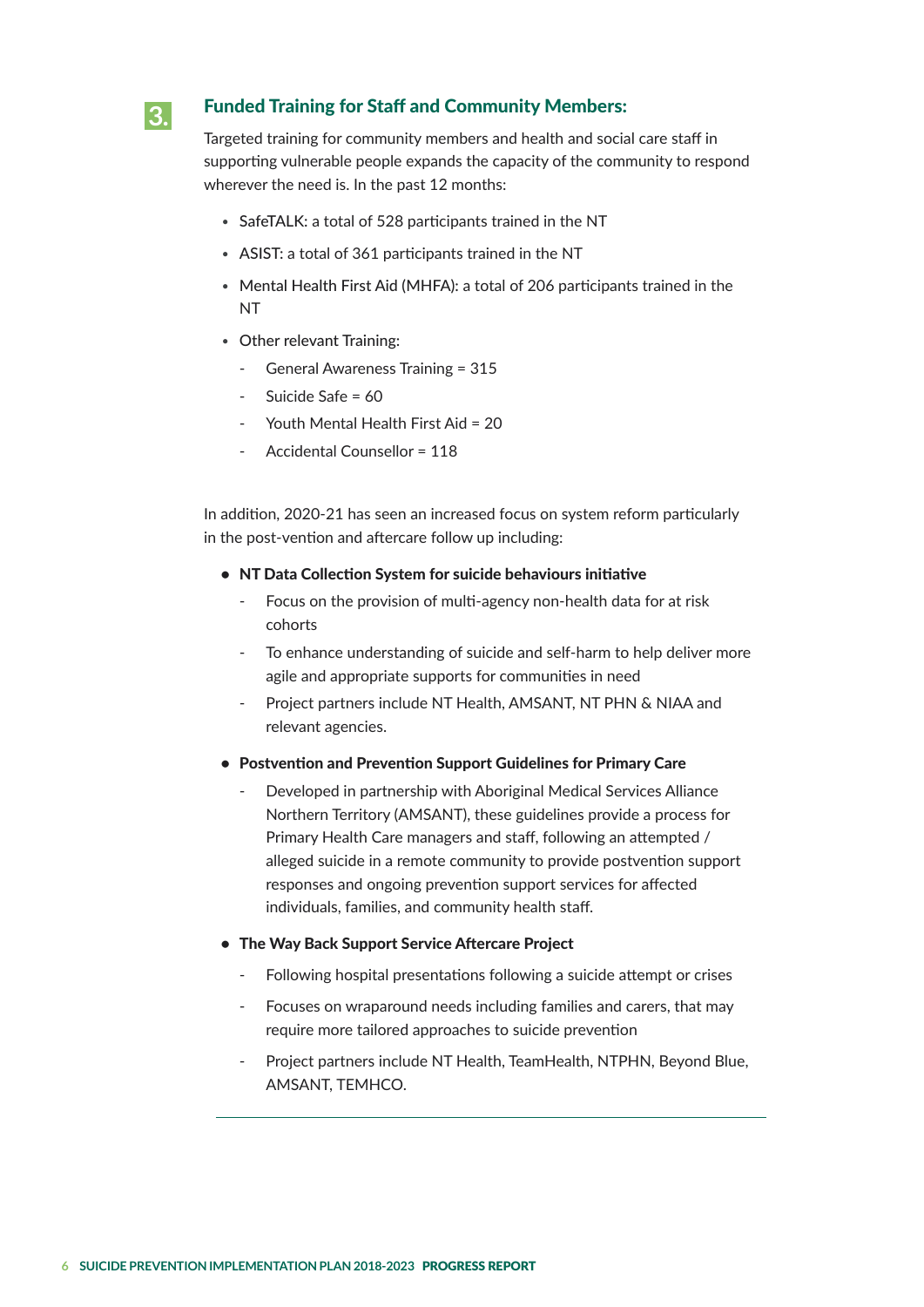## Progress by Goals and Actions

## Goal 1

**Building stronger communities that have increased capacity to respond to and prevent suicidal behaviours through raising awareness and reducing stigma.**

## ACTIONS

- 1.1 Promote online and face-to-face prevention and awareness services and resources.
- 1.2 Increase accessibility to prevention, intervention and postvention initiatives being delivered in all sectors.
- 1.3 Identify and promote opportunities for training and awareness raising in the community and workplaces.
- 1.4 Promote and support resilience building for individuals, carers and communities through community level activities.

## COMPI FTFD

#### Online training

NT Health ongoing support for the 2021 Lifeline delivery of free online Suicide Prevention Summit conference for allied health professionals covering a comprehensive suite of suicide prevention resources for children/youth, Indigenous, lived experience, evidence-based approaches, counselling and access to technology.

Link: Mental Health Academy: Suicide prevention.

### NT Health website

Updated NT Health Suicide Prevention Information and Support website

- A comprehensive list of the NT suicide prevention community grants projects funded since grants commenced in 2018.
- A monitoring and evaluation toolkit including a tool to guide the measurement of participant

• A list of NT suicide prevention training providers

• Information about online, telephone and faceto-face bereavement support.

#### Community Service Teams Forum

NT Suicide Prevention team presented an overview of suicide in the NT at West Arnhem Community Service Teams Forum; includimng staff from; Aged Care, Youth Two Way Learning/Working in Two Worlds and how that informs and shapes our practice.

### The Little Red Threat Book (LRTB) updated 2019-edition ongoing NT distribution

Threat Book is a practical community guide in plain English tackling the issue of people using suicide as a threat and addressing a range of related and concerning behaviours. The book was updated from the 2007 edition by the Central Australian Life Promotion Network (LPN) and launched in 2020. The LRTB has continued to be widely distributed free via social media and in hard copy to many community settings.

#### Cross-sector linkage and Facilitation

NT Health suicide prevention team have worked with funded contractors to identify, promote and facilitate local connections, resources and support pathways for NGO community referrals and contracted training in remote and rural NT communities. For example; working with NIAAfunded Mental Health First Aid providers to identify and connect training to priority communities. Threat Book is a practical community guide in plain English tackling the issue of people using suicide as a threat and addressing a range of related and concerning behaviours. The book was updated from the 2007 edition by the Central Australian Life Promotion Network (LPN) and launched in 2020. The LRTB has continued to be widely distributed free via social media and in hard copy to many community settings.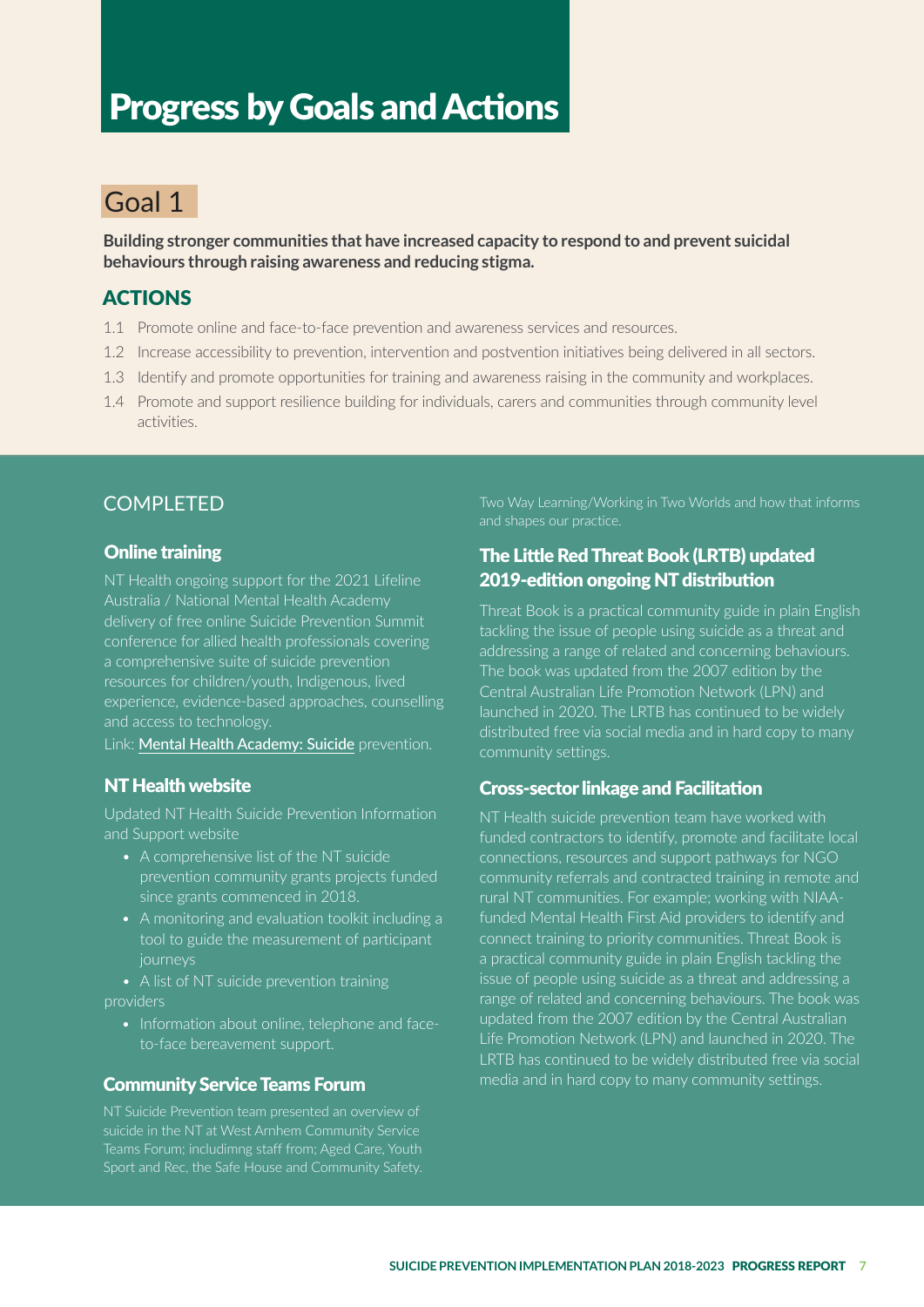## Alcohol and Drug Foundation (ADF) - Local Drug Action Teams (LDAT) initiative

NT Health has conducted numerous meetings with Alcohol and Drug Foundation (ADF) facilitating connections with six distinct existing NT suicide prevention projects that may have Local Drug Action Teams (LDAT) relevancy/local benefits. As a result, the Banatjarl Strongbala Wimun Grup – Jawoyn Association Aboriginal Corporation has received an initial grant and support from the ADF to develop an evidence-based LDAT Community Action Plan.

## **NONGOING**

**Online and Face-to-Face Prevention and Awareness Services and Resources:** A range of placed-based community information access, awareness and help-seeking campaigns have been supported to develop as they emerge in various settings including:

• Media Promotion including targeted radio announcements, podcasts, and community engagement.

## Goal 2

**Informed, inclusive services that provide timely, integrated, compassionate and culturally safe responses that meet the diverse needs of people across the NT.**

## ACTIONS

- 2.1 Agency collaboration to ensure service coordination, aligned with system reforms
- 2.2 Establish an online platform covering all of the NT
- 2.3 Develop and improve coordination and analysis of relevant NT data to inform ongoing prevention activities and enable innovative service responses
- 2.4 A clear public policy, across government that supports suicide prevention.

## COMPLETED

Collaborative practices across clinical and non-clinical, social and justice services towards integrated models of suicide prevention, intervention and postvention services:

#### **External Review of Suicide prevention reponses in Top End Region was undertaken in 2021:**

This review was conducted to assist Top End Region evaluate service capacity, capability, models of care and to assist TER to provide better preventative and interventional care to people at risk of suicide. Future actions will include:

- Ongoing implementation and evaluation of systems, processes and interventions to reduce the risk of suicide for people presenting to hospital or health settings and being discharged from mental health inpatient services
- Improved responsiveness to, and management of, suicide risk by primary care services through the implementation of co-designed aftercare services.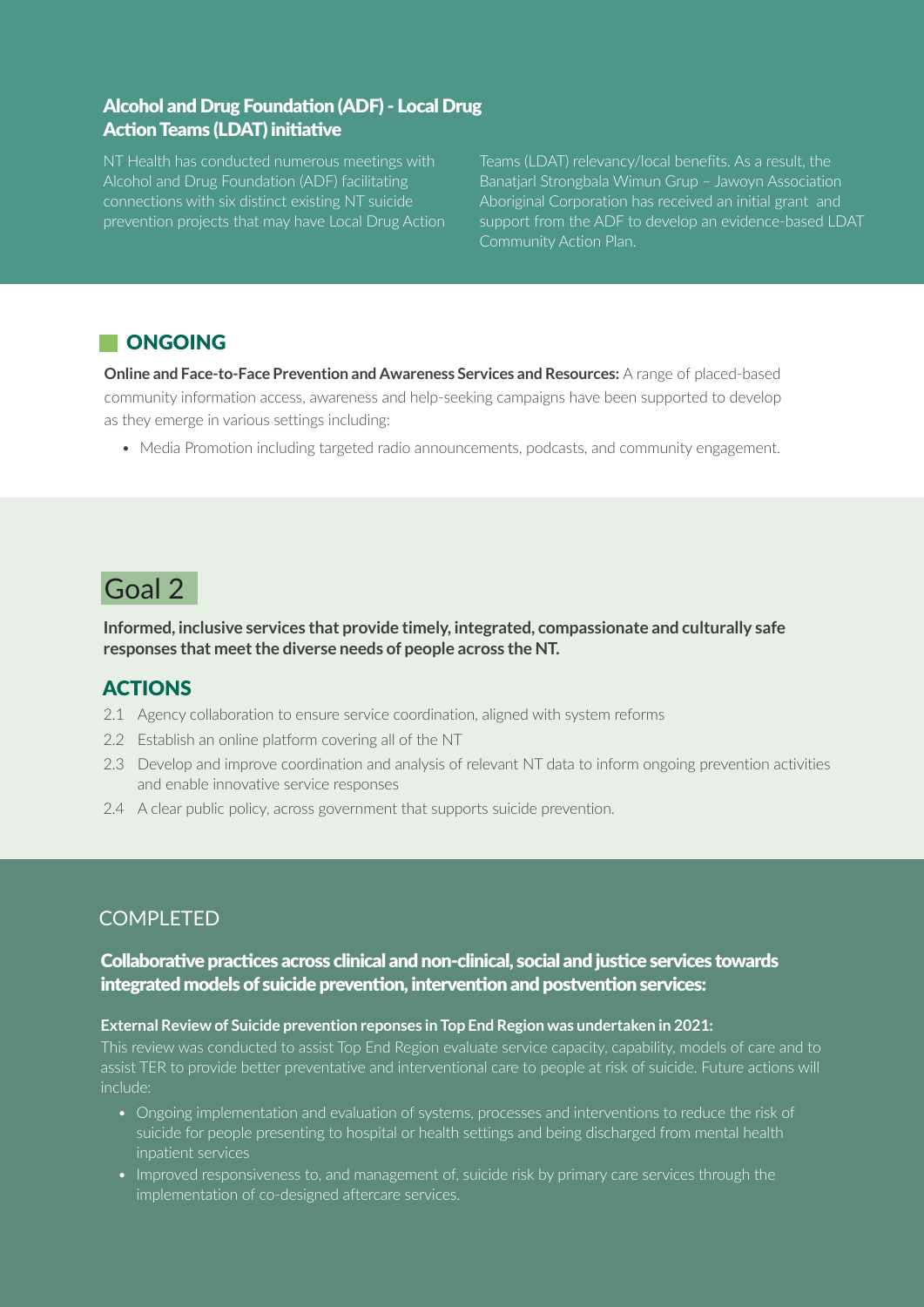**Suicide Prevention / Community Resilience Coordinators:** NTPHN and the NT Social and Emotional Wellbeing (SEWB) Working Group have committed to supporting SEWB Socio-cultural position funds for Suicide Prevention or Community Resilience Coordinator positions within ACCHS, NTG Primary Health Centres or other NGO agencies where need is identified. Eligible agencies who re-purpose SEWB positions to suicide prevention or community resilience co-ordinators may contribute to a reduction in suicide and suicidal behaviour in regions by:

- Improving safety, effectiveness and access to local services for people at risk of suicide and their families
- Strengthening relationships and structures to support collaboration across local agencies involved in suicide
- Developing and implementing an integrated and evidence-based regional suicide prevention community action plans
- Ensuring needs within local communities are being adequately addressed
- Wurli Wurlinjang Health Service has taken up this option in 2021.

## **NONGOING**

#### **Joint Regional Planning towards Integrated Mental Health and Suicide Prevention Services in the**

**NT:** As reform of mental health and suicide prevention service systems moves towards whole of system integration, governments are required to jointly develop suicide prevention approaches.

NT Health contributed to the completion of a joint NT Mental Health and Suicide Prevention Regional Plan (Foundation Plan) which endeavours to:

- Address identified gaps, deliver on regional priorities, and drive evidence-based service
- Integrate mental health and suicide prevention services and pathways for people with or at risk of mental illness or suicide
- Set out collaboration and integration opportunities to meet short and long-term mental health and suicide prevention objectives identified across the NT.

**Department of Education Schools Counsellers and Headspace Schools:** NT Healthundertakes scheduled cross agency meetings with the Department of Education Schools Counseller management and Headspace schools representative staff. The focus of these ongoing meetings include:

- NT education settings student protective and risk reducing planning /activity / efforts
- Cross sector connections and collaboration across Community / Health / Education settings
- NT schools whole of school care environment approaches
- NT school specific suicide prevention planning efforts
- Information sharing pathways across the Health and Education Nexus.

**Cross Agency development of data sharing protocols:** In response to a number of critical incidents where High School students have presented to Top End Mental Health Service (TEMHS), mental health clinicians have met with the Department of Education to ensure communication channels and datasharing pathways exist for safety planning for school aged children. This initiative aims to strengthen the structural and care environment for for school-aged children.

**NT Suicide Prevention Peak Body:** Following the 2021 realease of National Suicide Prevention Advisers Final Report and numerous representations from various stakeholders, NT Health hosted coordinated regional meetings with a range of agencies and organisations, CEOs and associated representatives to discuss and gather stakeholder understandings and perspectives on a collaborative umbrella, peak or alliance mechanisms for suicide prevention in the NT.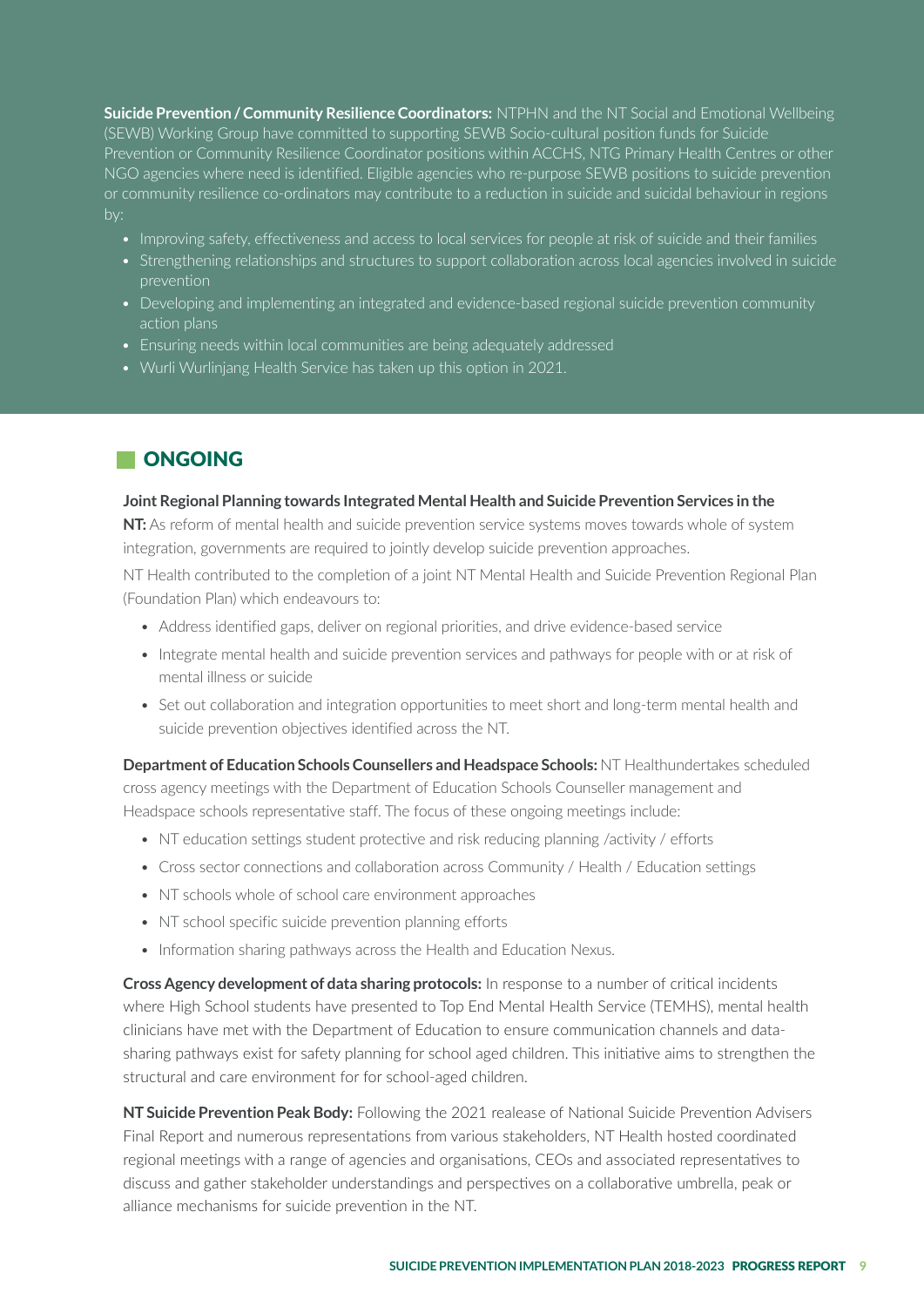Key themes included:

- Alignment with existing regional models and regional governance structures
- Bi-directional flow of ground up information from community networks informing resources and support required
- A collaborative network representative of a "peak" organisation
- Functions may include information clearing space, training, resourcing, advocacy, supervision.

**Royal Commission on Defence and Veterans Suicide:** NT Health has contributed to a Royal Commission into Defence and Veterans Suicide examining systemic issues, common themes and past deaths by suicide of Australian Defence Force (ADF) members, Veterans and experiences of members and veterans who may continue to be at risk of suicide. The commission was tasked to examine all aspects of service in the Australian Defence Force including, importantly, experiences of those transitioning from active service; the availability and quality of health and support services; pre-service and postservice issues for members and veterans; members' and veterans' social and family contexts, such as family breakdown, as well as housing and employment issues for members and veterans.

**Whole-of-Government Approach to Suicide Prevention:** Suicide prevention is most effective when understood as a whole of society issue and delivered through a whole of government approach with defined roles and responsibilities, joint service planning and co-funding.

#### **NT Health National Prime Ministers Taskforce**

**Collaboration:** As a National suicide prevention initiative, the Prime Ministers Suicide Prevention Advisor provides a national framework integrated with NTSPSF IP 2018-2023. The National Suicide Prevention Advisor (NSPA) report has recommendations in three broad areas for consideration of Federal and State/Territories First Ministers and Health Ministers. Keys focus areas include;

• Co-ordinated whole

#### Community Grants Examples:

#### *Live to Ride and Ride to Live - by getting a Motorcycle Licence*

Specifically aimed at Aboriginal youth living on town camps and residential area of Alice Springs, this project had the aim to provide motorcycle riding instruction and training in order to obtain a motorcycle licence. The program included; training to ride a motorcycle, road knowledge testing by the NT motor vehicle registry, updating licence's and to have talks about feelings of depression and suicidal thinking and to show how motorcycle riding can be therapeutic, especially with group riding and having the ability to go for a ride while being fully licenced. The outcome of this project gave young people the opportunity to participate in having safe group discussion about suicide and what you might be able to do in becoming part of positive riding group that enjoys living and riding.

The project was a successful for those young participants that had the opportunity to gain a licence to ride a motorcycle in Australia.

of government approaches including specific focus on non-health government agencies and organisations particularly in the social determinates sectors. What contributions those types of agencies can make to integrated whole of community suicide prevention.

- Aftercare and Post-discharge services. A previous suicide attempt is the highest risk factor for suicide. Building on existing pilots to improve after-care and post-discharge services for people who have attempted suicide, including sub-acute community based residential and non-residential services and intensive proactive follow-up case management is an opportunity to reduce the incidence of suicide. For example, The Darwin Way Back Support Service.
- Data sharing and information. A project at the Australian Institute of Health and Welfare is looking at the capture and utilisation of National and Regional information around suicide, suicide attempts and hospitalisations from self-harm to look at how we can maximise prevention services. Jurisdictional partnerships are underway for information sharing opportunities to assist in both service planning and responses as well as prevention activities.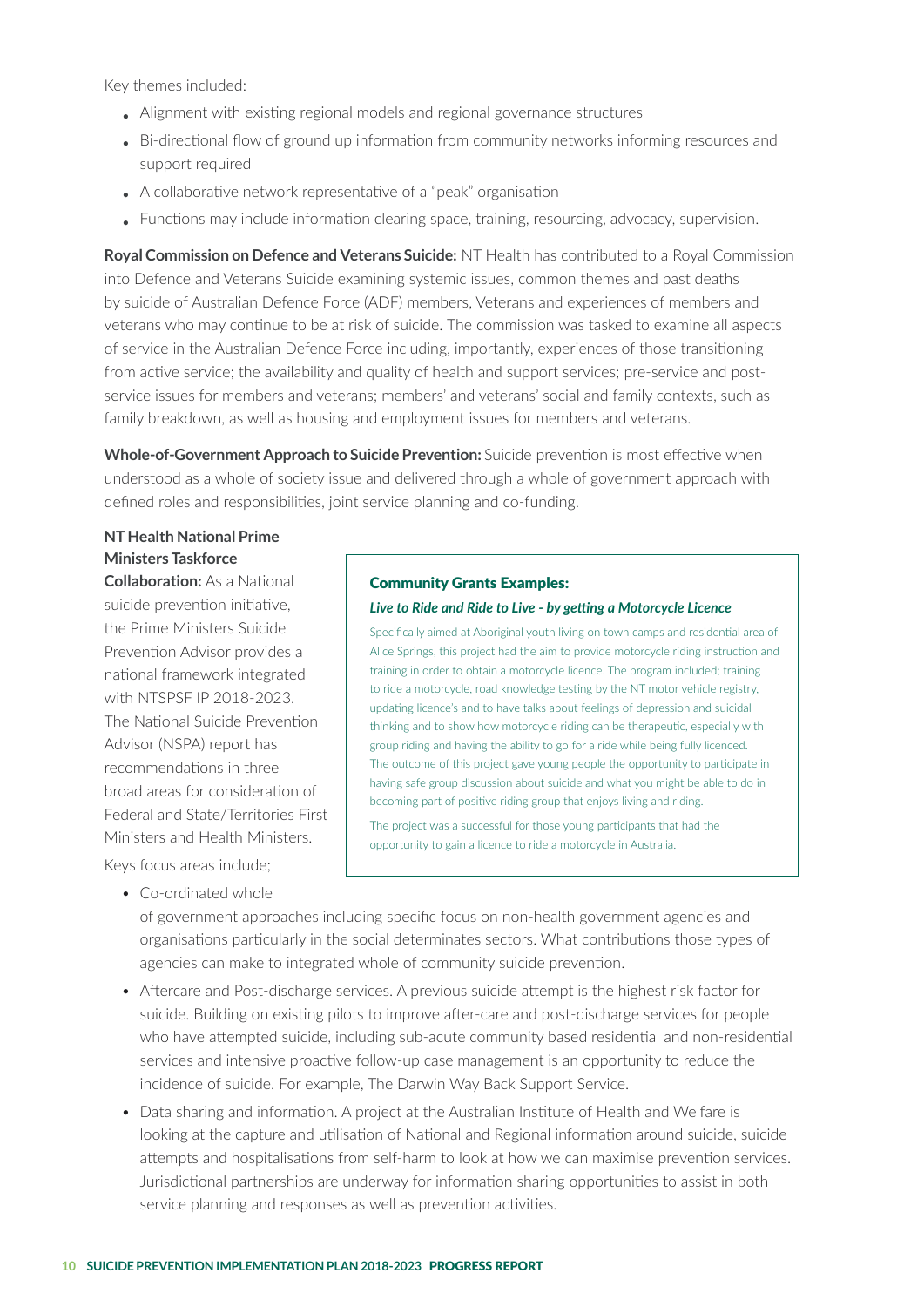**Office for Comissioning of Public Employemnt (OCPE) NT Public Sector (NTPS) Mental Health in the Workplace framework:** The Commissioner for Public Employment has prioritised the development of a Mentally Healthy Workplaces Framework for the NTPS that will set out enterprise wide actions and implementation mechanisms as well as mechanisms for grass roots support and action for all elements of a mentally healthy workplace.

**Northern Territory Suicide Prevention Coordination Committee (NTSPCC):** The NTSPCC comprises senior representation from 17 government and non-government agencies who meet to monitor effective, linked-up suicide prevention services across different sectors and to put in place solutions to any identified gaps or problems with service delivery. Representation includes Northern Territory Government Departments, Australian Government Departments, Northern Territory Primary Health Network (NTPHN) and Aboriginal Medical Services Alliance Northern Territory (AMSANT).

## Examples of Whole of Government Responses

## Child Youth and Family Services

#### **Territory Families, Housing and Communities:**

In 2020-2021, Territory Families continued to support a cross-government response to high risk young people and building resilience through universal engagement programs. Highlights include:

- **Office of Youth Affairs (OYA)** has an extensive NT network across young people, families local government, organisations, service and activity providers.
- OYA social media shares prevention and awareness services with 4,500 followers and Youth NT Instagram has 1000 followers.
- OYA staffed an information stall at the Darwin High School Health Expo in June 2021 and presented to school nurses with the Department of Education and participated in the Tennant Creek Youth Forum "Youth Talk" which included an awareness raising session on Health and Wellbeing: trauma, suicide, sexual and mental Health.

**Regional Youth Services Program (OYA); Darwin, Palmerston, East Arnhem, Katherine, Tennant Creek and Alice Springs:** facilitates development, implementation and review of local Youth Action Plans (wellbeing focus) delivered through the partnership of Territory Families Housing and Communities and the Department of the Chief Minister and Cabinet.

**Youth Program Coordinators** supported by OYA are based in Darwin, Palmerston, East Arnhem, Katherine, Tennant Creek and Alice Springs facilitate collaborative and cooperative delivery of preventative and early intervention services across agencies and organisations to provide pro-social after hours activities for young people at risk. These initiatives, funded through the Regional Youth Services Program, include development of a local Youth Action Plan, funding activity programs that include mentoring and support for young people and a strong focus on trauma informed and culturally safe service delivery. OYA funds programs for after-hours and school holiday periods providing access for young people to engage, connect with others, reduce isolation and build relationships with mentors and workers that can support referral to additional services as needed. Ensuring co-design is consistently used in efforts to strengthen Indigenous social and emotional wellbeing and improve mental health. This underpins the Regional Youth Services Program through the participation of young people and their families in design and delivery of programs. Regional Youth Services Program services including the Regional Youth Activities Grants prioritise activity and support programs that are responsive to the level and complexity of needs of trauma, harm and powerlessness experienced by vulnerable young people. OYA supported the following initiatives to increase accessibility and participation in prevention, intervention and post-intervention supports: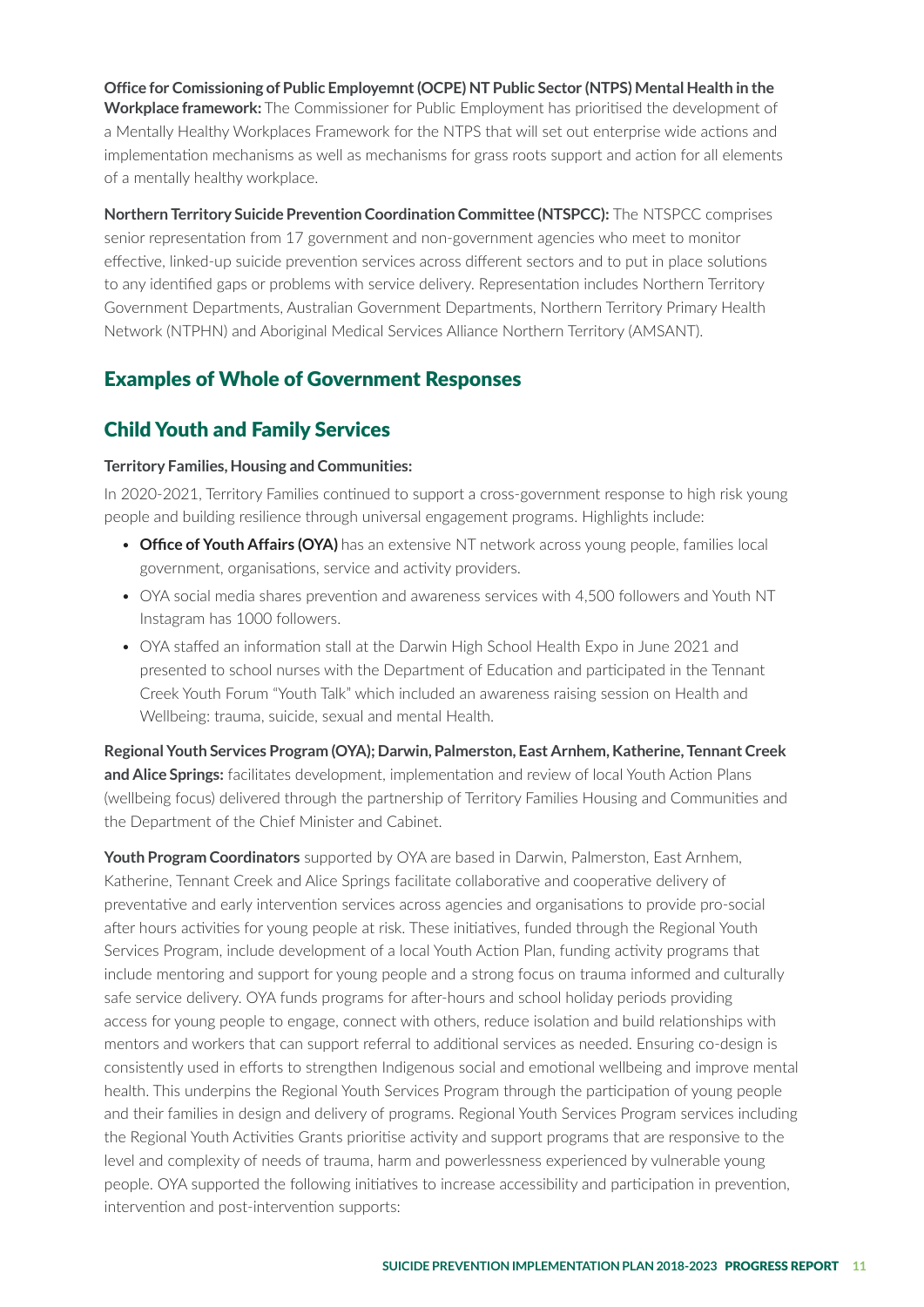#### **Darwin**

- Damien Mick funded for Identity, Belonging and Connection/Yarning Through the Fire guiding a strong foundational and network of peers to foster social and emotional growth for young future leaders. Focused on the needs of young people from culturally and linguistically diverse backgrounds, offering a process of exploration, collaboration and consultation with kinship, carers and the community.
- TwoTwoOne funded for djembe drumming as an engagement tool. After-hours wellbeing activity for young people to positively engage, participate and learn communication and coping skills. The program produced Improving Wellness YouTube Series – Mental Health Chats.
- TwoTwoOne funded for a Girls Only Friday night for young women aged 12-17 years offering fun, empowerment support and learn about health and mental health.
- Danila Dilba in collaboration with The SHAK funded for youth after-hours program targeting vulnerable young people at risk of anti-social behaviour. Yarning Circles with mentors helped to plan and map out actions recommended by the Young Women's Cultural activities group, and similarly with the Young Men's Cultural activities group.
- CAAPS funded for Do It in Darwin program to engage 12 to 17 year olds at risk, and improve their social and emotional wellbeing. Each participant assigned a mentor to provide practical support assisting participants to overcome challenges and barriers. Like several Darwin social and emotional wellbeing programs, this program was recorded and distributed on YouTube to raise awareness and reduce stigma.

#### **Palmerston**

- PaRBA funded for Youth Drop In Sports that link young people with mentors and fun activities in a safe environment.
- City of Palmerston funded for Urban Jam Events delivered in partnership with service providers facilitating 'hot topic' discussions including Headspace Darwin available each session for early intervention mental health information.
- Palmerston Youth Program Coordinator supports the Palmerston Indigenous Network (PIN) Grow Well Live Well (GWLW) - collective impact project. These networks offer services and improvements to community delivery involving Aboriginal people in the Palmerston region to influence and support community change: the PIN was funded to host ChangeFEST; GWLW consults and surveys community including a focus on improving outcomes in the mental health and wellbeing of young people.
- Palmerston Youth Program Coordinator facilitates and shares training opportunities including River of Trauma Care Training developed by Aboriginal trainers and Elders to provide cultural context to the impact and healing of trauma. Funding was provided through the Palmerston Child and Family Centre Community Fund and delivered through Palmerston Indigenous Network.
- Larrakia Nation funded for Young Mulliga's and Cudgeries connecting young people to culture (families also welcome to attend) through cultural and art based sessions delivered by members of the Larrakia community.
- Yarraman Territory funded to use horsemanship to engage and connect with young people from at risk backgrounds.
- Mic Check Palmy funded for SoundED workshops engaging young people and providing skills in music creation and video production.
- Speaking Links Research in partnership with Larrakia Nation funded for Speaking up about Wellbeing producing artwork for cards for use in therapeutic settings including group work with young people to prompt discussions about wellbeing and mental health.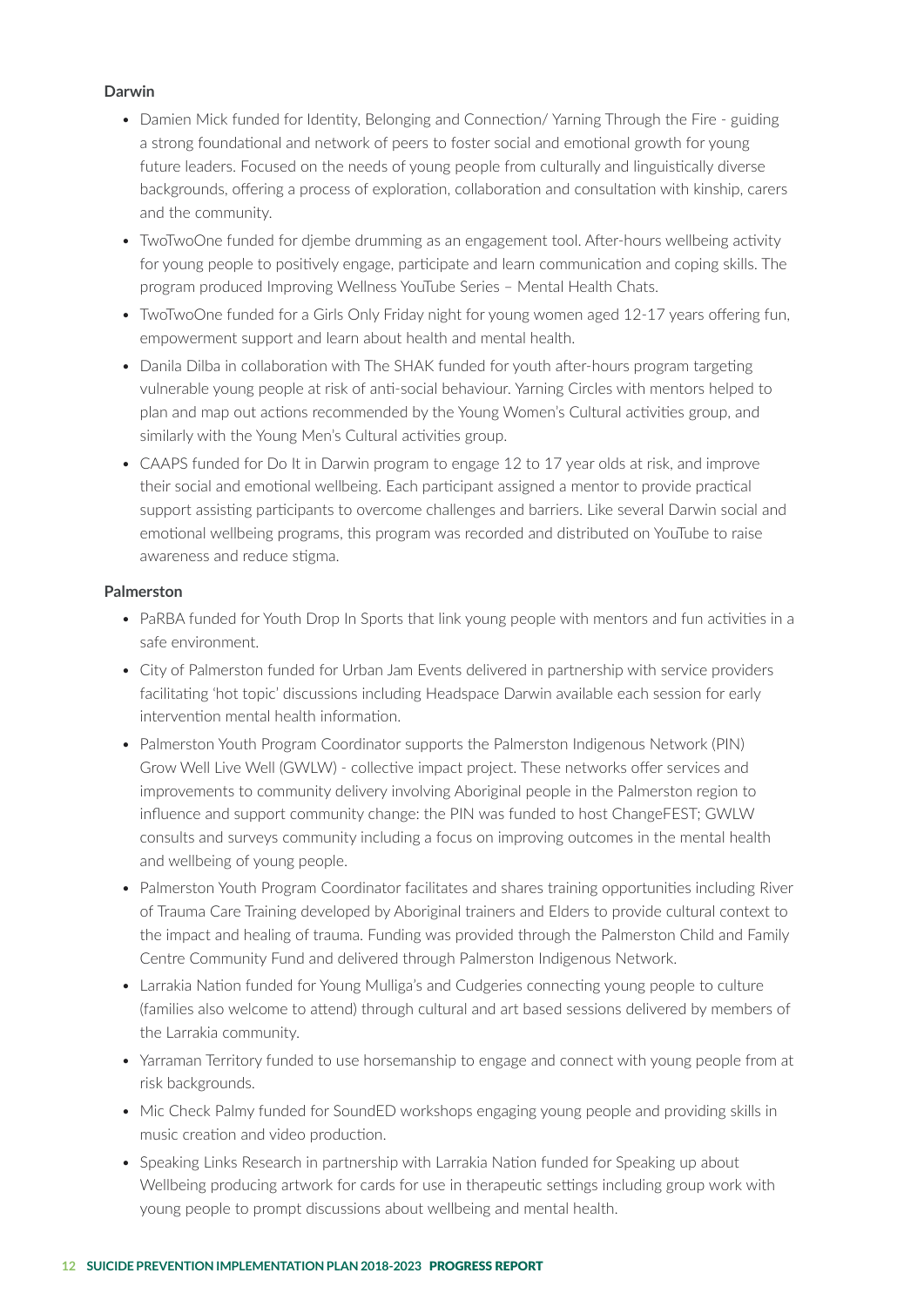#### **Katherine**

- Katherine Regional Arts funded for to engage a guest speaker for the Katherine Suicide Action Groups R U OK Day event 2021.
- Katherine Youth Program Coordinator is trained in ASIST to increase mental health support for young people and community members who work within the youth space.

#### **Alice Springs**

- The two funded drop-in after-hours youth centres in Alice Springs can provide early intervention support/warm referrals as required to specialist providers (Headspace/CAAC Social and Emotional Wellbeing or MHACA).
- Better Bodies funded for to deliver a school holiday program engaging 10-17 year olds including atrisk youth and focussed on building self-esteem, fitness, nutrition and strengthening mental health and endurance.
- Alice Springs Youth Programs Coordinator participates in Remote Youth Mental Health Group facilitated by NPYWC, membership of the Life Promotions Network facilitated by Mental Health Association of Central Australia and on the planning group for World Suicide Prevention Day events.
- Alice Springs Youth Program Coordinator disseminates professional development opportunities including ATSI Youth Mental Health First Aid Training in Alice Springs, Kintore and Mutitjulu.

#### **East Arnhem**

- Youth Action Plans goals and actions are currently in development with a strong focus on wellbeing and strength in culture to keep young people and families connected and healthy.
- East Arnhem Youth Program Coordinator is a safeTALK trainer, and delivers regularly to schools and other stakeholder/organisations.

#### **Tennant Creek**

• Youth Action Plans includes specific goals and actions for suicide prevention: to activate DoH led suicide prevention strategies: DoH convened an Aboriginal and Torres Strait Islander Suicide Prevention Focus Group followed up with a local NT Suicide Prevention agency roundtable with key service providers providing culturally appropriate activities to engage vulnerable youth, build cultural strengths, leadership, life skills and social competencies

**Youth Engagement Grants Program (OYA)** - this program offers grants of up to \$2000 across the NT.

- Youth Disco during Easter school holidays had a focus on females engaging in positive activities in a free safe space and forming relationships with female mentors – to build resilience and create a comfortable space for young females to ask questions, make hard decisions and healthy choices in their lives
- Youth Disco program also ran in July School Holidays focusing on wellbeing, emotional regulation and self-care, sense of connection with community introducing new girls in and sharing ownership of the space, identity explored through relationships with mentors, increasing confidence, healthy behaviours and attitudes
- YMCA Youth Camp provided many forms of social and emotional connection, sitting by a campfire having yarn and/or sharing a meal. This environment encouraged positive and respectful relationships with peers, family and community – and to safely address who am I, a sense of belonging and activating individual connections – accepting cultural differences and learning together
- Katherine Outback Experience to increase confidence and self-esteem through building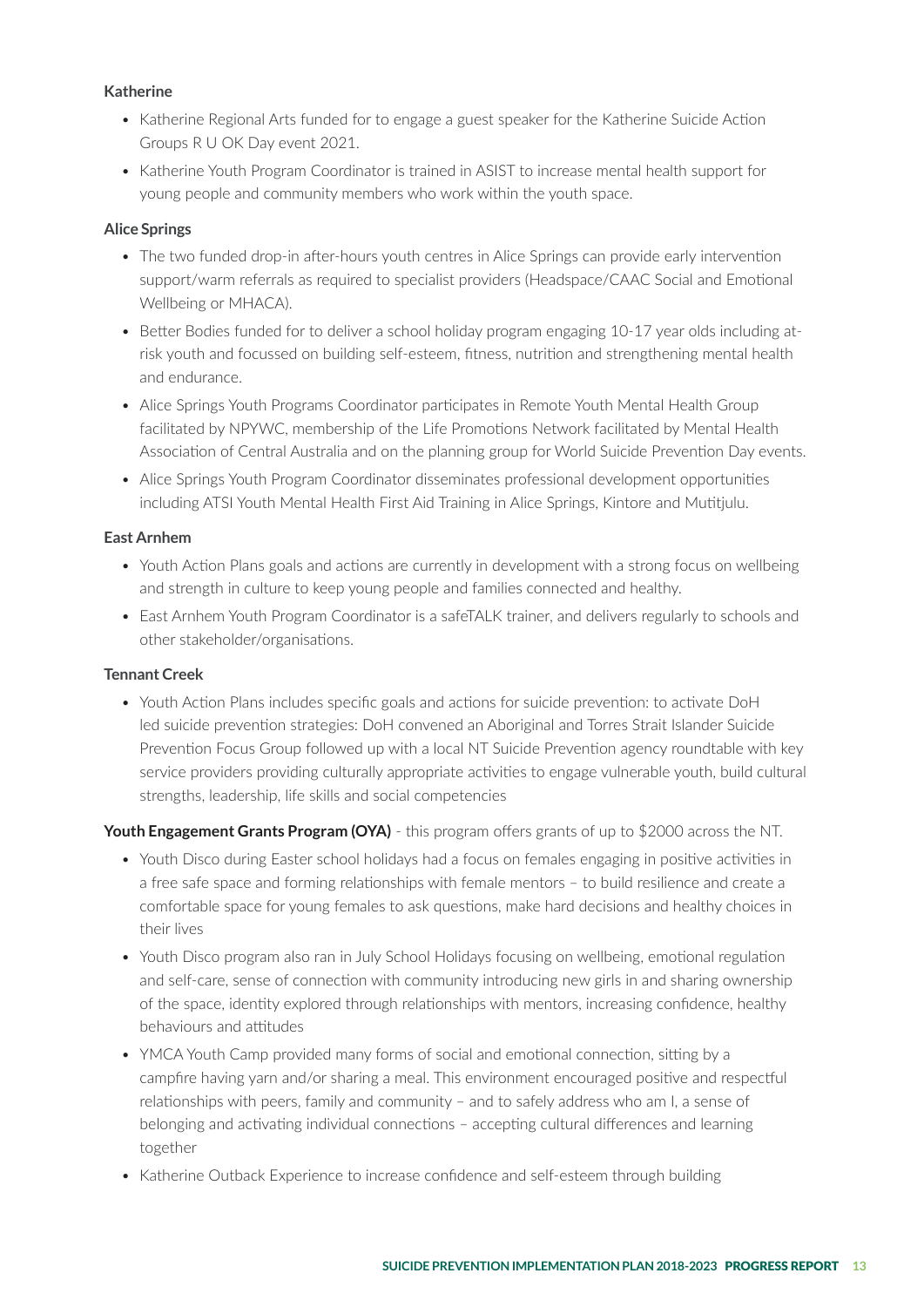relationships and taking responsibility of an animal, increasing respect and gaining communication skills through working as a team and training animals

- Strong Young Women's Week empowerment focusing young females on self-esteem, respectful relationships, setting boundaries and how to seek support for any related issues
- Healthy Minds and Bodies targeting multicultural youth in middle/high school and university to maintain a healthy lifestyle and raise awareness to deal with common issues experienced by youth and how to deal with study pressure, mental health issues, healthy relationships and selfmanagement
- Dreamvaders theatre production staged by young people with a disability was performed during Youth week 2021. It focused on their own issues about dealing with worry and anxiety, and celebrated the performers' positive and resilient ways of dealing with their fear and issues through their upbeat attitude, inclusion and engagement in community and social activities
- Mind Your Art Prize was an opportunity for young people around Alice Springs to enter their artworks focused around mental health awareness
- Barefoot and Bitless Youth Week provided natural horsemanship sessions can produce positive outcomes such as trust, respect, confidence, self-esteem, emotional control, calm assertiveness, awareness of energy and body language and improved human relationships.

**Young Achievers Award** supported by OYA and NTG: Glencore McArthur River Mining Regional and Rural Initiative Award to Melanie Gunner, advocate for youth mental wellbeing. She was 2020 Chair of the NT Youth Round Table, Youth Engagement Officer at the Alice Springs Town Council and Community Engagement Officer at Headspace Alice Springs. Melanie also won the 2020 Young Person Award for Mental Health Week and delivers workshops, presentations and community events.

**The Office of Gender Equity and Diversity** provided sponsorship to the 2020 International Men's Day Forum held in Darwin on 19 November. The focus and content of the forum was developed by men and concentrated on providing avenues for men to connect with each other, positive role modelling and positive mental health and wellbeing outcomes for men. The sponsorship was used to support young Indigenous men from the Clontarff Foundation and other areas to attend the event free of charge. All attendees of the Forum were tasked with identifying one thing that they can do as an individual to improve their mental wellbeing and one thing that they can do to inspire and support another male.

**In the Don Dale Youth Detention Centre (DDYC).** Danila Dilba Health Service is contracted by the Department of Health to provide a comprehensive range of culturally appropriate primary healthcare and wellbeing services to young people, who are at significantly higher risk of mental health conditions and impulsive actions. Service delivery includes assessing all young people for health, mental health, and/or other social service needs, including that of suicide and self-harm. When a young person enters DDYDC or the Alice Springs Youth Detention Centre, the initial assessment undertaken by the Specialist Assessment and Treatment Services (SATS) team, includes a full assessment of any risks related to suicide and self-harm. The team's psychologists and case workers liaise closely with other services within the centres and community based services to provide streamlined support and intervention to young people in detention.

An example of program delivery into the youth detention centres is the Aboriginal Elders and Mentors Program which assists young people in detention to develop a cultural plan to help them stay connected to culture and have their cultural needs considered. Elders and mentors are identified by Aboriginal community members and non-government organisation leaders.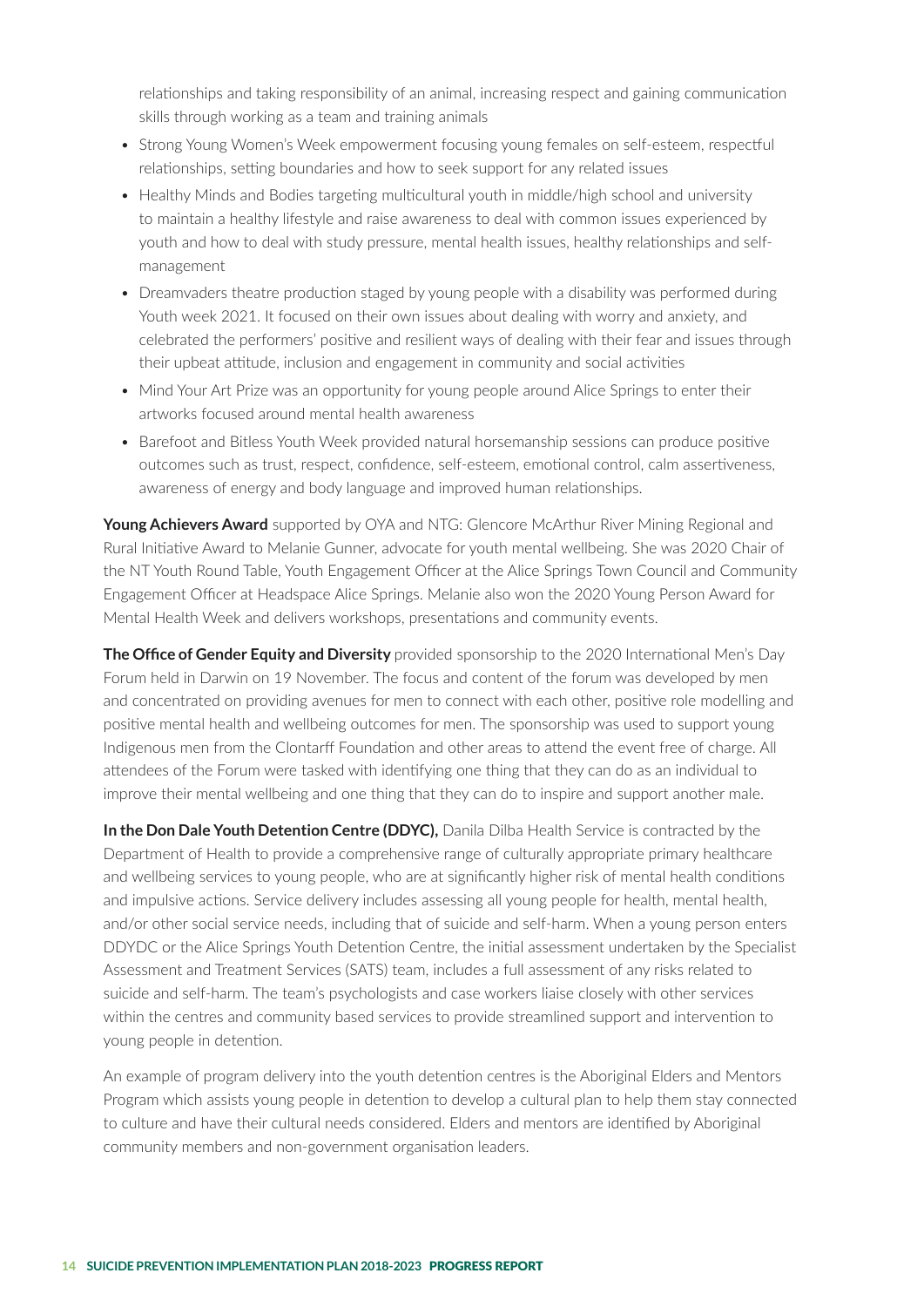**Northern Territory Multi Agency Community and Child Safety Teams (MACCST):** Territory Families designed the NT Multi Agency Community and Child Safety Teams (MACCST) model for implementation in 2020-21. The fortnightly MACCST meetings prioritise the safety and wellbeing of children and their families and also promote community safety for children. The initiative includes children and families primary health care interventions with specialist support and expertise supported through the Northern Territory Suicide Prevention Strategic Framework (NTSPSF) Implementation Plan 2018–2023 to deliver timely, coordinated community responses on two levels:

- Children and families with needs that increase their risk of harm to themselves and/or others; and
- Thematic social issues affecting groups of children and their families in the local community where statutory responses may be required or where there is concern for a group of children or young people
- The MACCST model revolves around locally led decision making forums that deliver timely, coordinated, action based, early intervention responses to respond to the safety of children, families and communities. MACCST participating agencies are the Departments of Territory Families, Housing and Communities, Education, Health, Attorney-General and Justice, Chief Minister and Cabinet, and NT Police, in collaboration with non-government organisations and community leaders
- During 2020-21, MACCSTs were established in 12 communities and will continue to be set up across the NT. Shared Care Plans are being developed to deliver a multi-agency response to children and families who, in comparison to others in their community, are at significantly higher risk of harm to themselves and/or others. Community Safety Response Plans may be developed to address local thematic issues affecting a group of children in the community and wider community safety.

## Housing and Community Development Settings

#### **Territory Families, Housing and Communities**

2020-21 contributions to suicide prevention and mental health and wellbeing activity included:

- Departmental workforce training and development, in particular for frontline staff in child protection, youth justice and public housing services, including:
	- Undertaking skills audits
	- Online wellbeing and self-care
	- Emotional intelligence and resilience
	- Trauma-informed Practice
	- Working with Children and Young People with complex trauma and attachment issues and needs
	- Youth Mental Health First Aid
	- Mental Health First Aid
	- Suicide Awareness and Intervention Skills
	- Communication and Interviewing Skills for Vulnerable People
	- Cross Cultural Awareness training.
- The Department utilises the Employee Assistance Program for services to its staff EASA is funded to provide counselling and assistance for staff with emotional and psychological wellbeing issues
- A range of departmental programs and services are provided to support children, young people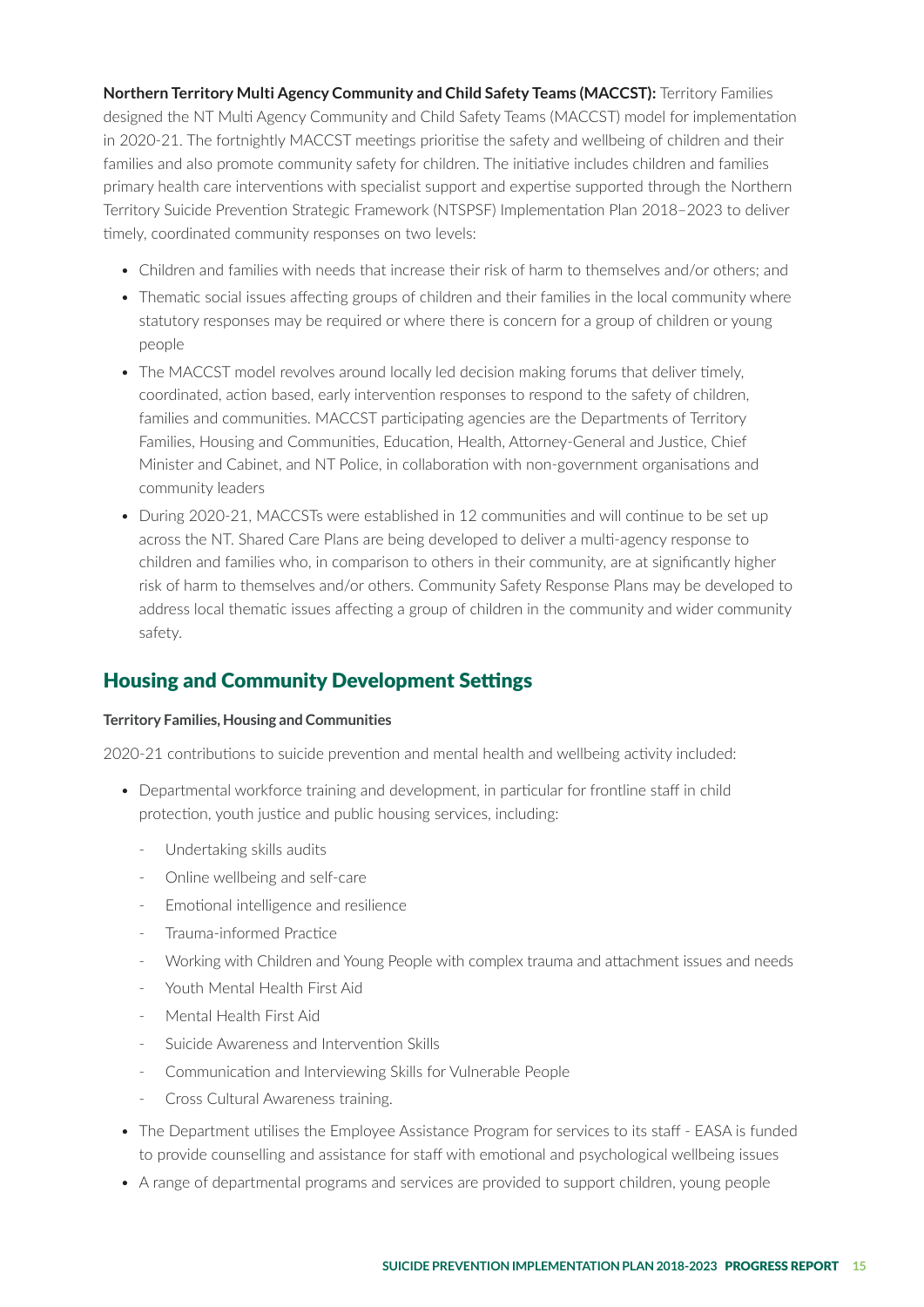and families with vulnerability and complex needs which may include mental health conditions, including those expressing suicidal ideation, self-harm or intention to harm others. Frontline child protection, family support, housing, youth engagement, community youth justice and youth detention staff receive foundation training such as Safe Talk, Suicide ASSIST and Mental Health First Aid to enable them to provide initial support and help to access emergency/acute services or referral to specialist mental health assessment and counselling services.

**NT Homelessness:** In 2019, the Northern Territory Government released Pathways out of Homelessness, Northern Territory Homelessness Strategy 2018-23 focused on prevention and early intervention, improving service integration and collaboration with key non-government service providers, peak bodies and Northern Territory Government agencies across the Children and Families Cluster. Projects include;

- Delivery of the Northern Territory Housing Accommodation Support Initiative (NT HASI). This provides a formal link to public housing, psychosocial support services and clinical mental health services to provide wrap-around care enabling effective and coordinated care that supports a person to recover from mental illness, with the aim of supporting the individual's tenancy to avoid becoming homeless. The NT HASI is a partnership between the Department of Health, Territory Families, Housing and Communities, Top End Mental Health Services and Anglicare NT. The initiative supports Territorians aged 18 to 64 with a mental illness living in public housing in Darwin, Casuarina and Palmerston. The NT HASI Program will provide wrap around care, including psychosocial community based support and treatment
- The Department's Industry Housing Assistance Scheme includes provision of industry housing dwellings which are leased to mental health organisations under a subsidy arrangement for the accommodation of clients with mental health conditions (Mental Health Association of Central Australia and Team Health in the Top End).

**Living with Disability:** The NT Government is a joint partner in the funding of the National Disability Insurance Scheme (the NDIS); and provides a significant annual contribution to the NDIS for the ongoing support of people with disability. The Department works closely with the NDIA to maximise support outcomes for participants and has a role in ongoing monitoring of the Scheme. There are currently 398 NDIS participants with psychosocial disability in the NT.

- The Northern Territory Disability Advisory Committee has actively supported the nomination and appointment of members who can provide lived experience of mental health issues. The Committee advises the Minister for Disabilities and has a key role in the development of the first NT Disability Strategy and related action plans to be released in 2021-2022
- The NT Disability Strategy will provide direction to government and the broader community to enable Territorians of all abilities to live life to their fullest potential and to access quality services. The mental health sector and people with living with mental health issues are key stakeholders in the development of the Strategy.

## Schools and Educational Settings

#### **Department of Education: School Counselling Service**

- Schools counsellors have completed at least one OLT course in either 'attachment and trauma' or 'mental health and wellbeing'
- School counsellors have completed 'Working with Cultural Difference NT and Aboriginal History eLearn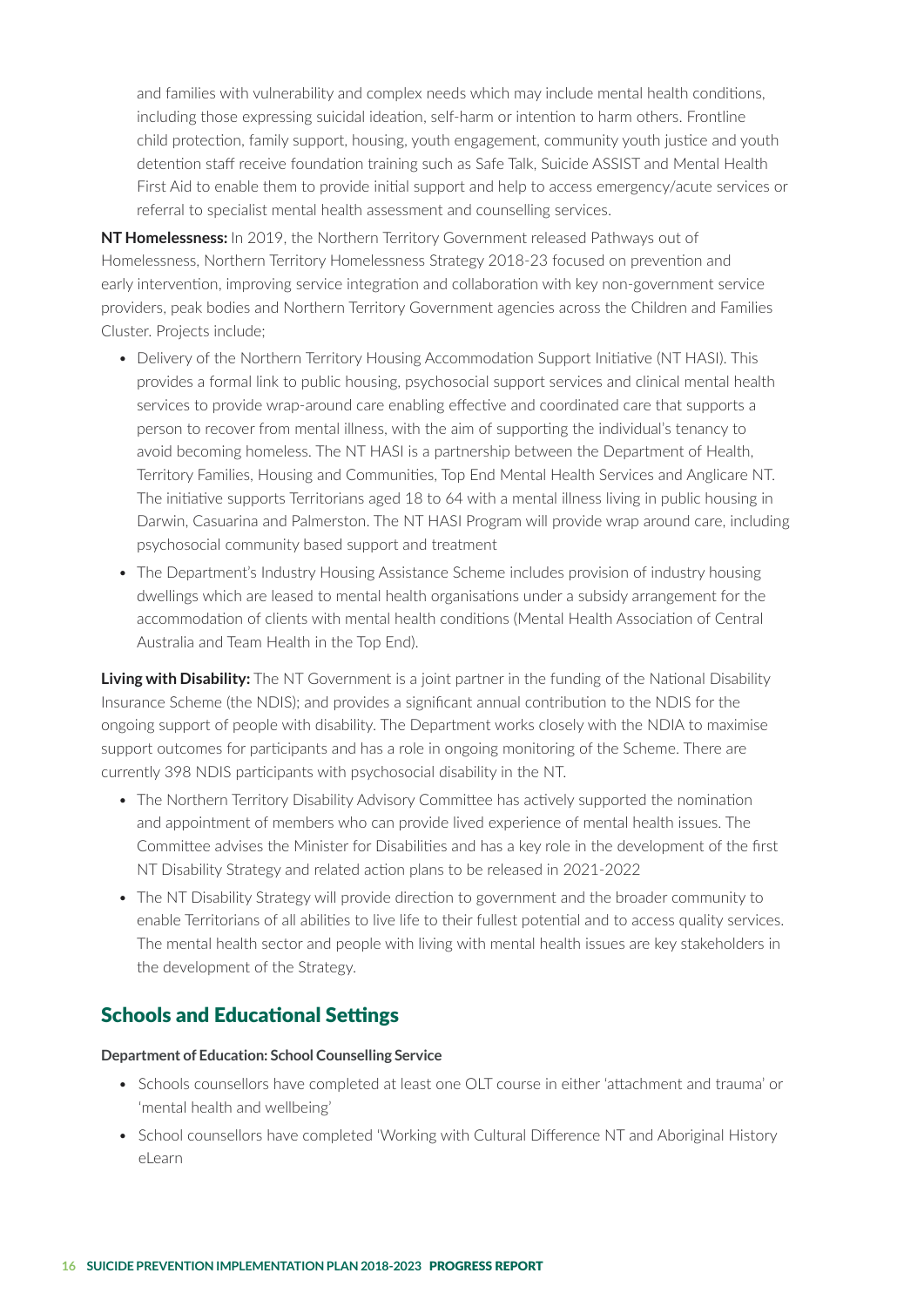- School counsellors are involved in small group cultural supervision sessions in Term 3 and 4
- Black Dog Institute will be providing one day training in September to school counsellors and school psychologist "Youth in Distress".

#### **Learning Outcomes:**

- Identify and understand the context for distress in youth
- Effectively undertake a suicide risk assessment
- Develop a collaborative safety plan
- Implement a team approach to treatment planning
- Assess and manage self-harm
- Provide effective management following a suicide attempt
- Understand strategies for self-care for counsellors/psychologists
- Standby Response providing workshop with school counsellors/school psychologists in September 2021 with update on Suicide context in the NT and support options.

## Police Services

- Providing MHFA training to first responder staff to assist in their preparedness for responding to calls for acute assistance from the public
- Co-operative relationship between Police and mental health service providers through the development and delivery of Multi-Agency Care plans and operating protocols
- Delivery of Mental Health First Aid training (or similar) for all first responder staff across all first responders so a consistent and standardised response is maintained
- Development of Co-Response Model in partnership with St John Ambulance and Top End Mental Health Service.

## Corrections Facilities

- All custodial staff and community corrections staff receive training to diagnose, assess and manage risk. Trainee Correctional Officers (TCOs) attend the Aboriginal and Torres Strait Islander Mental Health First Aid program
- The Initial Risk Needs Assessment (IRNA) is completed by custodial reception staff and by community corrections officers within their first 24 - 48 hours of release or an order being written by the court. At risk inmates can also be reported by any officer from primary health care staff at reception intake assessment up to initial health assessment or at any later stage during incarceration
- At Risk training is delivered during the TCOs and Senior Correctional Officer Program, other sessions are delivered during the TCOs program which include discussions with people from the Sentence Management Team, Forensic Mental Health and other areas in the Correctional Centres
- NT Health Top End Region provide two full time psychologist for prisoner grief, loss, depression, stress, anxiety and trauma needs addressing a distinct gap previously subject to coroner recommendation
- The Elders Visiting Program aims to support the mental health and wellbeing of Aboriginal prisoners by maintaining links to community and culture whilst in prison through visits, by communicating in language, keeping prisoners and community informed on prison processes and community business and conducting ceremonies where appropriate. The program also aims to improve the reintegration prospects of Aboriginal offenders by Elders talking with them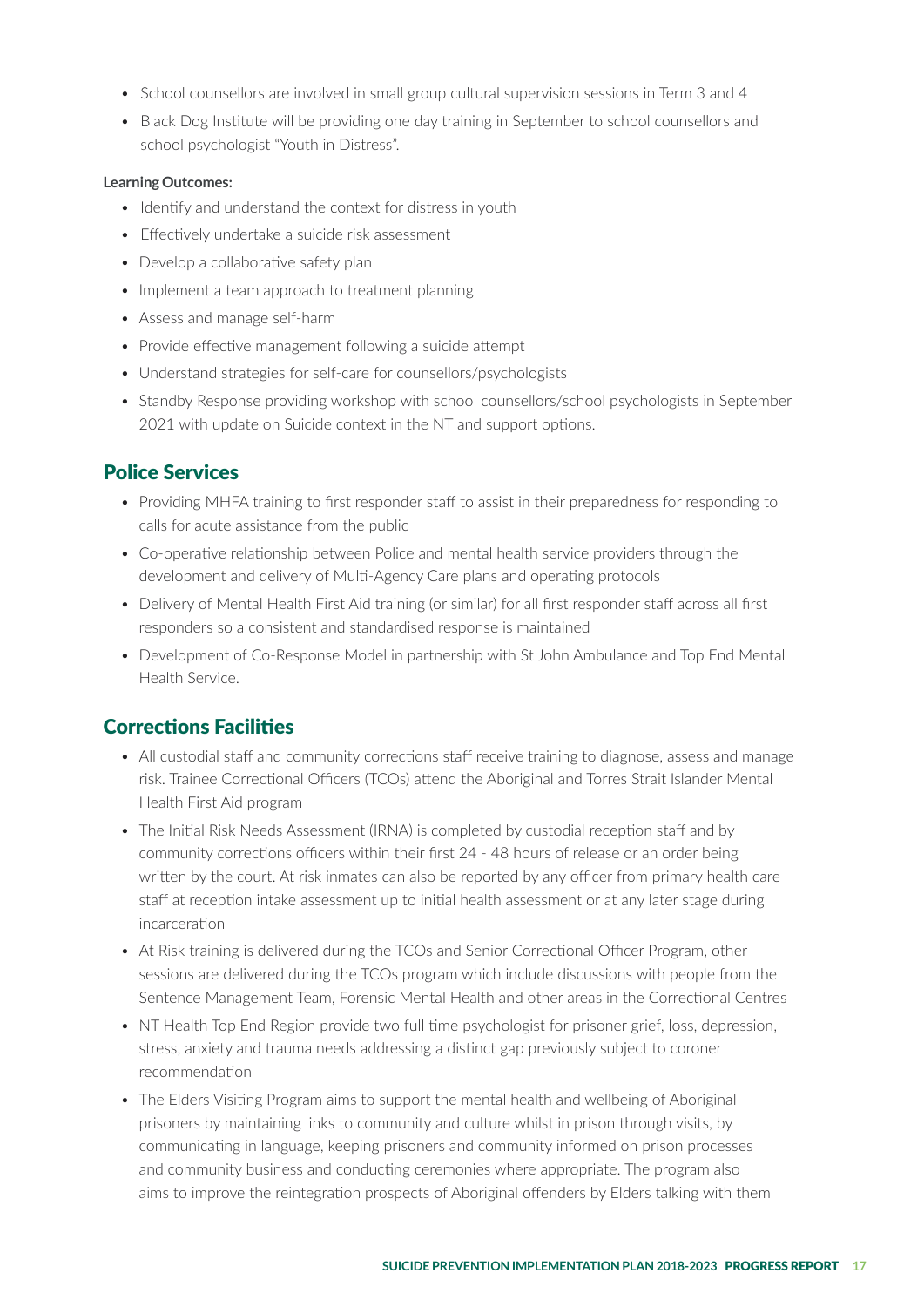about behaviours that led to their incarceration and discussing their pre and post-release plans, obligations and expectations upon returning to community

- Visiting pastoral care services providing church services in Darwin Correctional Centre including the following denominations; Catholic; Anglican; Islamic; Uniting; Darwin Community Church
- In Alice Springs Correctional Centre including the following denominations; Catholic, Uniting, Anglican, Baptist, Salvation Army, Desert Life Church, and the Lutheran Church
- Prison Fellowship Australia provide volunteer mentors for Pastoral care and Religious Services.

## NT Primary Health Network (NTPHN) Activity

#### **Big Rivers Region**

• PHN has funded Mission Australia to deliver suicide prevention services, including early intervention, crisis follow up care, and postvention activities. In addition, the development and promotion of suicide prevention resources across Katherine outreaching to Mataranka, Binjari, Lajamanu and Jilkminggan.

#### **Barkly Region**

- Anyinginyi SEWB team facilitated a community event on World Suicide Prevention Day to create awareness and initiate conversations about suicide through wellbeing and community based activities
- Catholic Care in Tennant Creek are funded to facilitate network meetings where discussions around referral pathways, crisis solutions, community events and training opportunities as well as sharing public information. A poster "your life matters", was launched as a community resource.

#### **Darwin National Suicide Prevention Trial (NSPT) Activity (Top End Region)**

- The Darwin Suicide Prevention Trial is progressing a local evaluation to examine a range of activities that have been funded to deliver services through the systems based Strengthening Our Spirits Model. The SOS model is made up of the four elements fire, land, air, and water. This system has provided Aboriginal and Torres Strait Islander People with everything that they have needed to survive and thrive for more than 60,000 years
- Mission Australia in partnership with Larrakia Nation was funded through the Darwin National Suicide Prevention Trial (NSPT) to deliver a Community Wellbeing and Healing Program in Darwin. This service activity provides one to one case management for Aboriginal and Torres Strait Islander people who have been affected by suicide. Larrakia Nation provided facilitates, cultural connection, wellbeing and healing activities
- StandBy Support After Suicide developed the YouMe~WhichWay program funded by the National Suicide Prevention Trial. The program was developed as a cultural awareness training program to address the impacts of grief, suicide attempts and self-harm on Aboriginal and Torres Strait Islander people and their communities. The program is a train-the-trainer model and was rolled out in Darwin and tailored to local needs and context. The program has been based upon principles identified by expert Aboriginal and Torres Strait Islander academics and leaders as important for the success of suicide prevention programs for Aboriginal and Torres Strait Islander communities
- NSPT funds AMSANT to facilitate Damulgarra trauma-Informed training to embed culturally safe and trauma informed understandings into organisations and workforces in the NT
- NSPT provided funds to Top End Mental Health Service (TEMHS) for mental health-specific cultural awareness training for clinicians working with Aboriginal peoples across the Top End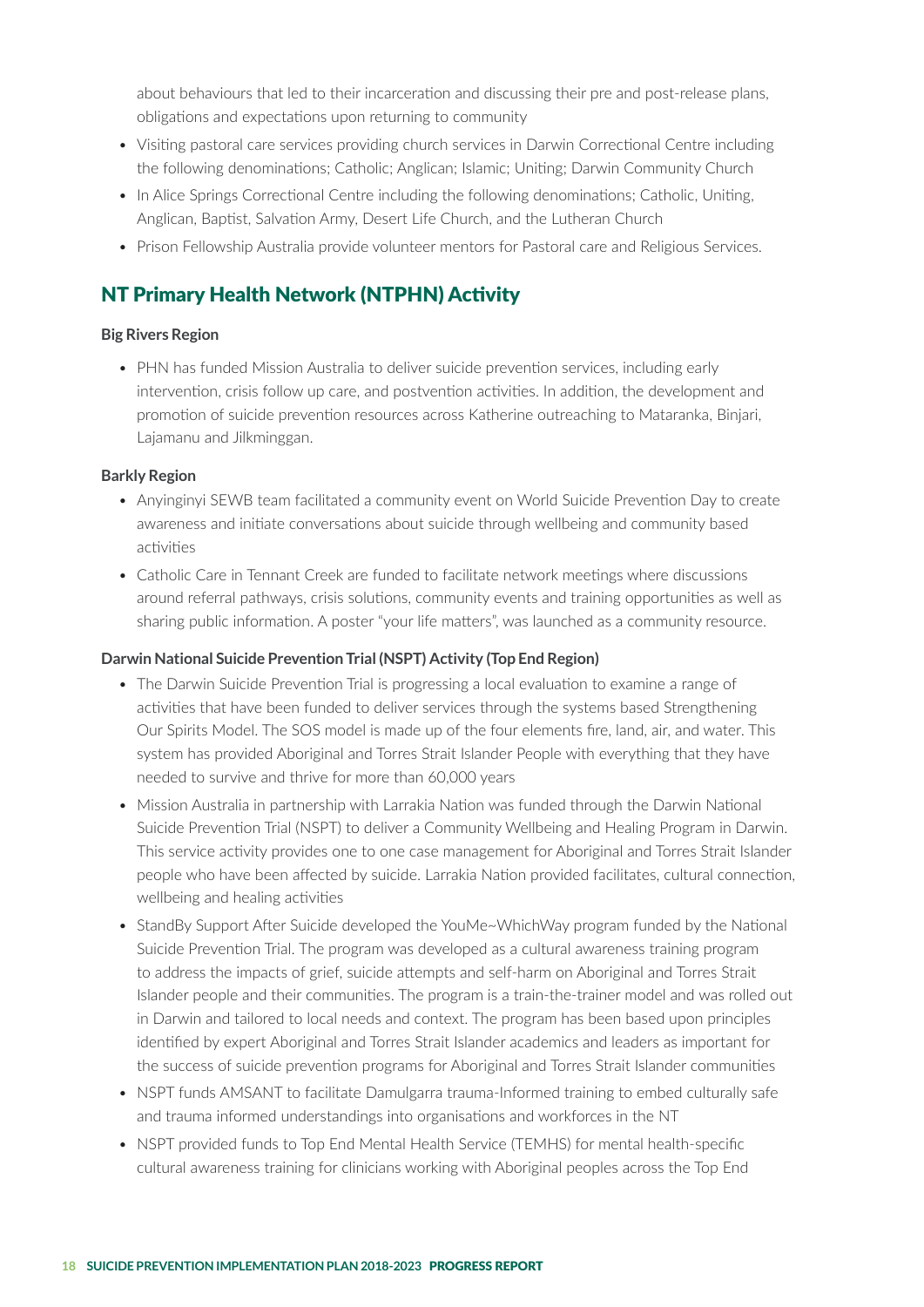Region to inform on Aboriginal & Torres Strait Islander Social and Emotional Wellbeing, models of recovery, trauma and intergenerational trauma

- Darwin Indigenous Men's Program was funded through the NSPT to coordinate, co-design and deliver an Indigenous Fathers Support Program for Aboriginal and Torres Strait islander Young Fathers in the Darwin community
- NSPT delivered a range of youth focused suicide prevention activities focusing on youth healing camps including LGBQI youth and their families.

#### **NT Systems Activity**

- NT PHN continues to participate in the Social and Emotional Wellbeing (SEWB) Working Group facilitated by AMSANT and attended by NT Health and ACCHS representatives. There is an ongoing commitment to funding and developing SEWB Socio-cultural positions to promote wellbeing in remote communities across the Northern Territory
- Annual updates to NT PHN's Needs Assessments includes Territory wide and place-based suicide data which contributes to ongoing evidence informed commissioning so that funds are directed to areas of identified need
- A number of these training activities have been coordinated with funding from; AMSANT have developed Damulgarra training which supports organisations to embed a culturally safe and trauma informed organisations and workforce in the Northern Territory.

## National Indigenous Australians Agency (NIAA)

#### **AIHW Data Project**

The Indigenous suicide prevention data project has been funded through the Indigenous Advancement Strategy (IAS) and is being undertaken by AIHW. The Project has four interrelated components:

- Mapping of suicide prevalence among Indigenous Australians
- Contribution of risk factors to suicidal behaviours
- Relationship between suicide and service provision
- Investigating and enhancing Indigenous information in suicide relevant data sets. The Project will help the Australian Government to more effectively target suicide prevention initiatives and services to communities and individuals most at risk. It also complements other current national mental health and suicide prevention data initiatives led by AIHW, including the development of the National Suicide and Self-Harm Monitoring System.

#### **Mental Health First Aid (MHFA)**

The COVID-19 pandemic presented unique challenges across all Indigenous Communities due to lockdowns and border closures. This impacted the delivery of Mental Health and First Aid workshops in the Northern Territory, through NESA people solutions (NESAPS).

NESAPS delivered a total of 62 workshops between October 2019 and 30 June 2021 across the NT.

An open competitive grant round was advertised in May 2021 for the delivery of the Indigenous Mental Health First Aid training in 2021-2024 (\$15 million / 3 years). NIAA is in the process of finalising the assessment and approval process. The objectives of this grant opportunity are to:

• Deliver IMHFAT nationally to community members and frontline workers employed by NIAA funded provider organisations in order to build awareness and ability to identify mental health impacts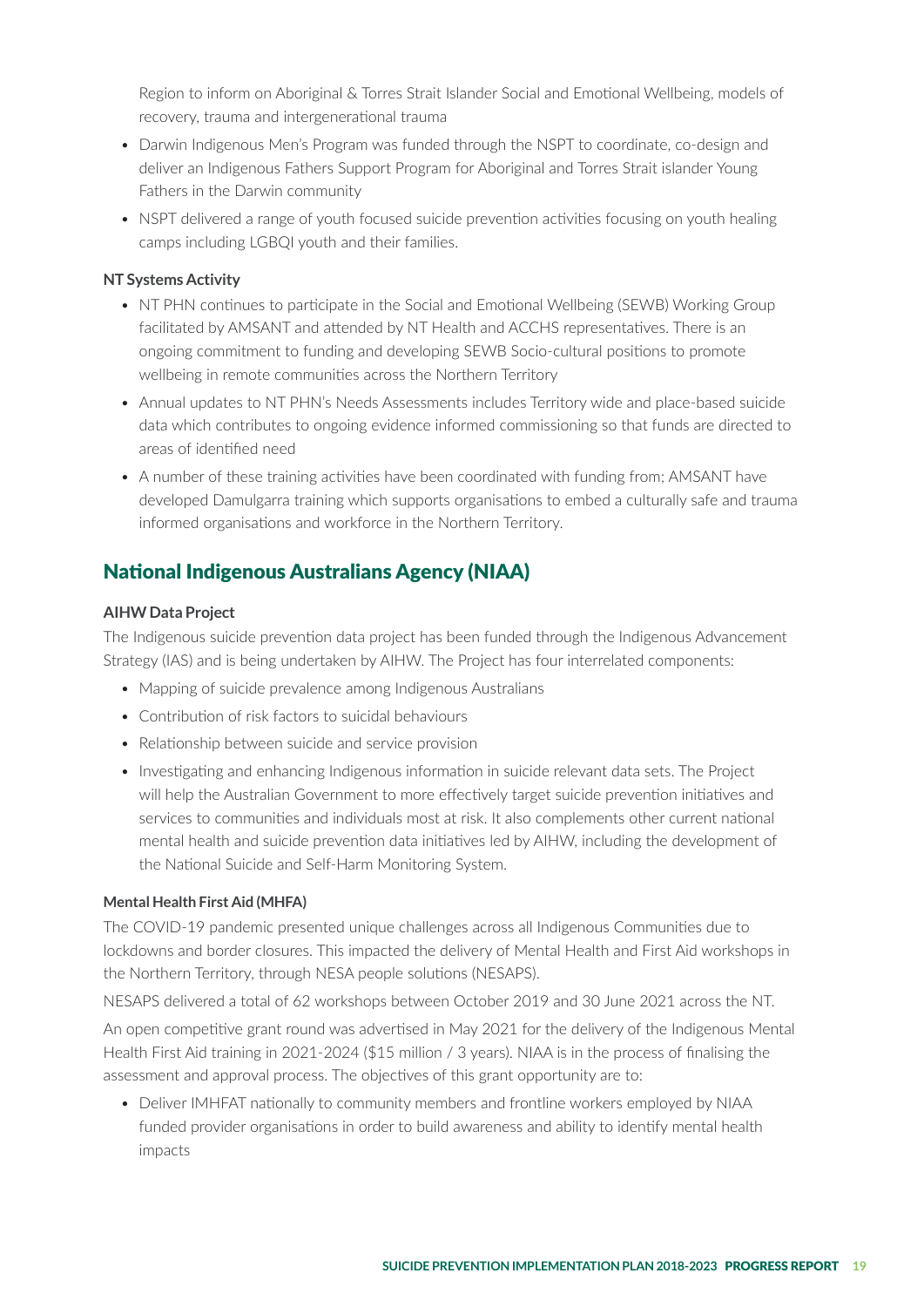- Deliver services through a qualified Indigenous workforce, with the capacity to locate, train and support local workforce in or near hot spots as identified/needed
- Utilise strong professional connections with relevant local services, educational institutions, and local government/councils to build local community capacity to support prevention activities
- Build awareness of mental health and social and emotional wellbeing among community members
- Provide attendees at workshops with the skills to assist individuals and families until appropriate professional help is received.

#### **National Indigenous Postvention Service**

Thirrili Ltd is currently providing culturally appropriate support during bereavement through their network of Indigenous suicide Postvention advocates. Thirrili Ltd has recently announced a partnership with the National Wellbeing Alliance to assist in restoring capacity for Indigenous Australians to improve their social, emotional and cultural wellbeing.

A competitive grant round was advertised in May 2021 for national delivery of the Indigenous Suicide Postvention Services in 2021-2024 (\$15 million / 3 years). The objectives of this grant opportunity are to:

- To support and work alongside bereaved individuals, families and communities and offer practical and social support, and facilitating connections and referrals to other services as required
- To conduct and coordinate postvention services that align culturally and practically to the needs of Aboriginal and Torres Strait Islander families
- Build critical incident support and trauma management within communities and ensue families and communities are equipped and supported to better respond to trauma.

#### **SEWB Services**

In 2020-2021, NIAA invested \$5,327,592 in the NT to provide social and emotional wellbeing (SEWB) support and counselling to Aboriginal and Torres Strait Islander individuals, families and communities. Funding went to 10 services:

- Anyinginyi Aboriginal Health Service
- Balunu Foundation Ltd
- Central Australian Aboriginal Congress Aboriginal Corporation
- Danila Dilba Service Aboriginal Corporation
- Darwin Aboriginal and Islander Women's Shelter
- Miwatj Health Aboriginal Corporation
- Nganampa Health Council Inc (NYP lands)
- Urapuntja Health Service Aboriginal Corporation
- Wurli-Wurlinjang Aboriginal Corporation
- Katherine West Health Board

#### **Healing Foundation**

In 2020-21 NIAA invested \$6.6 million nationally to fund the Aboriginal and Torres Strait Islander Healing Foundation to support community-based healing initiatives that address the traumatic legacy of past governments' policies.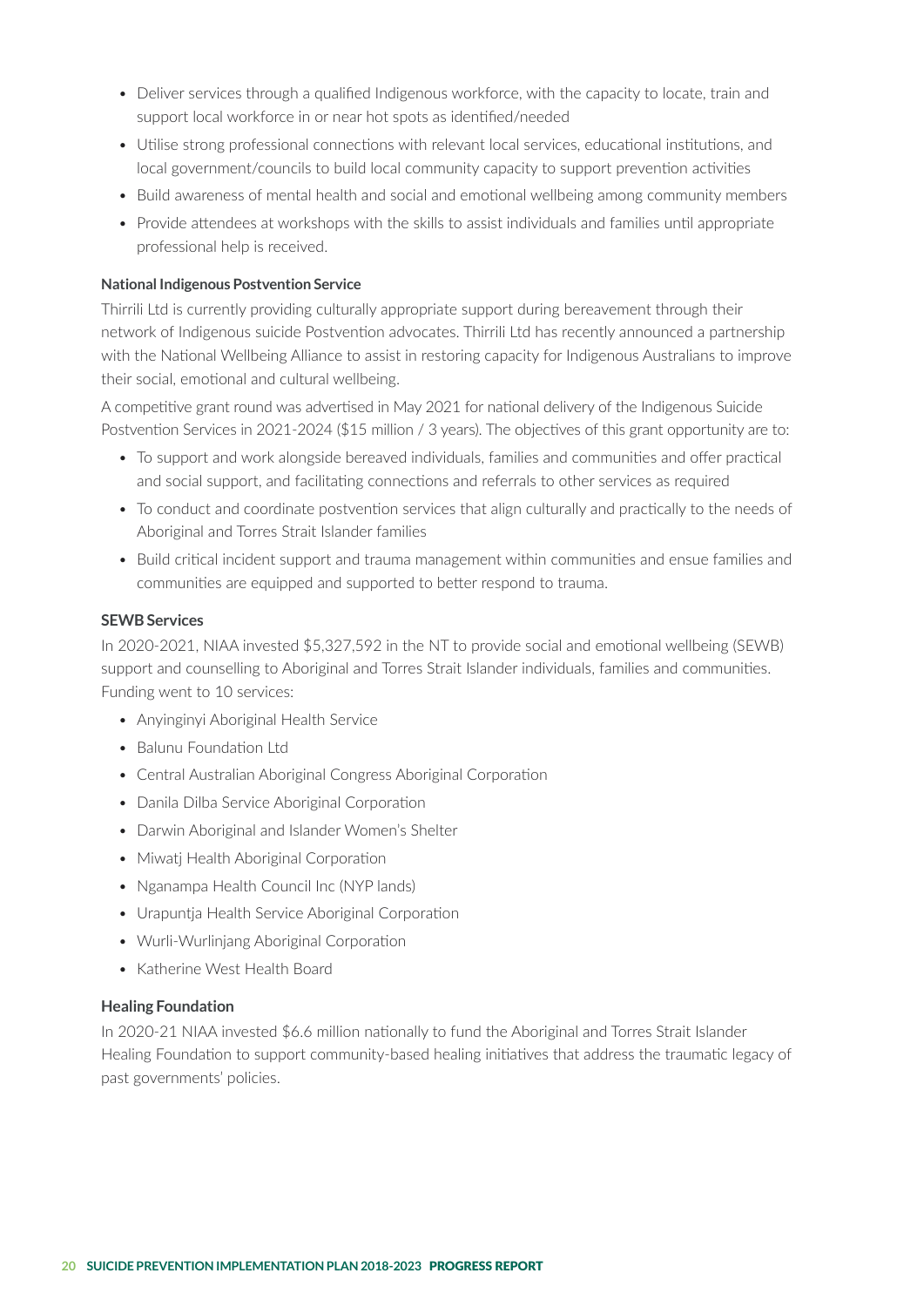#### **Indigenous Youth Connect to Culture**

\$5 million has been committed for youth cultural activities in selected communities over the next 3 years (2020-2024). Funding will be allocated for activities that support young people to connect with their culture, Elders and families. This initiative is guided by ATSISPEP report findings, especially with regard to building protective factors. The report highlights that strong connections to culture and Elders is a protective factor against suicide. Important to the process is working with the young people in the design of the activities, to ensure they are central to decision making, in consultation with Elders.

The 12 communities participating in the Indigenous Youth and Connections Culture (IYCC) program include:

- Nhulunbuy, Numbulwar, Borroloola and Alice Springs (NT)
- Mareeba, Palm Island, Doomadgee and Cherbourg (OLD)
- Perth (Gosnells) and Geraldton (WA)
- Pukatja (SA) and
- Kempsey (NSW).

Selected sites have been working through a co-design process to develop a Community Plan to prioritise cultural activities. Considerable co-design progress has been made in each of the 12 locations, with all sites committed to working with Elders, youth and service providers to develop a meaningful community plan supported by Governance structures. COVID-19 restrictions, community business/ closures, and natural disasters have delayed the finalisation of the community plans, however all 12 target locations remain dedicated to the IYCC planning process and are looking forward to finalising the community plans in preparedness to move into the implementation phase of the initiative later in 2021. During 2021, NIAA worked closely with relevant communities, service providers and agencies, to ensure linkages with existing youth/cultural/ suicide prevention activities happening in the selected communities.

#### **Social Emotional Wellbeing Workforce Development and Support Unit (WDSU)**

NIAA invested \$418,298 in 2020/21 to the AMSANT to provide workforce development and support to the SEWB and AOD workforce. The Workforce Development and Support Unit project is to develop and support the capacity and responsiveness of the Aboriginal and Torres Strait Islander SEWB and AOD workforce in the NT, inclusive of frontline staff, supervisors and managers, to address the significant and increasing need for SEWB, mental health and AOD assistance for Aboriginal and Torres Strait Islander individuals, families and communities to the NIAA Funded SEWB and AOD organisations. It will be important to link this work in with the suicide prevention initiatives to ensure the workforce are supported. Linking the workers into networks established through the AMSANT WDSU is a strategy to mitigate against worker burnout and Post Traumatic Stress Disorder.

## Commonwealth Department of Health

#### **Gayaa Dhuwi Proud Spirit Australia (GDPSA)**

- GDSPA is leading the renewal of the National Aboriginal and Torres Strait Islander Suicide Prevention Strategy (NATSISPS)
- On 11 May 2021, GDPSA released a draft of the NATSISPS for public consultation. Public consultation ended on 28 May 2021
- GDPSA is also working on a refreshing and developing an implementation plan for the National Strategic Framework for Aboriginal and Torres Strait Islander Mental Health and Social and Emotional Wellbeing.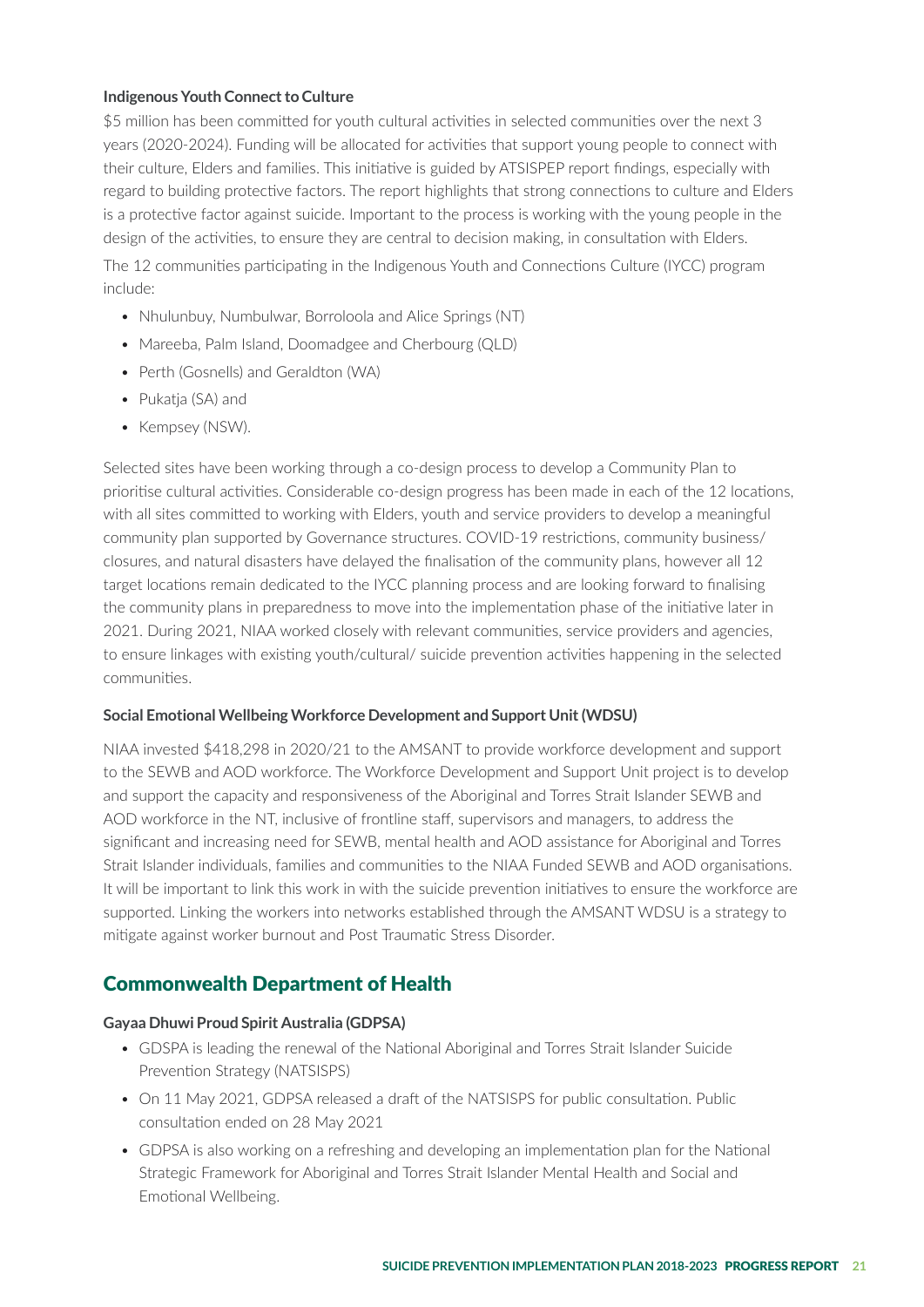#### Community Grants Examples:

#### **Suicide Awareness Champions / Turtle Dreaming Camp - Pirlangimpi Community, Tiwi Islands**

This community grant included a "Suicide Awareness Champions" project, to support Pirlangimpi community to raise awareness of strategies to prevent suicide, to address stigma and discrimination and to build an inclusive community. Aboriginal Mental Health First Aid training was arranged and delivered to local community members by Aboriginal facilitators, with participants attending from the from various Government and non-government organisations in Pirlangimpi. The other component of the community grant was working in collaboration with the Pularumpi primary schools annual Turtle Dreaming Camp and supported by the Top End Region Health Service, SEWB Outreach team, who focused their attention on prevention, social and emotional wellbeing messages and activities within a youth camp setting on country.

Pularumpi School's Turtle Dreaming Camp was held at Wulawunga Beach, where approximately 50 students attended with a focus on child centred therapeutic activities with parents participating. Activities included;

- Art Therapy
- Group yarning circles discussing Drugs and Alcohol and how this can effect individual, family and community
- Mindfulness Activity
- Wellbeing activities
- Nutrition yarning circle to talk about good food for good health, body and mind, including the Sugary Drink Board.

The purpose of the activities was to have some fun, whilst developing confidence to 'have a go' and to step outside comfort zones to build relationships. Students took part enthusiastically supported by school staff, parents and community members. Children and adults could be heard after the activities describing themselves and others in positive terms, which demonstrates the impact of a 'strengths-based' approach to well-being. The Turtle Dreaming camp involved the Tiwi Island Training and Employment Board, Tiwi Land Council Rangers, elders, parents, community members and stakeholders.

#### **The Centre for Best Practice in Aboriginal and Torres Strait Islander Suicide Prevention (CBPATSISPS)**

CBPATSISPS aims to reduce the causes, prevalence and impact of suicide on Indigenous individuals, families and communities, by identifying, translating and promoting the adoption of best practice in Indigenous specific suicide prevention activity, including that which is found in emerging national and international research. In June 2021, CBPATSISPS released their online Manual of Resources in Aboriginal and Torres Strait Islander Suicide Prevention to help communities and professionals quickly identify culturally responsive materials to support their work.

#### **The Final Advice of the Prime Minister's National Suicide Prevention Adviser**

The Prime Minister's National Suicide Prevention Adviser (NSPA) released her final report in April 2021. A key commitment has included a \$12.8 million investment to support the establishment of a National Suicide Prevention Office to oversee the national whole-of-government approach to suicide prevention, based on evidence and in collaboration with the mental health and suicide prevention sector. Establishing the Office is among recommendations and priority actions of the National Suicide Prevention Adviser's Final Advice report.

#### **The National Mental Health and Suicide Prevention Plan**

The Australian Government is providing \$2.3 million in the 2021 Budget over four years to respond to the recommendations of the Productivity Commission's Report on Mental Health and the NSPA's final report. The Government has accepted all of the recommendations of both reports in full, in part or in principle. The majority of these recommendations require collaboration with state and territory governments, with a number to be pursued jointly through a new National Mental Health and Suicide Prevention Agreement. Suicide Prevention investments include: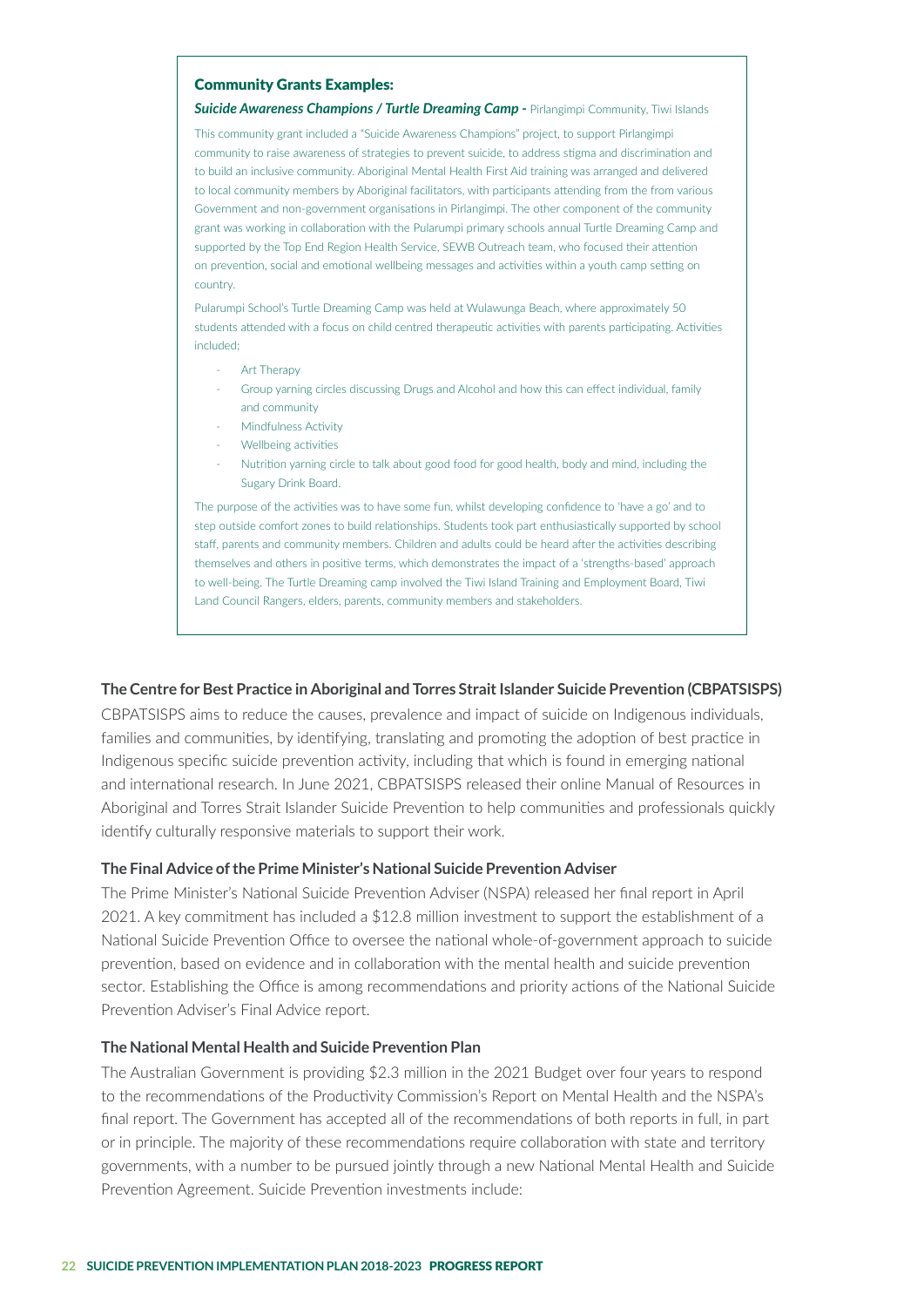- \$158.6 million for universal suicide aftercare services to all Australians discharged from hospital and pilot broader referral pathways to anyone who has attempted suicide or experienced suicidal distress that may not have presented to a hospital
- \$22.0 million to provide national suicide postvention services to support those bereaved or impacted by suicide, and
- \$31.2 million to directly help people experiencing psychological distress, including establishing a national distress intervention trial, implementing national standards for Safe Spaces services, and expanding the Roses in the Ocean CARE connect service.

In addition, the Australian Government has committed \$79 million to implement measures under the renewed National Aboriginal and Torres Strait Islander Suicide Prevention Strategy. Measures include:

- \$27.3 million to implement culturally-sensitive, co-designed aftercare services through regionallybased organisations, with Aboriginal and Torres Strait Islander organisations being preferred service providers
- \$23.8 million to support the establishment of regional suicide prevention networks and a commissioning officer in each jurisdiction
- \$16.6 million to Gayaa Dhuwi and Lifeline to establish and evaluate a culturally-appropriate 24/7 crisis line, to be governed and delivered by Aboriginal and Torres Strait Islander people
- \$6.1 million to support national Aboriginal and Torres Strait Islander leadership for suicide prevention
- \$1.5 million to support a review of the Aboriginal and Torres Strait Islander health sector delivering mental health services for Aboriginal and Torres Strait Islander people
- \$1.1 million to the Black Dog Institute to work with the Aboriginal and Torres Strait Islander Lived Experience Centre, supporting the inclusion of people with lived experience in the co-design, implementation and evaluation of suicide prevention activity.

## Social Settings

#### **Department of Social Services**

#### **NT Focused Programs**

- Early Intervention for Children, Young People and their Families (EICYPF) \$1,393,806
- Family Mental Health Support Services (FMHSS) \$1,678,871
- Delivered by Team Health in the Top End Region
- Community Mental Health, Early Intervention for Children, Young People and their Families \$51,3506
- Family Mental Health Support Services \$61,8529
- Delivered by Waltja Tjutangku Palyapayi Aboriginal Corporation in the Central Australia Region
- Financial Wellbeing and Capability including Emergency Relief
- Early Intervention Families programs e.g. Communities for children, Family and relationship services, child and parenting, budget based funding.

#### **National focused programs**

- \$1.1 billion package which boosts mental health services, domestic violence support, Medicare assistance for people at home and emergency food relief
- \$45.7 million to extend Individual Placement and Support Trial extended for 2 years to help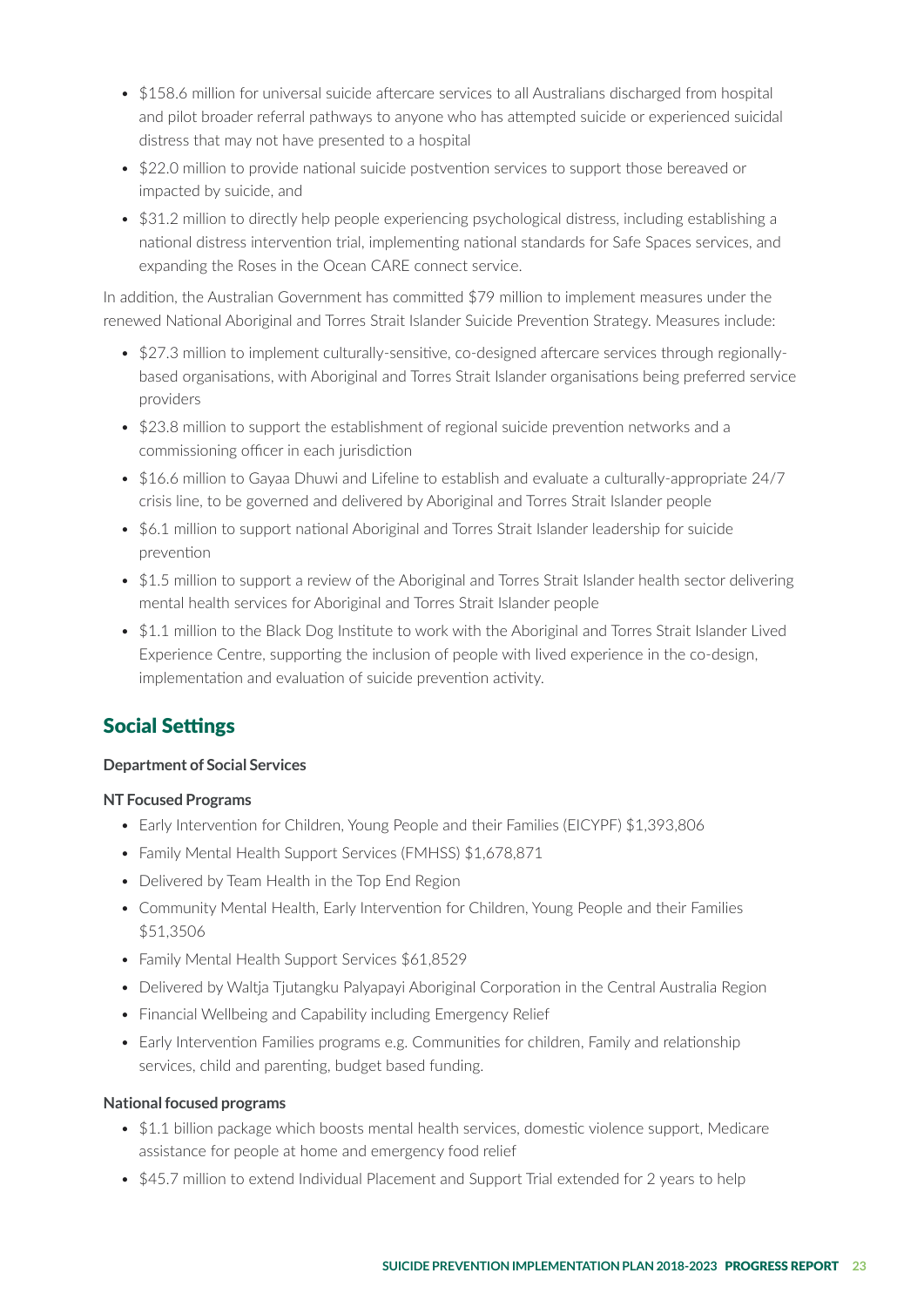improve job outcomes for young Australians with mental illness - Darwin and Alice Springs and to

- Develop a new National Disability Employment Strategy which will consider a diverse range of barriers to work for people with physical, neurological and intellectual disability as well as mental health issues
- Medicare support at home whole of population telehealth
- Domestic violence support \$150 million will be provided to support Australians experiencing domestic, family and sexual violence due to the fallout from coronavirus
- Mental health support including \$74 million to support the mental health and wellbeing of all Australians; digital mental health portal, Head to Health www.headtohealth.gov.au ; information and guidance on how to maintain good mental health during the coronavirus pandemic and in self-isolation, how to support children and loved ones, and how to access further mental health services and care
- Relief services for vulnerable Australians \$200 million will be provided to support charities and other community organisations which provide emergency and food relief as demand surges as a result of coronavirus

#### **National programs available via phone/online:**

- Lifeline
- Beyond blue
- Kids Helpline

#### **Defence and Veterans Settings**

- The Department of Veterans Affairs (DVA) is committed to improving the mental health and wellbeing of veterans and their families and recognises that good mental health is supported by whole of life wellbeing. DVA's Open Arms Veterans and Families Counselling, (Open Arms), supports improved mental health and wellbeing outcomes, and reducing the risk of suicide. Open Arms works with veterans and their families providing mental health services incorporating focused psychological intervention, share lived and living experience, group treatment and training and care coordination
- Open Arms within the NT continues to offer a suite of suicide intervention and mental health literacy workshops to the broader veteran community, include those members of the community who provide support, and those who are interested in the needs of veterans. Face to face groups include Mental Health First Aid (MHFA); Livingworks Applied Suicide Intervention Skills Training (ASIST) and Suicide Alertness for Everyone (SafeTalk). Open Arms also continues offer the Livingworks online skills training program Suicide Prevention Start
- Open Arms continues implementation of new a collaborative and prevention oriented risk assessment framework. This new framework is based upon the SafeSide Prevention model, which shifts away from a reliance upon risk prediction and categorical assessment, and incorporates an increased focus upon collaborative planning to enhance management of vulnerabilities that would otherwise increase risk
- Open Arms and the broader Department of Veterans Affairs continue collaboration with the lead agency, Mates 4 Mates, of the regional Veterans Wellbeing Centre. While the development the Veterans Wellbeing Centre operational framework is ongoing, Open Arms anticipates a continuing collaboration as an anchor-service within the future Veterans Wellbeing Centre hub
- Open Arms continues integration of shared lived-experience knowledge and practitioners across the suite of mental health services to complement and enhance clinical care.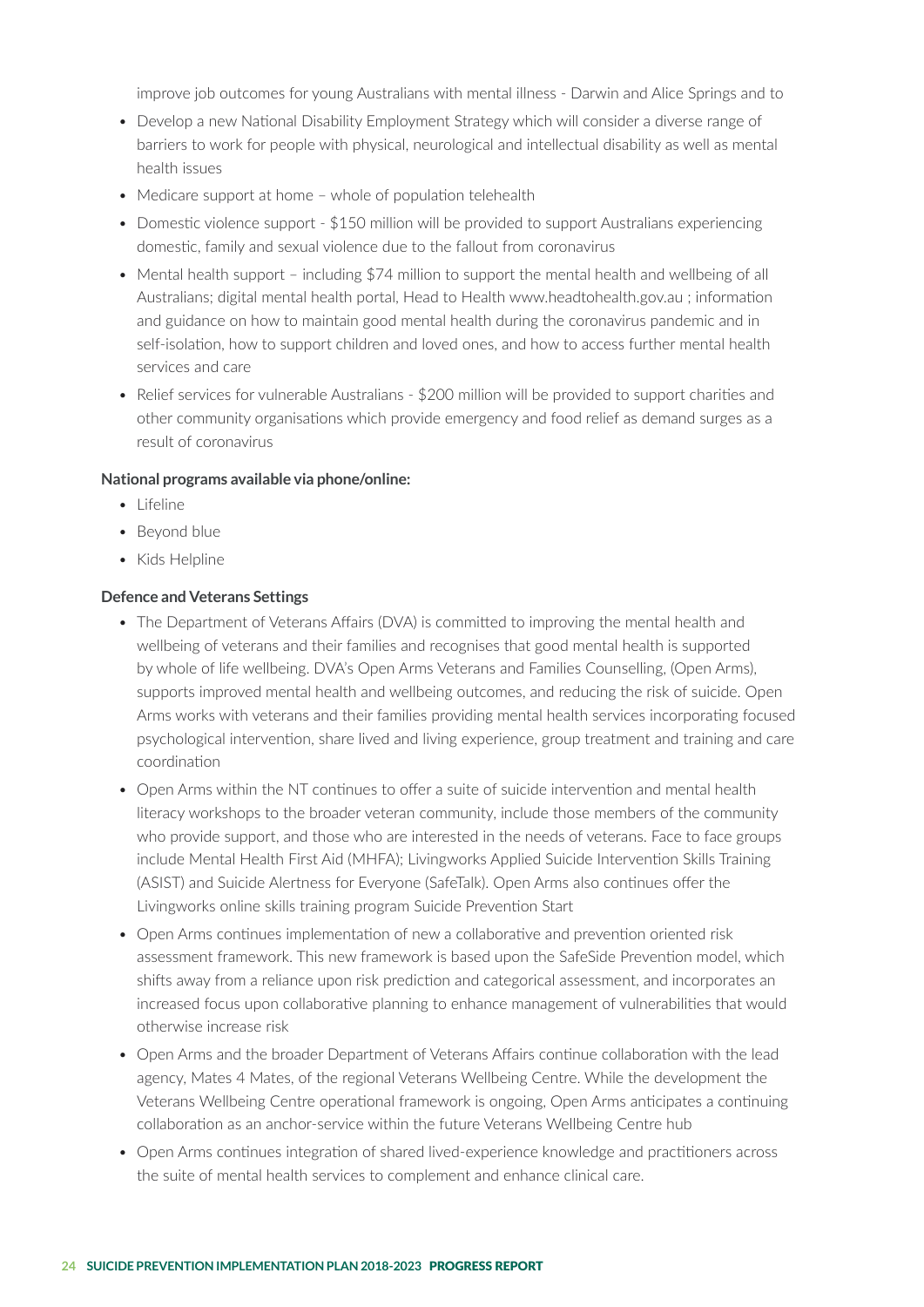## Governance, Oversight and Coordination

#### **Department of Chief Minister & Cabinet**

#### **Regional Network responses:**

#### **Top End**

- Participation in Multi-Agency Community and Child Safety planning and fortnightly meetings
- Nine (9) funded suicide prevention programs/activities across the region.

#### **Darwin, Palmerston and Litchfield**

• Nineteen youth services/social inclusion activities across the region via Youth Engagement Grants Program and Regional Youth Services Programs.

#### **Big Rivers**

- Participation in the Katherine Suicide Action Group; Headspace Consortium and Headspace PRISM Group
- Katherine Regional Arts funded for \$2,000 to engage a guest speaker for Katherine Suicide Action Group, R U OK Day event 2021.

#### **East Arnhem**

• Facilitated Anglicare NT safeTALK and ASIST training across the region, data is collected through TESIAT and Living Works Australia.

#### **Barkly**

- Development of the Tennant Creek Youth Action Pan (with TFHaC wellbeing focus)
- Tennant Creek Youth Forum "Youth Talk" included awareness-raising session on Health and Wellbeing: trauma, suicide, sexual and mental health.

#### **Central**

- Better Bodies funded for \$12,900 to deliver in Alice Springs. A 6 week program over the 2020/21 summer school holidays focussing on self-esteem building, fitness, nutritional eating and strengthening mental health and endurance. The program engaged a diverse cohort of 10-17 year olds including at-risk youth. The program had 820 attendances over the delivery period
- Alice Springs Youth Programs Coordinator participation in the Remote Youth Mental Health Group facilitated by NPY Womens Council and membership of the Life Promotions Network facilitated by Mental Health Association of Central Australia
- Planning group membership for World Suicide Prevention Day event in September 2021
- Provided Aboriginal Youth Mental Health First Aid Training in Alice Springs, Kintore and Mutitjulu in March 2021
- Member participation in the Central Australian Life Promotion Network.

#### **Other NT suicide prevention system initiatives underway:**

## **Australian Institute of Health and Wellbeing (AIHW) Suicide and self harm data monitoring system working group:** NT Health has particpated as an ongoing working group member of the National Suicide and Self-harm Monitoring System established as part of a national effort to address suicide and self-

harm in Australia. The system has been set up to improve the quality, accessibility and timeliness of data on deaths by suicide and on self-harming and suicidal behaviours.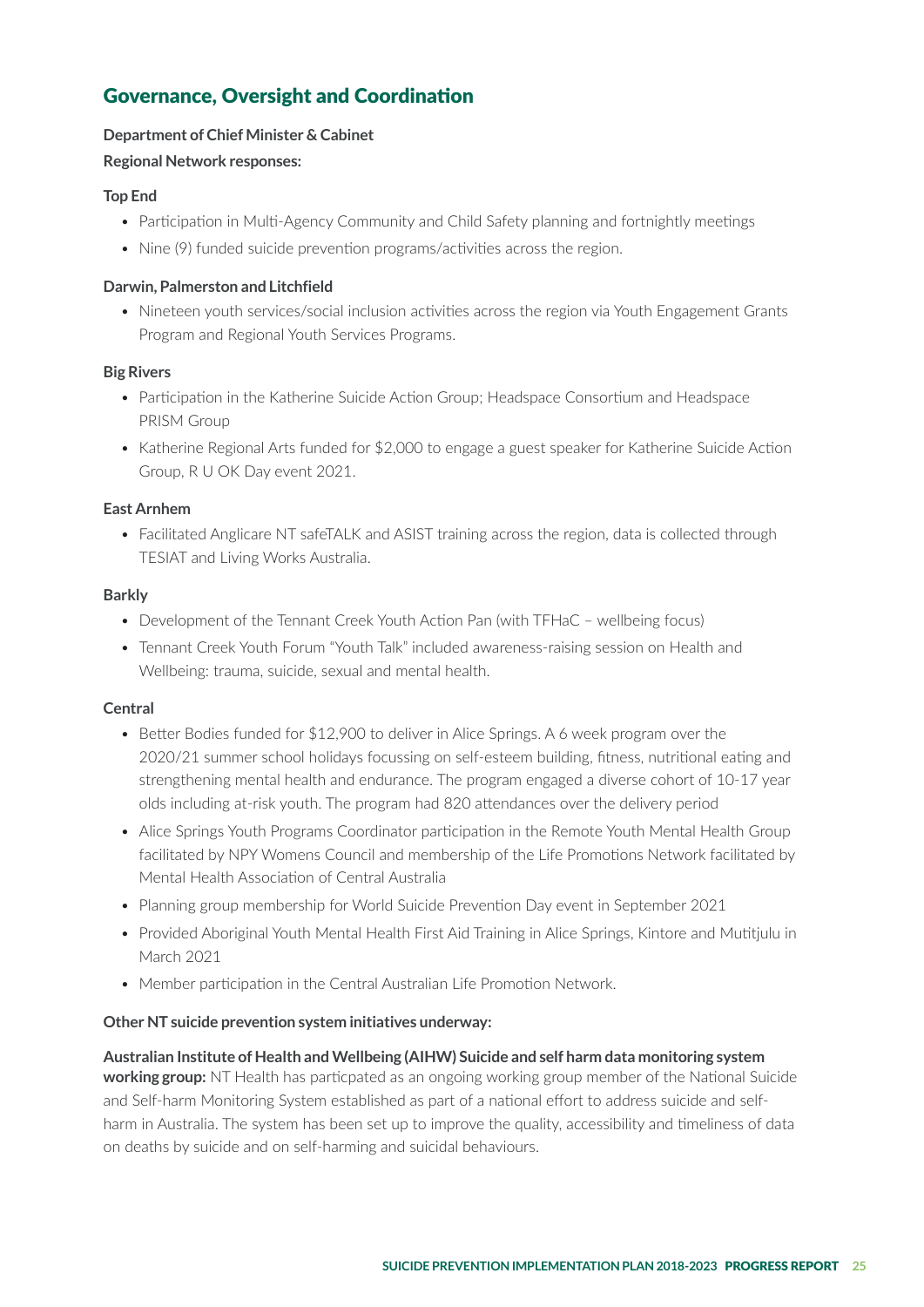### **Data Collection – A Whole of Government Approach: NT Suicide Behaviours Data Collection System Proposal**

Following a 2019 Stakeholders Workshop to discuss benefits and opportunities of an NT system for the collection and coordination of information on suicide and self-harm, NT Health and AMSANT have partnered to develop a joint project proposal for the establishment of an NT Suicide behaviours data monitoring system (including multi-agency data input, an appropriate governance structure and set of scoping requirements) to inform suicide prevention interventions and activity in a meaningful and contextualised way. This collaborative approach is geared towards developing a data surveillance system to monitor rates of self-harm and suicide behaviours rather than focusing on a suicide deaths register. As you are aware, the relatively small numbers of deaths in the NT belie the behaviours associated

with suicide behaviours such as ideations, attempts and myriad risk factors and thus surveillance of these precursory factors was majorly viewed by this vast range of stakeholders as an appropriate preventative approach for the NT.

- This project endeavours to improve the quality and consistency of national and regional suicide data to support building the evidence base, including collecting relevant data and case studies about suicide behaviours; ideations, deaths, attempts and self-harm as an important part of measuring the success and impact of suicide prevention activities
- Improved data collected would provide insight into the 'who, what and how' of

#### Community Grants Examples:

#### *Northern Territory Rugby Union and Wisemind Psychology* - Hand Up Program

The Hand Up Project is a holistic approach to Suicide Prevention working with and delivering to rugby union clubs in the NT with the support of the Northern Territory Rugby Union and Wisemind Psychology. The Hand Up Program builds structures within communities comprising 2 parts; The first part is an intervention session where the Hand Up facilitator attends clubs throughout the Northern Territory to help identify symptoms and signs and to give participants an idea of what to look for if their friends or family are struggling with their mental health well-being. This process also gives people an opportunity to self-identify their own mental health requirements; the intervention also provides details on pathways to seeking professional help if the need arises. The second part of the project develops mentors within communities who are taught how to identify, discuss and address mental health as a first responder to a person identified in their community. The mentor's role is to encourage people into seeking professional help if the need arises. Mentors have the knowledge from engaging with the individuals to supporting them through professional engagement and assistance.

To date the Hand Up Project has conducted intervention sessions with NT rugby clubs seeing positive engagements with people seeking advice for peers and friends as well as assisting those demonstrating and experiencing poor mental health and suicidal thoughts.

suicide in a particular region or group (e.g. young people) and improve provision of wrap-around prevention and postvention support

• Surveillance data would draw on what is known about high suicide behaviour rates by age, gender, ethnicity, and/or life circumstance in order to help to inform prevention and appropriate responses.

**Service Mapping of Regional Community Postvention Service Responses:** When a cluster of suicides occurs or where a strong indication that a cluster may form, NT Health will provide service mapping and coordination for community postvention service responses. For example, providing information, ensuring a co-ordinated approach, supporting training, and assisting with longer-term suicide prevention planning.

**NT Regional Youth Coordinators:** A series of regional youth action plans exist in the NT, NT Health Team has collaborated with regional youth coordinators to ensure a focus is on regional suicide prevention planning and implementation as outlined in the NT Suicide Prevention Strategic Framework Implementation Plan. The NT Health SP team continues these connections to strengthen cross sector collaboration for suicide prevention action planning through contribution to suicide prevention systems understanding at the NT Regional youth coordinators forum in September 2021.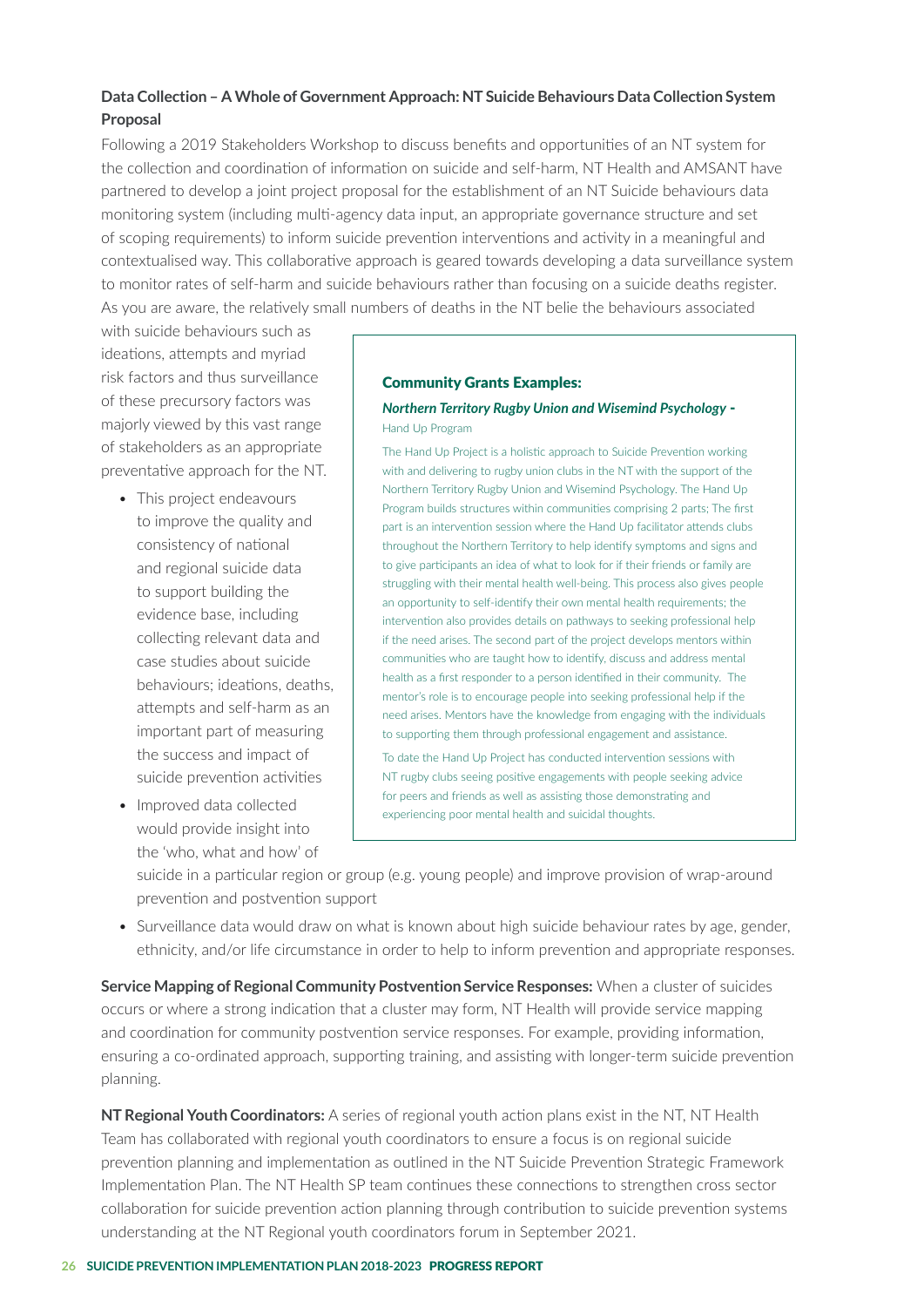#### **Promotion of National Communications Charter:**

The National Communications Charter (The Charter) is a guide and resource for the way people in the mental health and suicide prevention sectors, government, business and community members talk about mental health and suicide prevention. It is a formal commitment to working together and developing better structures and processes for collaboration so that together we can reduce stigma and promote help-seeking behaviour. We all have a role to play in reducing stigma around mental ill-health and suicide while also promoting help-seeking behaviour through The Charter's guiding principles and messages.

## Goal 3

#### **Focused and evidence informed support for the most vulnerable groups of people.**

### ACTIONS

- 3.1 Promote local training opportunities for staff providing services to priority groups.
- 3.2 Identify the relevant priority groups to inform professional development needs across the region.
- 3.3 Embed professional development in workplaces to facilitate a culturally safe and trauma informed approach to engaging individuals and communities.

## COMPI FTFD

### Priority Groups identification and ongoing lived experience inclusion to inform the implementation of the NT Action Plan include:

Targeted training for health and social care staff in supporting vulnerable people, especially those in primary health care services:

- Lifeline's Applied Suicide Intervention Skills Training (ASIST) Central Australia and Barkly
- Anglicare's ASIST Top End
- Mental Health Association of Central Australia Life Promotion Program Training Central Australia
- Mates in Construction Ltd Mental Health, Suicide Prevention Awareness Program NT wide.

#### Funded Training for Staff Working with Priority Groups:

- Men
- Youth
- Older people
- Aboriginal and Torres Strait Islander People
- LGBTIQ+ People
- People in rural and remote communities
- People experiencing mental illness
- People who have previously attempted suicide or engage in self-harm
- People bereaved by suicide
- Migrant and refuge communities
- Current and former Australian Defence Force personnel
- People in custody.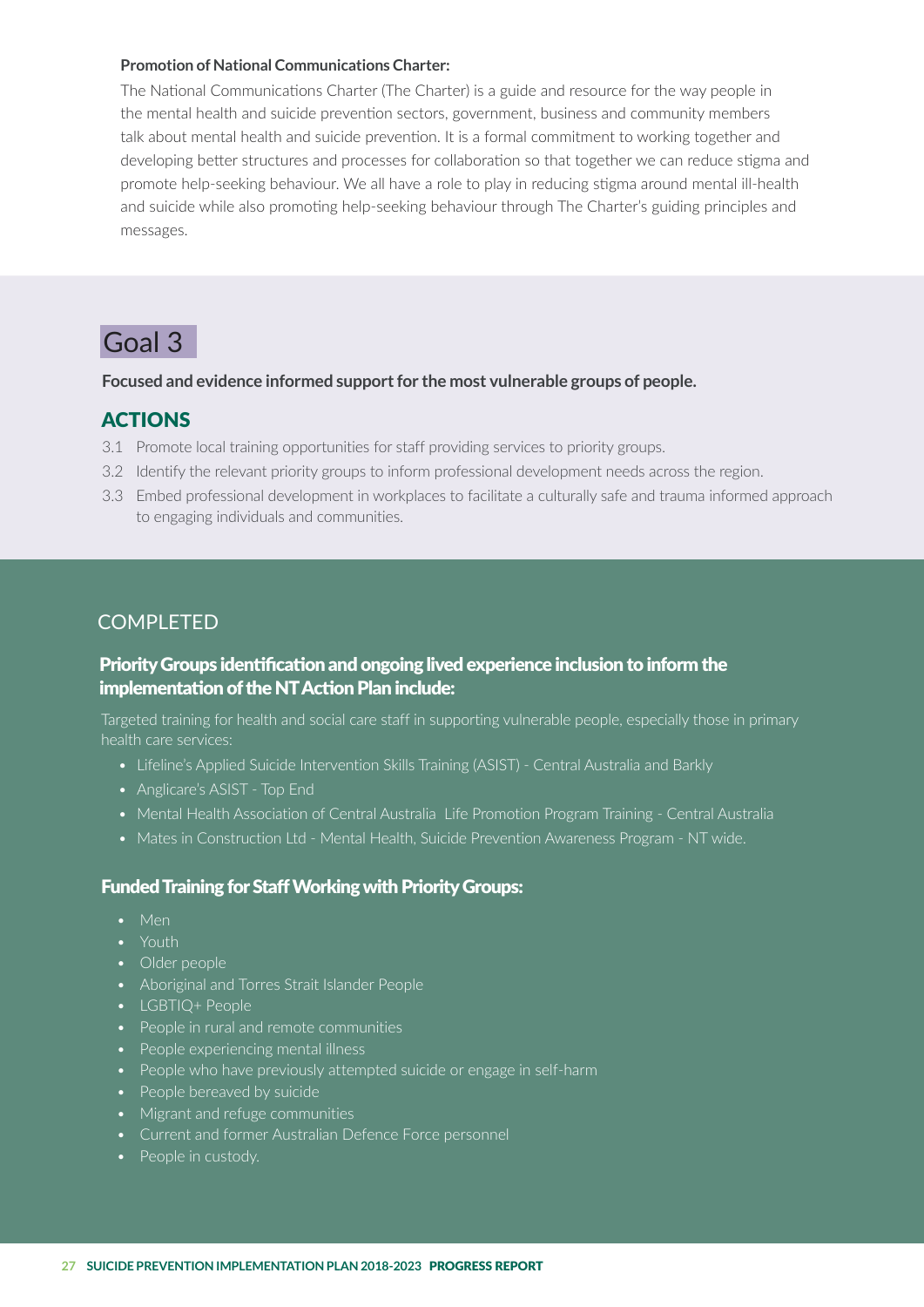

#### **Aboriginal Community Controlled Health Services – Aboriginal Medical Services NT (AMSANT)**

- **NT Mental Health and Suicide Prevention Regional Plan:** Our work continues on the development of the NT Mental Health and Suicide Prevention Regional Plan alongside NT PHN and NT Health. Regional commissioning, joined up service planning, and establishing whole-of-system approaches to suicide prevention have been recognised as key priorities. AMSANT has worked with ACCHS in project related working groups, needs assessments, networks, consultations and forums to identify evidence informed integration opportunities
- **Guidelines for Suicide Postvention and Support:** in early 2020, as COVID-19 began to spread, biosecurity zones were established, services were restricted or forced to adapt. AMSANT set up a fortnightly meeting, bringing together managers of SEWB, AOD and the Mental Health workforce from across our member services to share information, coordinate action, and provide a network of support. One of the achievements of this group to date include: Guidelines for Suicide Postvention and Support - Responding to attempted and alleged suicide in Remote Communities
- **Submission to Gayaa Dhuwi Renewal of the National Aboriginal and Torres Strait Islander Suicide Prevention Strategy:** this submission is informed by the data story from the newly released National Suicide and self-harm Monitoring Project, which reports disproportionately higher rates of suicide and self-harm for the Northern Territory Primary Health Network area (compared with other networks across Australia), and overall, much higher rates of suicide and self-harm rates among Aboriginal and Torres Strait Islander peoples. Therefore, our submission was predicated on strong advocacy for funding, resources and service provision that are commensurate to identified needs
- **The Suicide Story program** transitioned from Mental Health Association of Central Australia to AMSANT late 2020. Suicide Story is a unique program that fills a critical gap in suicide prevention education among Aboriginal communities in the Northern Territory. The aim of 'Suicide Story' is to create cultural appropriate ways for Aboriginal people to reduce the stigma associated with suicide, address suicide and develop the necessary skills that builds safe and resilient communities. The program promotes the use of local languages and protocols, shared knowledge and a 'both ways' approach to ensure Cultural security in the delivery of the workshops
	- The program activities throughout 2020-21 since transitioning to AMSANT:
	- Participated in NTG Suicide Prevention focus groups in Darwin, Katherine, Alice Spring & Tenant Creek
	- Secretariat for suicide story aboriginal advisory group meetings
	- Deliver Suicide Story 3-day Workshop in Alice Springs
	- Deliver Suicide Story 3-day Workshop in Tenant Creek
	- Deliver Suicide Story 3-day Workshop in Katherine.
- **National Suicide Prevention Trial Project Trauma Healing:**
	- The project aims to improve the cultural safety and trauma informed approach within the suicide prevention activity in the Darwin region. AMSANT Damulgurra team delivered Culturally Responsive Trauma Informed Care (CRTIC) Workshops that were specifically tailored within an Indigenous Pedagogical Framework to meet the learning needs of staff working within NT Police and Dept. of Territory Families, Housing and Community. The aim is to strengthen community capacity to identify, respond to, and safely intervene in a trauma informed way where there is an identified risk of selfharm and/or suicide. We are working in partnership with Danila Dilba and We-Al-li throughout the process
	- The training engages cross-sector to inform, upskill and equip a range of support workers who are in direct contact with youth, people who are socially vulnerable, at-risk or seeking help.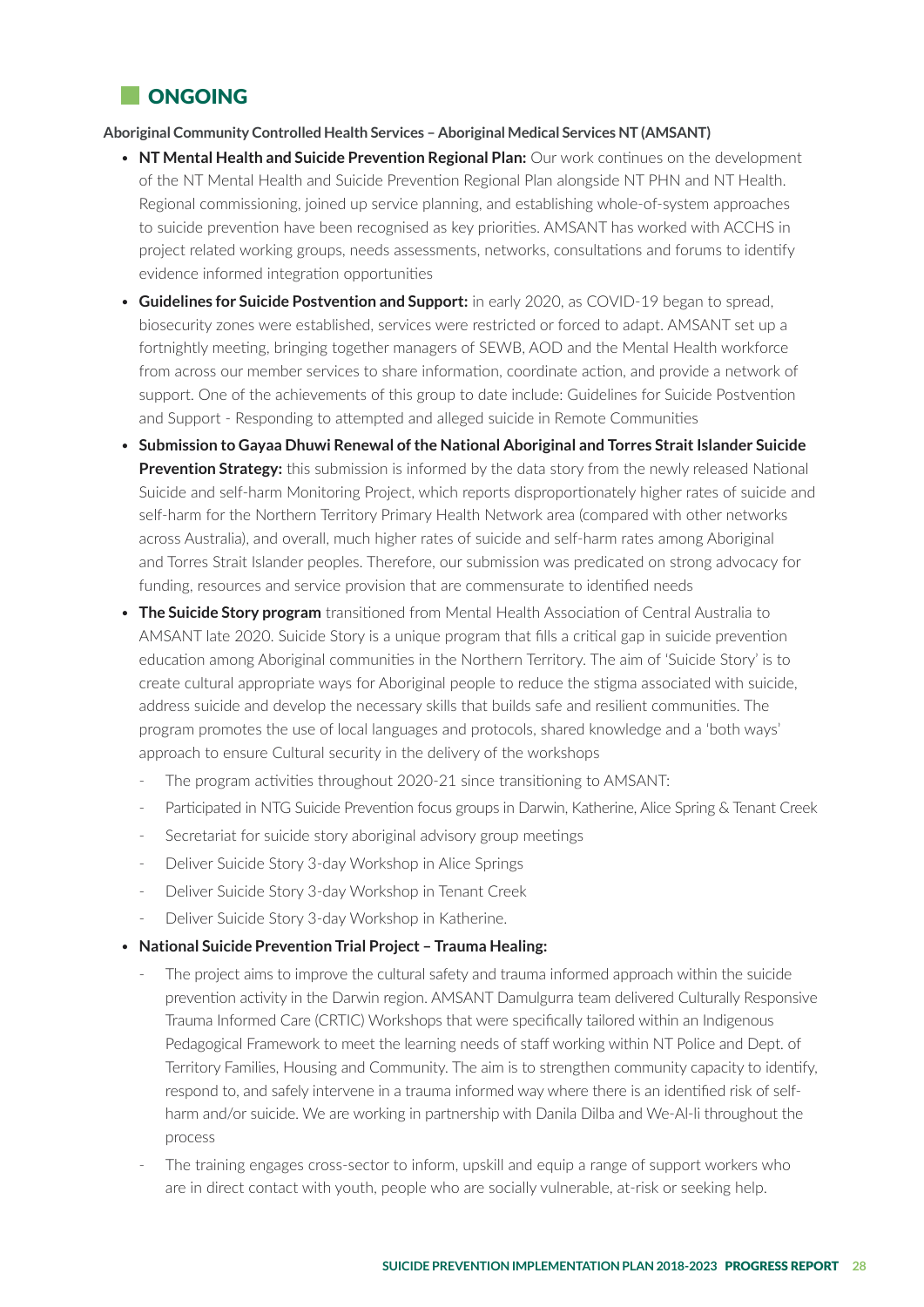#### Community Grants Examples:

#### *NT Community Suicide Prevention Grants:*

Jawoyn Association Aboriginal Corporation (JAAC) - Banatjarl "strong women group" Bush Medicine and Bush Tucker Garden

The Jawoyn Association Aboriginal Corporation (JAAC) is based in Katherine including four Indigenous communities Kalano, Rockhole, Binjari, Gorge Camp and extends to remotes communities including Barunga, Beswick, Werenbun. JAAC members have all been personally impacted by suicide, either a direct family member or person of cultural kinship or close community connection. The Banatjarl Strongbala Wimun's Grup (BSWG) is Kriol for Banatjarl "strong women group" and the project was led by female Jawoyn Elders in the Katherine region who promote cultural wellbeing, healing and sharing. BSWG are established respected cultural Elders & leaders in the Jawoyn region. Their vision is to create positive change for women, families and communities on Jawoyn country to lead and support young people and families to grow strong, proud, confident, happy and healthy.

The group designed the idea for a bush garden back in 2012 then really moved during the COVID-19 lockdown in 2020, when BSWG were unable to spend time on country at the Banatjarl Bush Medicine and Bush Tucker Garden in Banatjarl. "This meant that families were unable to have cultural camps or take young people out on country to continue teaching important plant knowledge.

With funds through the NT Health Community grant, the garden was constructed over six months in partnership with Save the Children and Food Ladder. Elders wanted to connect with youth and foster relationship with them and support connection to the Elders via ongoing work at the garden. It's a place for women to spend time with children and other ladies, to face the social issues that affect our people. The young people involved struggle with their mental health, but rather than focusing on problems, Elders focused on the cultural connection and wellbeing that comes when you can spend time hearing stories, learning cultural ways and learning about the important plants and animals. The garden has a range of bush medicine plants and bush tucker plants and is an important meeting place in town. Learning how to live on country, have access to traditional knowledge & culture reinforces a positive sense of identity. Providing a cultural foundation that helps with feelings of hopelessness, isolation and being lost in 'two worlds'. The project from inception had approximately 16-20 young people involved in planning, building and maintaining on a weekly basis.

#### Jawoyn Elders say; "this is right way!

We must pass on our cultural knowledge to our young people so they can know who they are. Even if they don't come from Jawoyn country, that is okay, we are their family. They need to know they belong to the land and can connect to believing in themselves again. Then they can find peace, when things slow down and we sit together and tell story and work in making bush medicines and make that garden. The project envisaged to make true the words; "From little things big things grow"

A COVID Garden: This garden became extremely important during the 2020 pandemic lockdowns where many Katherine people couldn't get out on country or back to family in communities or visit homelands. This meant a focus on creating a garden that reflected Banatjarl Bush Medicine and Bush Tucker and Family Healing Centre at King Valley. Young people are learning to make the medicine. Now, lots of other community members come to get bush medicine and see the plants.

The group reported that grant funding started us off and supported collaboration with like-minded community members and service groups. Partnerships have been built from this community participation and this project has not finished just because the funds are spent. The Garden' has developed and gone on to seek further funding to extend what we know works for our community and young people. While the funds are expended, the garden requires ongoing maintenance and the space is continued to be used for this and other activities. It is a relaxing place for people to sit and yarn with the Elders when they visit the Jawoyn office. The garden has created employment pathways for local people through development enterprise projects and participants spend time with youth form the local high school in youth diversion programs.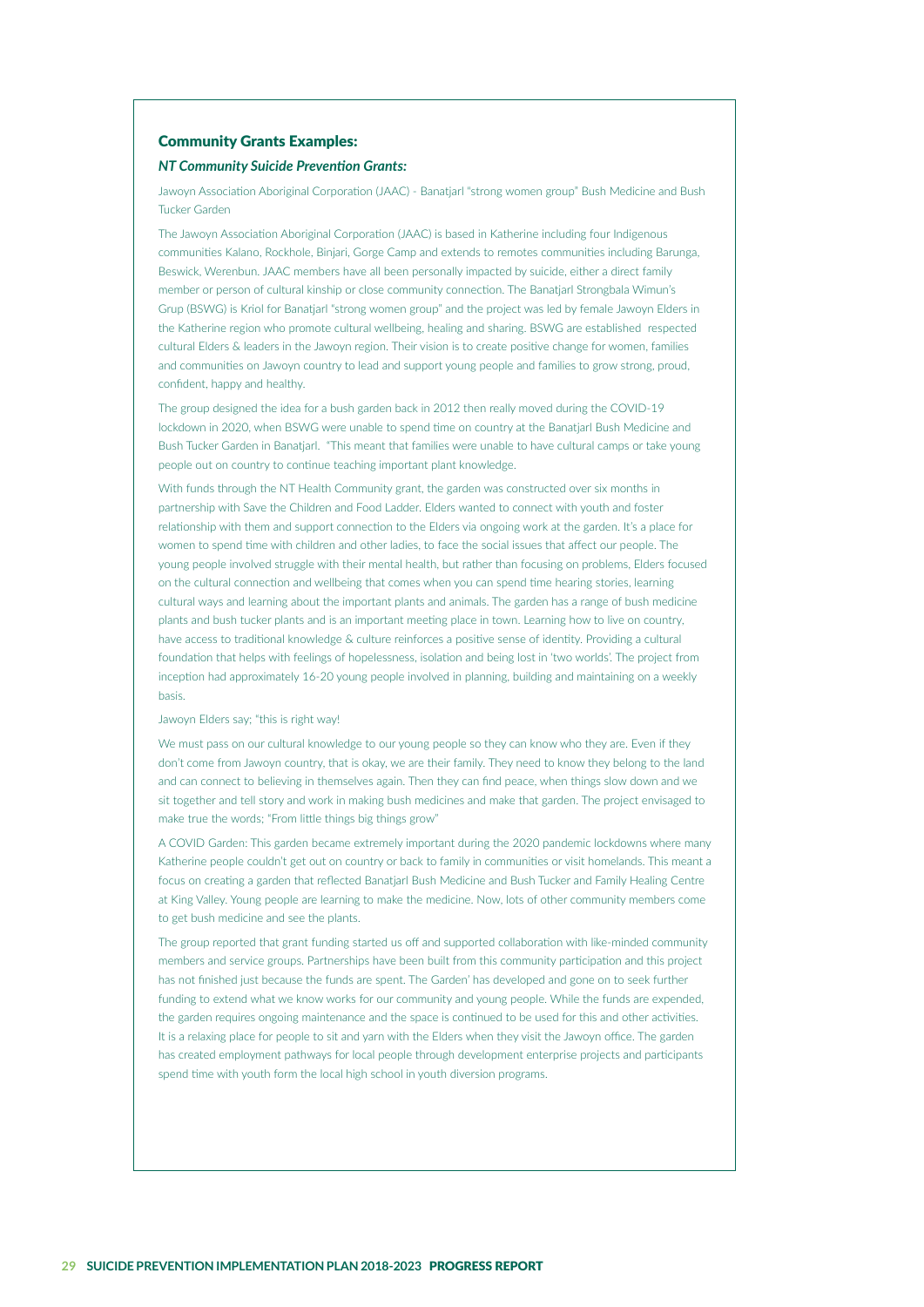Damulgurra has also been involved in a total of 7 x Core Working Group (NSPT CWG) meetings. These meetings have been foundational for the co-design process of the workshops and for ensuring that the content delivered within the workshops is both relevant and useful for each service

- **NT Suicide Prevention 'Peak':** AMSANT attended consultations in May led by the NT Government's Mental Health, Alcohol and Other Drugs (MHAOD) agency to discuss the potential for an overarching network, collaborative structure or 'peak body' to bring together people working in suicide prevention in the NT. A summary of the meeting was provided to all members ahead of NT Health's consultations in other regions. We will remain engaged with this process
- **NTG / AMSANT Suicide Prevention Training:** The Workforce Development Support Unit is collaborating with NT Health's Suicide Prevention team to develop and deliver suicide prevention training for Primary Health Care workforce and aligns with the service's SEWB approach.

**NT Health workforce training in Mental Health and Suicide Prevention:** NT Health has increased access to targeted suicide prevention awareness and capacity training for NT Health Staff. NT Health recognises Mental Health and Suicide Prevention initiatives as a key component of workplace health strategies and will be working closely with the Leadership and Learning Branch (Department of Corporate and Information Services) to explore preferred NT suicide prevention awareness and capacity-training providers to provide targeted suicide prevention awareness and capacity training for NT Health Staff.

**Mapping and Promotion of Training Opportunities and Services across Various Agencies:** Support for the increased provision of frontline workers training in suicide prevention, awareness and skills programs includes:

- Training on acute mental health and alcohol and drug presentations is provided to RDH Emergency Department in line with Way Back Support Program
- GP and frontline staff mental health and suicide risk assessment training led by NT PHN, NTG NT Health, AG NT Health and DSS
- Support training of all Community Corrections staff in suicide prevention awareness programs and mental health awareness training
- Training for primary health care staff and hospital emergency departments e.g. doctors, nurses and allied health staff e.g. Shared Suicide Risk Assessment Guidelines and training for clinicians
- Promotion of access pathways for mental health and critical care services
- Promote uptake of the Mental Health Professional On-line Development (MHPOD) training on suicide awareness and risk assessment for mental health professionals
- Promote the benefit of suicide awareness training to frontline workers across NTG
- StandBy Response Service to provide Suicide Bereavement Training to staff responding to incidents as well as individuals/families/support workers
- Promote annual on-line refresher training for all NT Police personnel to undertake in relation to custody risks. This includes the identification of at-risk people at the assessment stage and consequent reference to medical support and further evaluation
- Support training programs to support better LGBTQI inclusive practices
- Support Culturally-safe, trauma-Informed peer group and/or community suicide prevention initiatives
- Support shared training and resource development to assist foster and kinship carers, to understand and respond to the mental health needs of children and young people
- Explore self-harm prevention tools and training packages that can be targeted at NT communities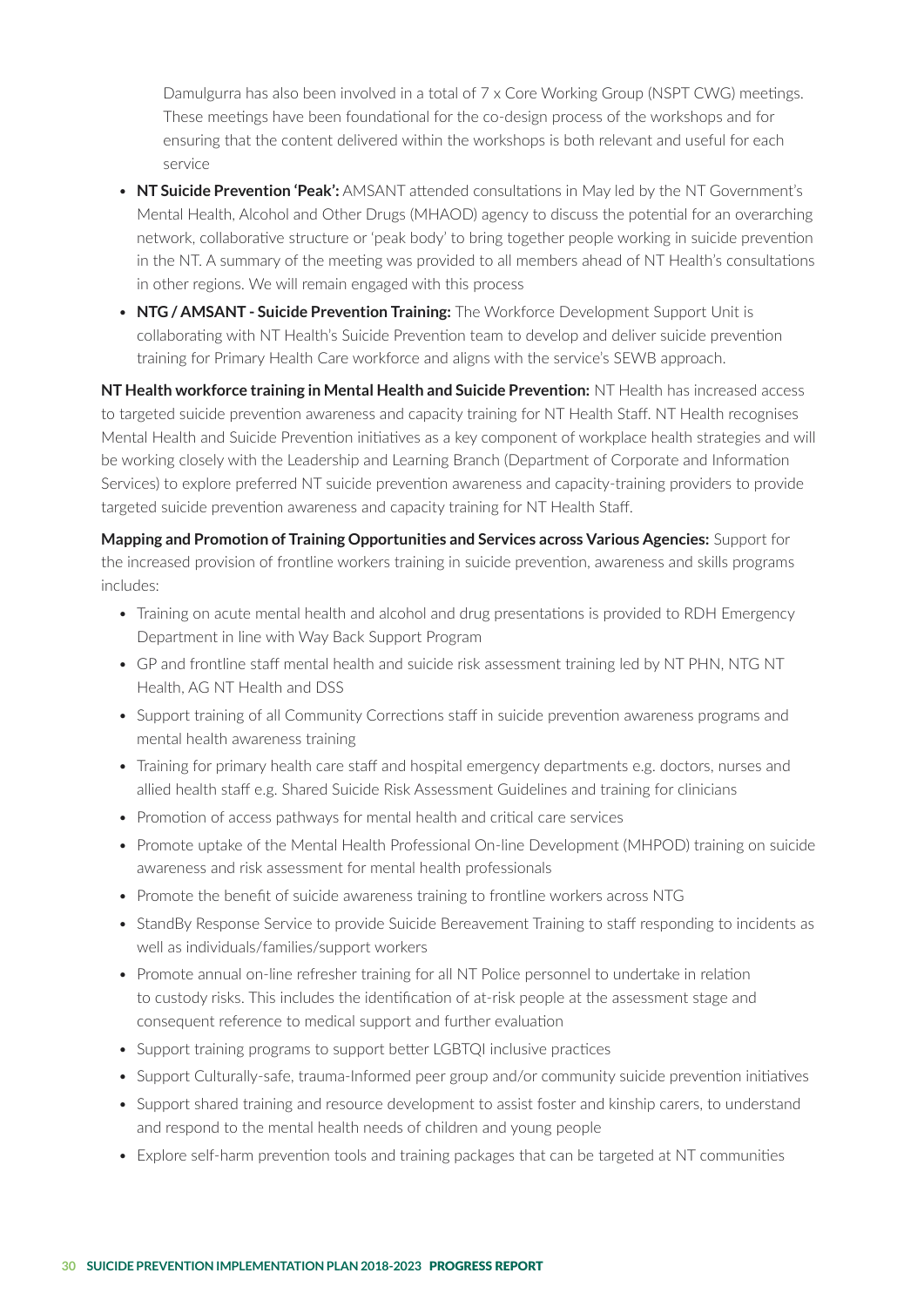- Prison In-Reach Program to explore options for the inclusion of self-harm prevention education in their Relapse Prevention Group to support clients who are at risk of self-harm
- Participation of Aboriginal and Torres Strait Islander people in the suicide prevention and wellbeing workforce strengthened.

**Community Grants Workforce Training and Development in Suicide Prevention tranche:** In response to an increasing applications for Workforce Training and Development in Suicide prevention an additional tranche of funding was added to the 4th round of suicide prevention community Grants with funds from the Northern Territory Primary Health Network contributing to the total Grants funds available for 2021- 2022. A list of providers that offer suicide prevention training in the NT have been uploaded and promoted on NT Health's suicide prevention web page.

#### **Top End Region Health Service Social Emotional Wellbeing (SEWB) Team: Men's Healthy Life Style**

#### Community Grants Examples:

#### *Foundation of Rehabilitation with Aboriginal Alcohol Related Difficulties (FORWAARD) Aboriginal Corporation Darwin* - Lyrics for Life

Lyrics of Life assisted the participants at FORWAARD to address and understand their trauma and suicidal thoughts through the development and recording of music and songs to share with their families and community. The lyrics of the songs were able to depict how to help someone with these thoughts and what someone might be feeling.

Two great songs were produced; the first song "Here I Am" is about someone in a dark place and the chorus being the person helping and what we should say and do. The song builds to the troubled person reaching out and getting help. Each chorus informs on how being there and listening can make a difference. The second song "Breaking the Stigma" is just that, breaking the stigma, to encourage and support people in seeking help we must break the stigma associated around mental health. "Mental Health" is used in the song multiple times in a way that would hopefully normalise but not minimise the importance. The song identifies emotions that we all experience, no matter where we are from. The messages are real, the messages are raw, and reflect Aboriginal people and the pain they have felt through the loss of someone they have known and loved due to suicide. Participants developed this message so they could pass it on for all to hear.

**Program - Suicide Prevention and Awareness Health Promotion Module, January 2020:** NT Health collaborated with the Top End Region Health Service Community Development Office to develop a remote community suicide prevention health promotion module. The compiled modules to be integrated with across NT health services employing the interrelated themes of cultural respect and resilience.

#### **Partnership with AMSANT workforce support unit for suicide prevention workforce development**

**in ACCHS:** A collaborative partnership has developed between NT Health and AMSANT supporting Aboriginal and Torres Strait Islander led and facilitated workforce development training. The development of this model broadly aims to increase the suicide prevention skills in the NT workforce in addition to more focused suicide prevention skills development in ACCHS SEWB teams. Some of the NT organisations supported in this partnership includ:

- West Arnhem Regional Council (WARC) workforce development Forum
- Sunrise Management Forum
- Top End Health Service SEWB Team
- Miwatj SEWB Team
- NT Aboriginal Health Practitioners Sugarbag Workshop
- Waltja Tjutangku Palyapayi (Aboriginal Corporation) Workforce.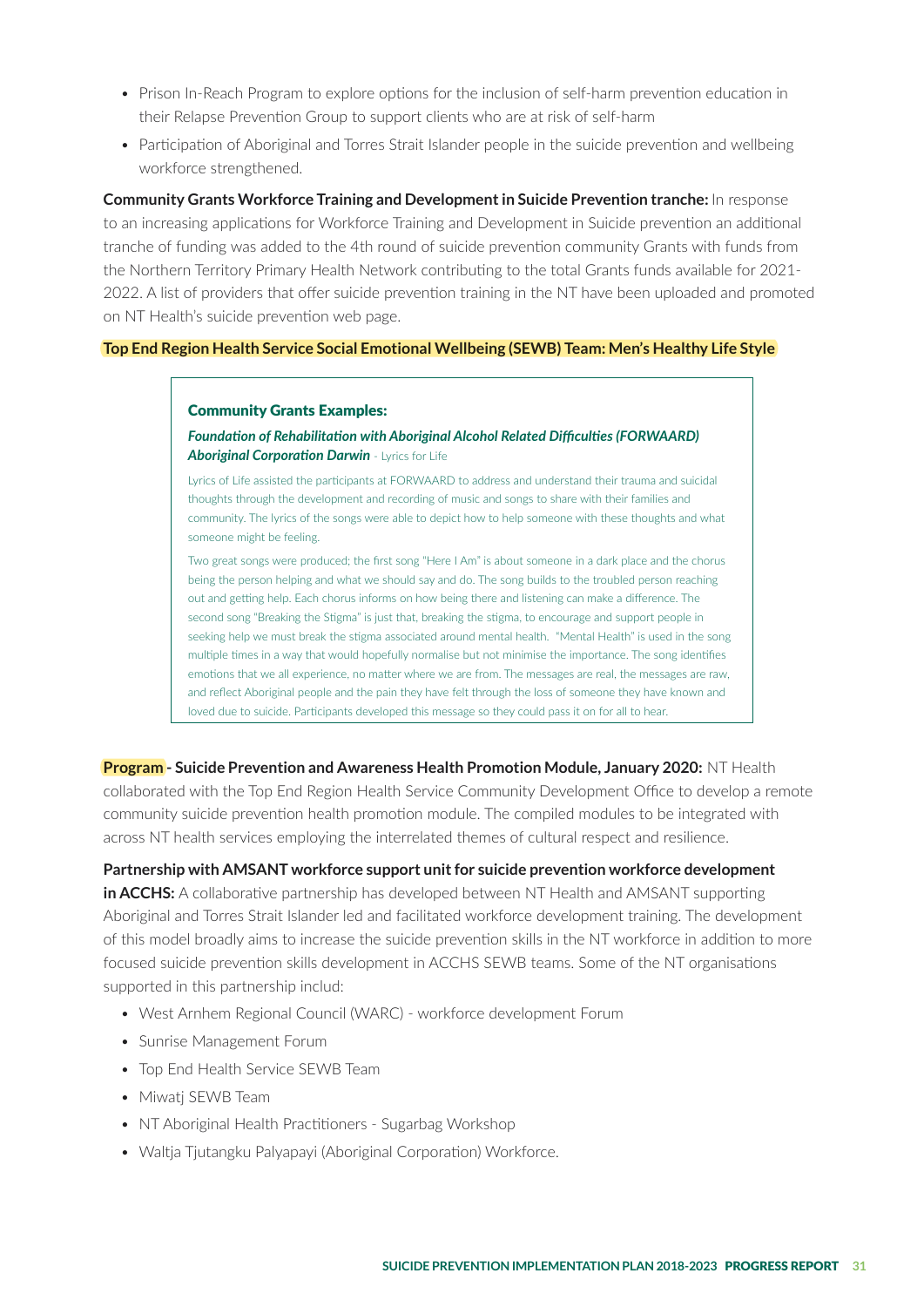#### **Aboriginal Community Controlled Health Services (ACCHS) SEWB Managers Forum December 2020:**

NT Health suicide prevention team provided support to the NT ACCHS SEWB and Mental Mealth Managers Leadership Forum presentation of the current evidence and best practices of suicide prevention; share, discuss and problem solve and enable effective and sustainable SEWB/AOD workforce design and support with supporting suicde prevention understandings.

#### **Culturally and linguistically diverse (CALD) multicultural suicide prevention projects in the NT include;**

- Healing of the Nafs Suicidal Thinking Protection UMNT Incorporated
- CALD Mental Health Champions resources Ignite Potential Incorporated
- Awareness program of Mental Health and Suicidal Issue Non-Resident Nepali Association Australia Limited.

#### **Lesbian, gay, bisexual, transgender, intersex and/or queer (LGBTIQ+) community suicide prevention NT projects include:**

- Indigenist Indigenous LGBQTI Inclusive Practice Workshops NT Wide
- Rainbow Territory NT LGBTIQ community human rights advocacy group NT Wide
- The Gap Youth and Community Centre Aboriginal Corpo ration Central Australia
- Headspace Consortium Darwin
- NT AIDS and Hepatitis Council (NTAHC) NT Wide
- Tiwi Strong Women: Watering the Tree of Life: Suicide Prevention Community Grant (2019-2020)

#### **Culturally-Secure Partnerships that Embed Resources into Practice:**

- Partnerships between mainstream specialist mental health, Aboriginal and Torres Strait Islander wellbeing services and community organisations continue to be maintained and strengthened e.g. NT Health suicide prevention team partnership with AMSANT SEWB workforce support Unit – suicide prevention workforce and professional development in suicide prevention activity
- Culturally appropriate community activities to engage youth, build cultural strengths, leadership, life skills and social competencies are provided
- Co-design programs and services that are underpinned by the level of complexity of trauma, harm and powerlessness. Presenting response needs to improve and reflect the diversity, and try to lessen the harm and grief for Aboriginal people
- Support of SEWB initiatives e.g. Trauma-Informed education
- Culturally safe Peer Support Group and Individual mentoring training.

#### **Gayaa Dhuwi (Proud Spirit) Declaration and Indigenous Governance Framework Implementation**

**Workshop (Sept 19th 2019):** The Gaaya Dhuwi (proud spirit) Declaration promotes, develops and advocates for Aboriginal and Torres Strait Islander and community-controlled leadership in mental health and suicide prevention, including transitioning of services and funds to Aboriginal and Torres Strait Islander providers as preferred default providers for Aboriginal and Torres Strait Islander people.

NT Health supports Gayaa Dhuwi and AMSANT National Aboriginal and Torres Strait Islander Leadership in Mental Health (NATSILMH). CBPATSISP hosted a stakeholder workshop in Darwin which included:

- Broad cross sector invitation, 50+ delegates attending
- Identifying and achieving the required mix and level of Aboriginal and Torres Strait Islander specialist mental health workforce to meet the social and emotional wellbeing and mental health needs of Indigenous people and communities
- The role of cultural and traditional healers and how Indigenous people and communities can access these healers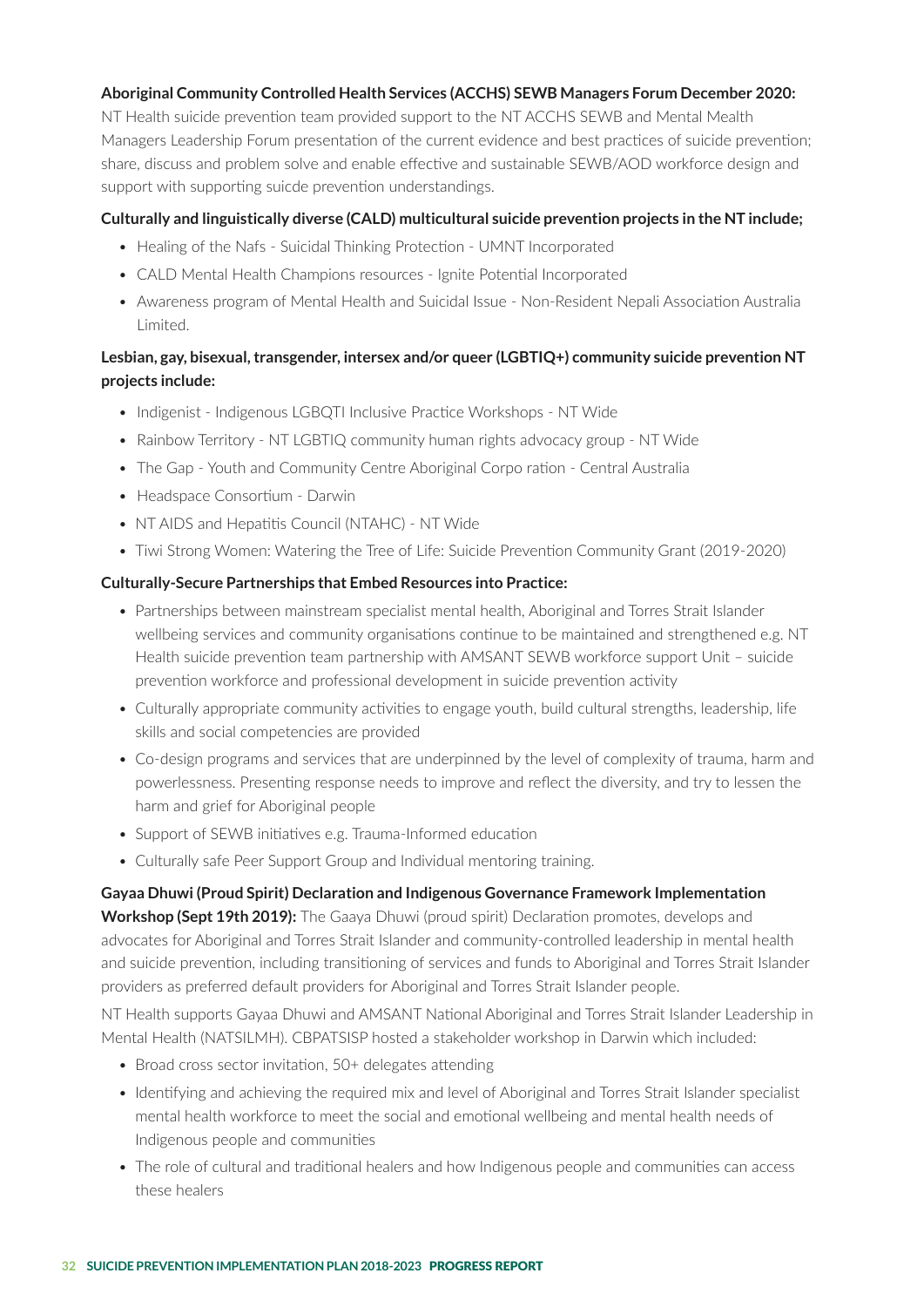- Supporting and promoting Aboriginal and Torres Strait Islander leadership in the mental health system
- Supporting Aboriginal Community-Controlled organisations enhanced role in the mental health space
- Ensuring co-design is consistently used in efforts to strengthen Indigenous social and emotional wellbeing and improve mental health
- CBPATSISP have developed a best practice suicide prevention manual of resources to advance evidence best practices for Aboriginal and Torres Strait Islander suicide prevention.

 cbpatsisp.com.au/the-manual-ofresources/

#### Case Study TWO

#### Funded Services Example: *Mates in Construction (MIC)*

Between 2001 and 2015 a total of 256 employed men died by suicide in the NT, of these 25% were construction workers. Suicide rates in the NT construction industry between 2013-15 were 45/100,000 compared to a national average of 22/100,000 – more than twice the national average for construction workers (Maheen & Milner, 2017).

Mates in Construction is an evidence-based workplace suicide prevention model, developed to reduce high suicide rates in the construction industry (Heller, Hawgood, & De Leo, 2007; Maheen & Milner, 2017). The program applies a systematic approach aligning with the full spectrum of the LIFE Framework and has been recognized by several state and National Awards. In 2018, in response to a "whole of government" approach to suicide prevention in the Northern Territory, MATES in Construction proposed a project joint funded by the Northern Territory Government, Northern Territory PHN (NTPHN) and the relevant industries. The program was expanded to the Northern Territory. MATES (MIC) includes;

- Establishing a crisis intervention network to support individuals engaging with existing services
- Resource Development modifying for small businesses and rural remote sites to the Northern Territory and culturally acceptable delivery
- Training, Education and Workforce capacity building to mirror safety structures onsite and engage all the workforce in providing a mentally safer and healthier workplace.

This program is also aligned with the key messages of the NT Suicide Prevention Strategic Framework, and provides needed interventions for a workforce that we know is vulnerable and needs evidence-based support. An initial 2-year service plan has allowed for a more effective decision to be made regarding the funding future of this program. In the first year of the service, 1,500 individuals were involved in the program and 244 individuals received workshop training in the MATES' NT program.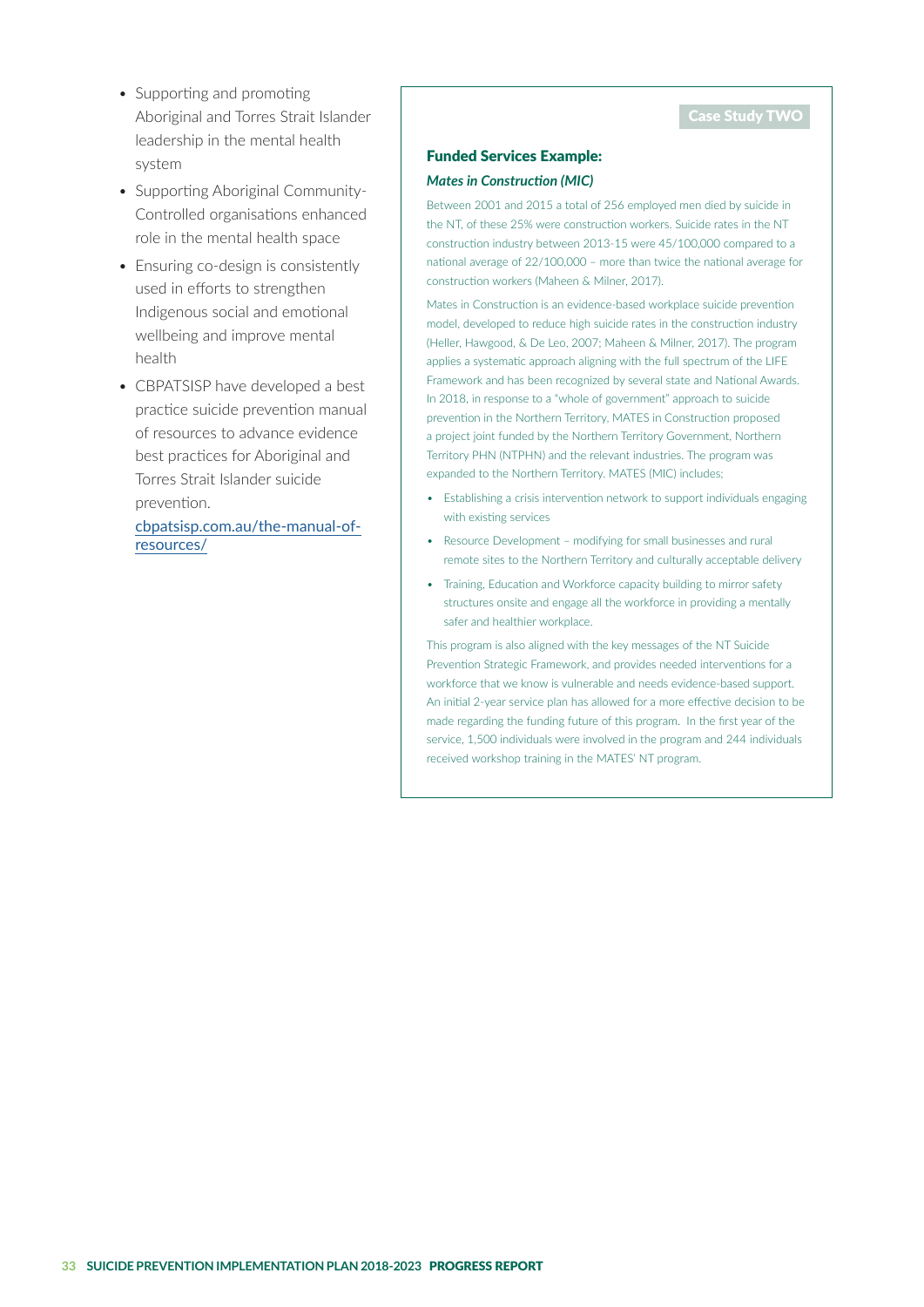## Covid-19 and Suicide Prevention

## **Supplementary**

There are unprecedented ongoing public health actions underway in Australia to curb the spread of Covid-19. Social distancing and lockdown interventions have been in place to reduce human contact and reduce the rate of new infections. While the Northern Territory has not experienced the rates of infection incurring full lockdown scenarios as in other States/Territories there has been a need to anticipate and plan for the mental health and SEWB needs of the NT population including Aboriginal in communities where local Aboriginal organisations must be empowered to take the lead in the development of culturally-secure and effective health strategies, within these communities.

Understanding the social and economic factors that underlie distress and subsequent crisis and increase people's vulnerability to suicidality is critical if we are to address the important secondary impacts of this pandemic. Economic recession can amplify risk factors for suicide, such as unemployment, financial stress, social isolation and mental illness. Actions are currently underway that focus on the immediate impacts of disruption and distress as well as broader social and economic factors that we know link with distress and the pathway to crisis and where the potential for adverse outcomes on suicide risk is high. Actions are also being taken to mitigate potential unintended consequences on suicide prevention efforts, and which also represent a Northern Territory public health priority.

Mental health impact of COVID-19: The potential for COVID-19 to impact mental health and wellbeing was recognised early in the pandemic (WHO 2020a). In addition to concerns around contracting the virus itself, some of the measures necessary to contain its spread were also likely to negatively impact mental health (NMHC 2020). Widespread restrictions of movement, social distancing measures and physical isolation, or 'lockdowns', were implemented from March 2020.The sudden loss of employment and social interaction, and the added stressors of moving to remote work or schooling, and more recently, impacts of sudden, localised 'lockdowns' to prevent further outbreaks have impacted the mental health of many Australians. Stress, confusion and anger are commonplace as a result of the pandemic (Brooks et al. 2020) and, while many people may not experience any long-term concerns, COVID-19 has the potential to contribute to or exacerbate long-term mental illness including anxiety, depression, PTSD, and substance misuse (WHO 2020b). (From Australian Institute of Health and Welfare Mental health services in Australia, 2021).

COVID-19 Public Health Interventions and Suicide Risk: Secondary consequences of social distancing may increase the risk of suicide and it is important to consider changes across a variety of economic, psychosocial, and healthassociated risk factors for instance:

#### 1. Economic Stress

 Unemployment, Income Business closure, School closure and time off work to provide childcare, significant changes to superannuation funds are associated with higher suicide rates

#### 2. Social Isolation

 Social connections play a protective role suicide prevention. Lack of connection to other people is a risk factor. Suicidal thoughts and behaviors are associated with social isolation and loneliness. Be mindful of the potential effects of social distancing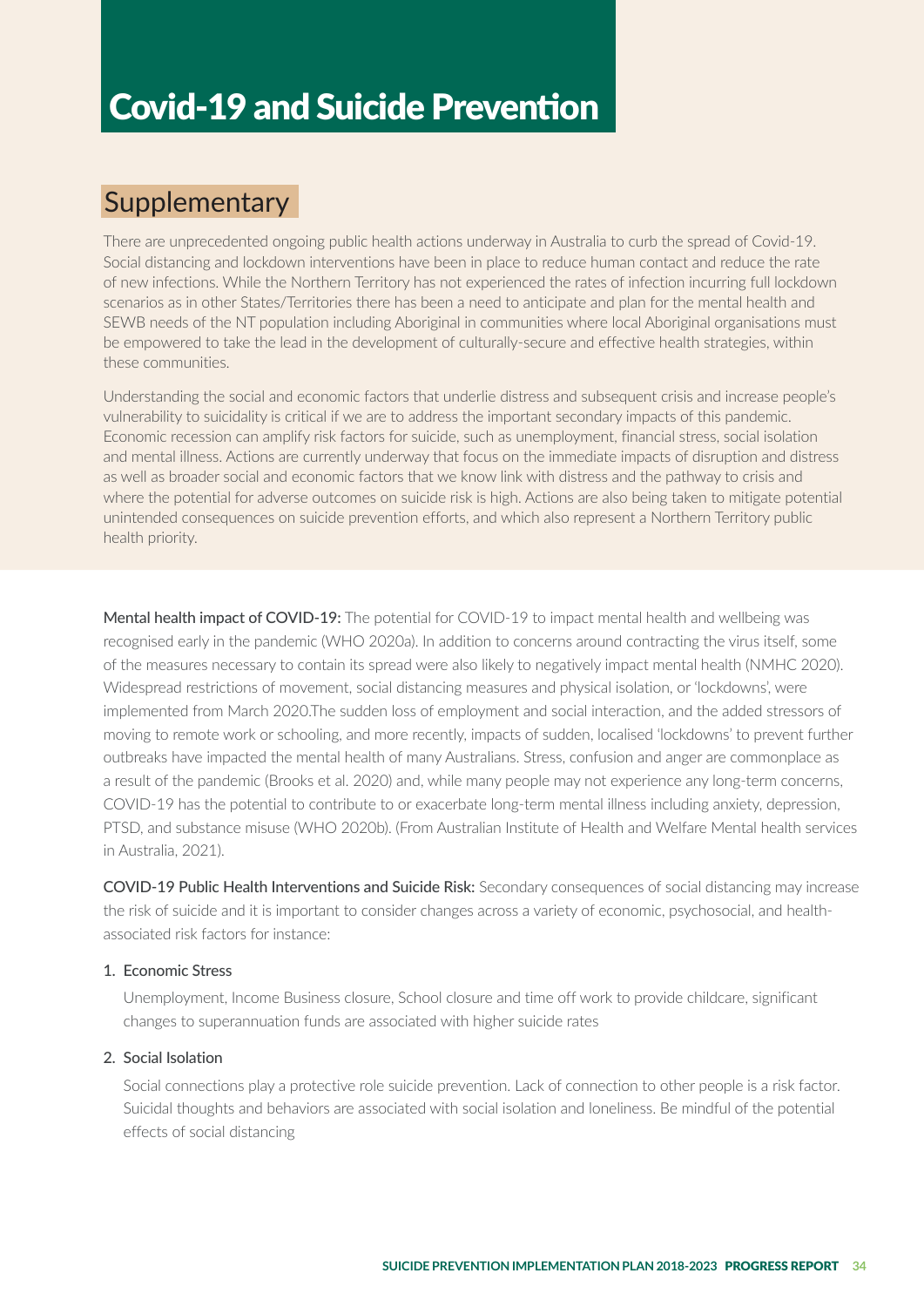#### 3. Physical Distance, Not Social Distance

 Social distancing requires physical space between people, not social distance. Staying connected by telephone, video or social media can mitigate risk factors for suicide

#### 4. Decreased Access to Community supports and events

 The effects of closing community centers, sports clubs and churches may further contribute to social isolation and risk

#### 5. Barriers to Mental Health Treatment

 COVID-19 screening at health centre entry points and cancelled appointments can mean reduced or perceived reduced access to mental health care affecting presentation and referrals for suicidal ideation

#### 6. Medical Problems

Exacerbated physical health problems could increase risk for some people, especially among older adults

#### 7. National Anticipatory Anxiety

 24/7 news coverage of unprecedented events may serve as an additional stressor for the present and future especially for individuals with pre-existing mental health problems. (Adapted from Reger et al., 2020).

Evolving Events of the Pandemic: As the virus emerged, then spread to all corners of the world, psychological responses have moved through numerous phases. Uncertainty and fear about the nature and implications have been followed by community cohesion, alongside increased rates of distress, which have taken varied forms, i.e., dysphoria, anxiety, insomnia, and for some, traumatic stress and suicidal thoughts. Early in the pandemic….COVID-19 was potentially having a greater negative impact on national mental health. As the pandemic has worn on, nations have experienced viral spread and mortality, economic contraction, and in some instances, mixed messages from national and local leadership. Major concerns about reopening plans have additionally contributed to anxiety and concerns about the pandemic's effect on the population's mental health. Basic public health strategies such as testing, quarantining, and mask wearing have led to additional layers of uncertainty, morbidity, and mortality. However, concern about an increased risks of suicide that warranted attention has fortunately not materialised in overall rates during the pandemic thus far. The COVID-19 pandemic presents clear threats to the mental well-being of most and suicide risk for some. However, increases in suicide rates are not inevitable. Because suicide risk is multifactorial with well-established risk factors and a growing body of evidence for effective suicide prevention strategies, outcomes related to suicide will be greatly influenced by investments and actions taken now and in the coming months on the part of policy makers, health care and community leaders, and citizens…If specific strategies can be maximally implemented with COVID-19-specific threats to population mental health and suicide risk in mind, this pandemic may not only provide a sense of urgency, but a path forward to address suicide risk at national and community levels.

(Adapted from Moutier, 2020 at jamanetwork.com/journals/jamapsychiatry/fullarticle/2772135).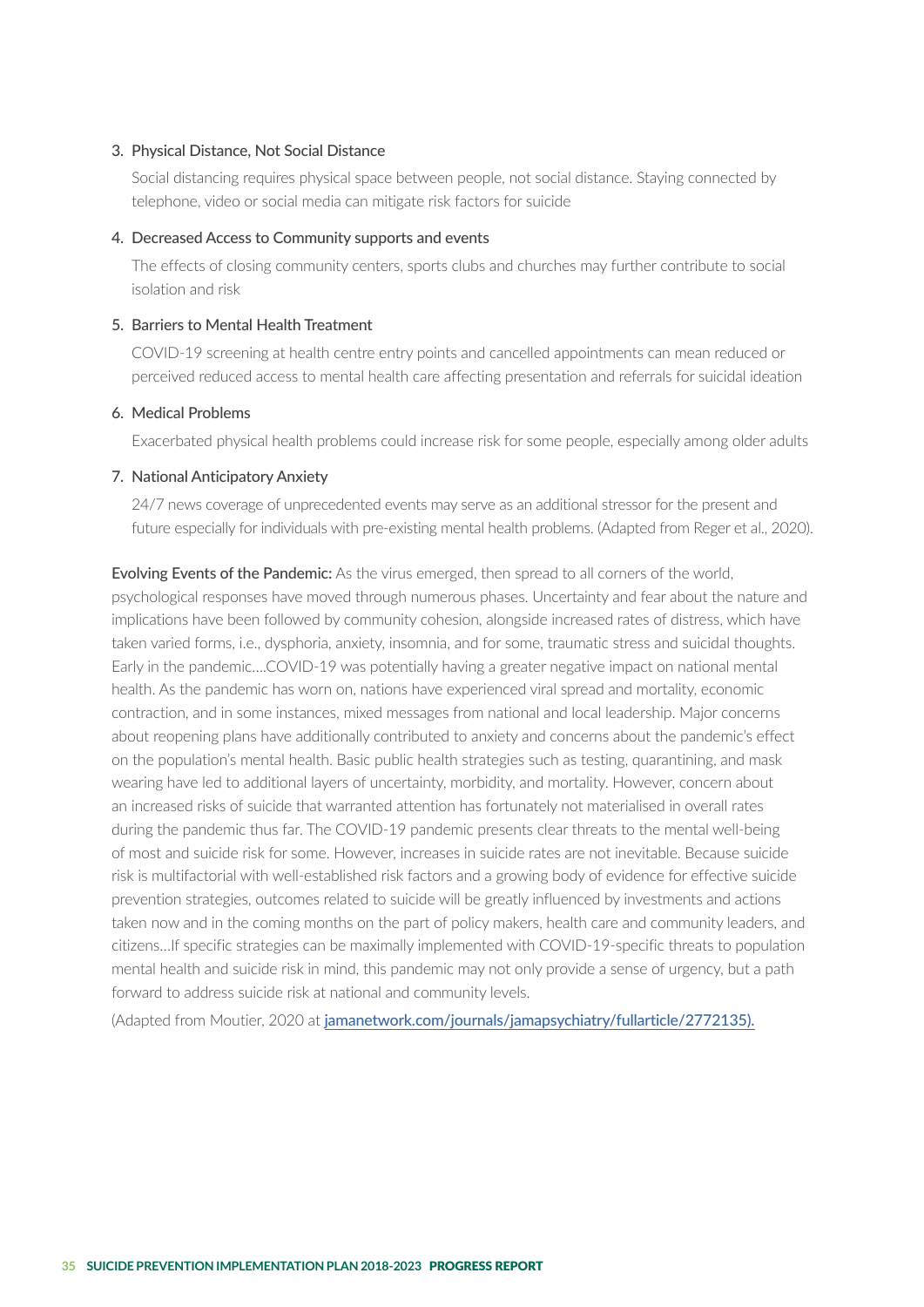## **NT Response to the National Mental Health Pandemic Response Plan**

## Key priority areas:

| <b>Focus areas</b>                                                                                                                                                                                                                                                           | <b>Current actions</b>                                                                                                                                                                                                                                                                                                                                                                                      |  |  |
|------------------------------------------------------------------------------------------------------------------------------------------------------------------------------------------------------------------------------------------------------------------------------|-------------------------------------------------------------------------------------------------------------------------------------------------------------------------------------------------------------------------------------------------------------------------------------------------------------------------------------------------------------------------------------------------------------|--|--|
| Meeting immediate mental health and well-being<br>needs by adapting current services and proactively<br>engaging with those in need                                                                                                                                          | Better links between hospitals-based services and<br>community NGO accommodation providers developed<br>to maximise step down out of the acute hospital<br>environment, and prevent hospitalisation where it is<br>clinically safe to do so.<br>Greater involvement with Aboriginal Community<br>Controlled Organisations social and emotional<br>wellbeing programs as the frontline of responses.         |  |  |
| Implementing new models of care to meet emerging<br>needs that focus on strengthening our communities<br>and community-based care.                                                                                                                                           | Establishment of feasibility study for Stabilisation,<br>Assessment and Referral attached to Emergency<br>Department at Royal Darwin Hospital.                                                                                                                                                                                                                                                              |  |  |
| Facilitating access to care through coordination and<br>integration.                                                                                                                                                                                                         | The WAYBACK Support Service established at Royal<br>Darwin Hospital for follow-up support of hospitals<br>presentations for suicide attempts and crisis.                                                                                                                                                                                                                                                    |  |  |
| Addressing complex needs of those with severe,<br>chronic or acute mental illness in ways that promote<br>best practice care, assertively reach out to those who<br>are ill, decrease reliance on inpatient services and<br>increase services within the home and community. | Establishment of multi-sector Place of Care committee<br>for Top End. Care coordination between NGO and<br>Government providers for people with moderate to<br>severe illness.<br>Evaluation and recommissioning of NT Housing<br>Accommodation Support Initiative (HASI) program in<br>both Top End and Alice Springs.                                                                                     |  |  |
| Reducing risk by focusing on mental health and<br>suicide risk factors in their full social context                                                                                                                                                                          | NT Community Suicide Prevention Grants round<br>awarded 1 July 2021. Local community grants<br>throughout the NT to support community initiatives.                                                                                                                                                                                                                                                          |  |  |
| Meeting the needs of our most at risk with targeted<br>responses that acknowledge the unique experiences<br>and diverse requirements of vulnerable populations                                                                                                               | The Department of the Chief Minister established<br>a \$5 million Worker and Wellbeing Fund to support<br>Territorians and local workers struggling with the<br>economic effects of the coronavirus (COVID-19) crisis<br>providing immediate financial and counselling support<br>to international students and VISA holders who have<br>lost employment and are not entitled to other benefit<br>payments. |  |  |
| Communicating clearly with strategies that inform,<br>provide consistent messages and use community<br>communication as a prevention tool                                                                                                                                    | COVID 19 awareness and emergency response<br>websites had consistent mental health messaging<br>Two new phone support lines established by existing<br>Community Mental Health NGOs to provide a local<br>context for people seeking supports.                                                                                                                                                              |  |  |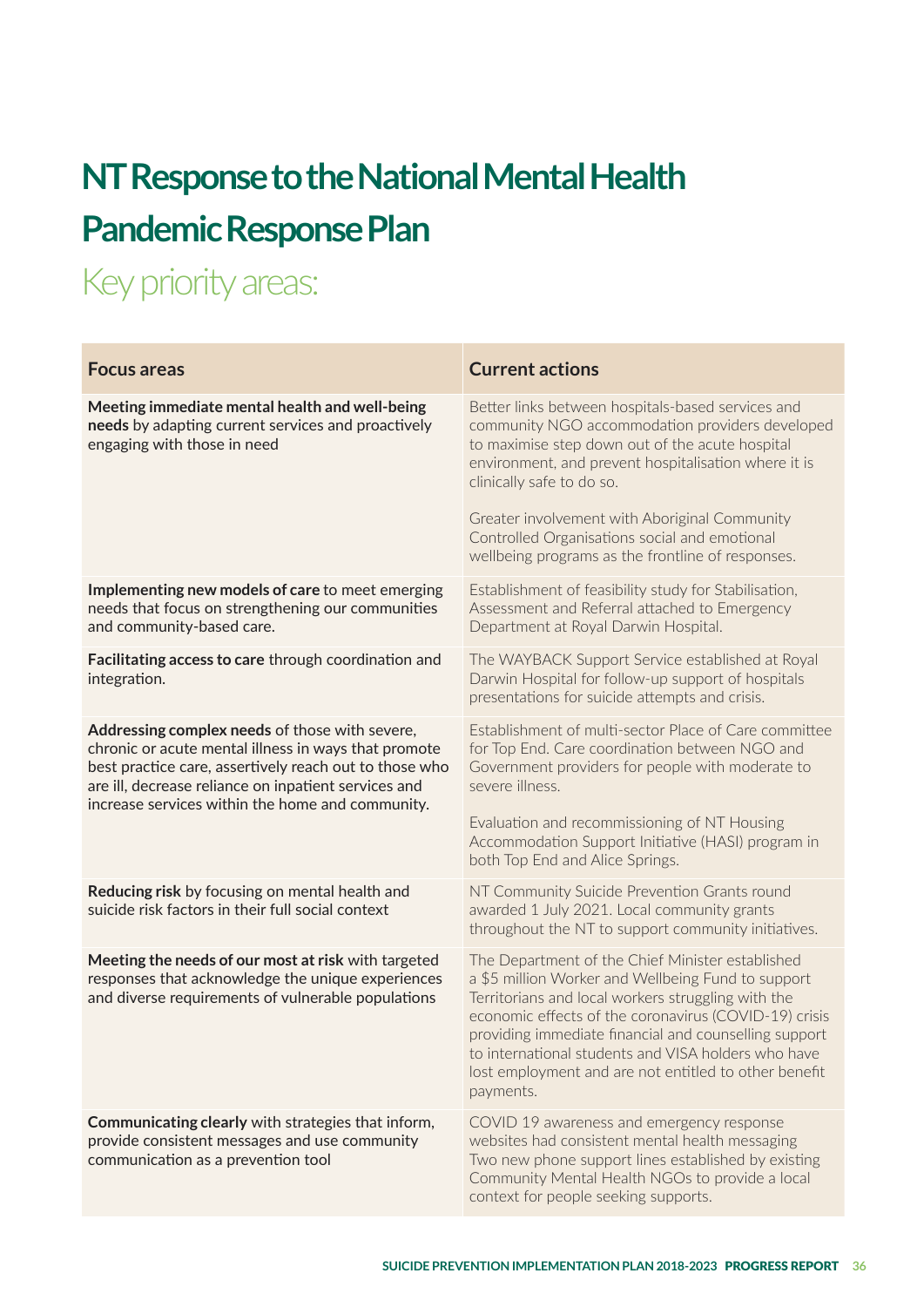| A specific focus on coordinated suicide prevention<br>action facilitating a community-wide, cross-sector<br>response. | NT Suicide Prevention Coordination Committee<br>(NTSPCC) – meets quarterly with whole of government<br>representation, key NGOs, Aboriginal organisations and<br>consumer representatives.<br>Existing contracts for suicide prevention awareness<br>have been asked to focus on social and economic<br>settings for the next six months - with a focus on entry<br>points like Centrelink, Family Relationship Centres, etc. |
|-----------------------------------------------------------------------------------------------------------------------|-------------------------------------------------------------------------------------------------------------------------------------------------------------------------------------------------------------------------------------------------------------------------------------------------------------------------------------------------------------------------------------------------------------------------------|
| Providing strong governance and integrated                                                                            | NTPHN, NTG, AMSANT and Partners delivered the                                                                                                                                                                                                                                                                                                                                                                                 |
| coordination of Australia's federated mental health                                                                   | Joint Regional Mental Health and Suicide Prevention                                                                                                                                                                                                                                                                                                                                                                           |
| system to drive implementation.                                                                                       | Foundation Plan in February 2021.                                                                                                                                                                                                                                                                                                                                                                                             |

#### Additional components towards increase system capacity:

- People with general concerns and worries directed to large national phone lines and web forums (they have capacity and infrastructure)
- People experiencing increased distress encouraged to access support initially through (Lifeline, Beyond Blue).
- The NT Mental Health Line promoted to those in crisis or emergency, so that specialist clinical resources not overwhelmed
- NTPHN distribution of additional resources for GPs to encourage self-care and mental health promotion in primary health care settings
- Release of Northern Territory Aboriginal Mental Health and Social and Emotional Wellbeing COVID-19 Response Plan (MH & SEWB Plan) to assist ACCHS plan for the mental health needs of Aboriginal communities during and after the Coronavirus (COVID-19) pandemic
- Aboriginal Medical Alliance Services NT (AMSANT) development of additional communication support through the Social and Emotional Wellbeing Program workers

## Funded Services Example: *The Way Back Support Service*

The Way Back Support Service (TWBSS) (also known as Aftercare Following a Suicide Attempt) is best practice management of presentations for suicidal behaviour. TWBSS is focused on supporting people who have attempted suicide providing psychosocial non-clinical support assertive outreach service for up to 3 months with primarily face to face contact. This service is a partnership between clinical specialist Top End mental Health Service (TEMHS) and Non-clinical community focused support coordinators at Community Mental Health NGO, TeamHEALTH that connect referred clients to relevant services and social supports.

- Increased communication with Aboriginal Community controlled organisations responding at a community level within the bio-security zones
- Increased telehealth and phone-oriented service delivery (including tele-psychiatry) during shut down, particularly in biosecurity areas
- Two new phone support lines were established by existing NGOs in the NT to provide a local context for people needing support. This was possible through flexible agreement with the NTG and supporting funds from the Worker and Wellbeing Fund to continue the TeamTALK service from 1 July-31 Dec 2021
- The TeamHEALTH phone line TeamTALK is continuing and will be available 11am 11pm 7 days per week. Data on usage is not yet available. Call: 1800 TEAM 00 (1800 832 600)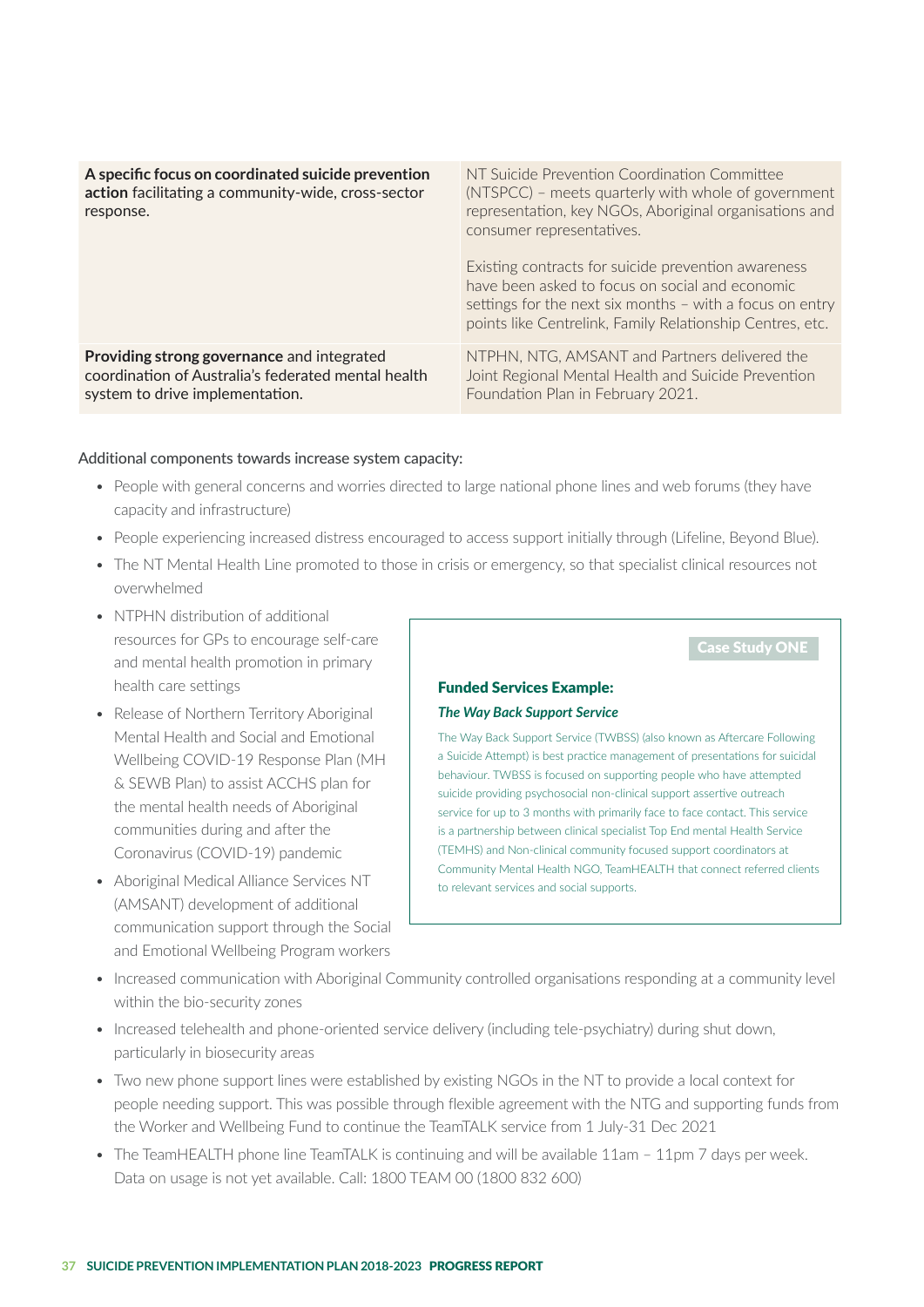• At July 2021, following 15 months since TeamTALK commenced in April 2020, the service has conducted almost 4000 support sessions from people seeking low intensity support across the following support themes:

| Anxiety/<br><b>Depression</b>                                                                                                                                                                | <b>Family related</b><br>stress                                   | Quarantine<br>related stress | Isolation/<br><b>loneliness</b> | <b>Work or financial</b><br>related stress                                                                                                                                                                                                                                   | Other |
|----------------------------------------------------------------------------------------------------------------------------------------------------------------------------------------------|-------------------------------------------------------------------|------------------------------|---------------------------------|------------------------------------------------------------------------------------------------------------------------------------------------------------------------------------------------------------------------------------------------------------------------------|-------|
| 13%                                                                                                                                                                                          | 10%                                                               | 15%                          | 17%                             | 14%                                                                                                                                                                                                                                                                          | 13%   |
|                                                                                                                                                                                              |                                                                   |                              |                                 |                                                                                                                                                                                                                                                                              |       |
| Resources to assist with effects of disruption - housing<br>supports, financial supports, relationships assistance,<br>food security, phone help lines, community networks,<br>buddy systems |                                                                   | <b>UNIVERSAL</b>             |                                 | Websites - COVID specific information, general mental<br>health phone lines - National and NT specific<br>Social media messaging                                                                                                                                             |       |
| Debriefing, counselling, anxiety management,<br>depression interventions, on-line forums, coaches                                                                                            |                                                                   | <b>DISRUPTION</b>            |                                 | Centrelink, Relationships centres, Financial counselling, Op shops,<br>Electorate offices, Schools, Sporting clubs, Church groups,<br>local networks, NTCOSS, Territory Families, Primary Health Care<br>EAP services, General Practitioners, Social and Emotional wellbeing |       |
|                                                                                                                                                                                              | Intensive counselling, care coordination, 24hr helplines, respite | <b>DISTRESS</b>              |                                 | programs, specialist services (TeamHEALTH, Hedspace, phone<br>counselling services)<br>NT Government specialist mental health services, private mental                                                                                                                       |       |
|                                                                                                                                                                                              | 24hr helplines, emergency response services, postvention supports | <b>CRISIS</b>                |                                 | health pratitioners, phone and telehealth counselling<br>Police, ambulance, Inpatient services, Residential support<br>services, Emergency departments                                                                                                                       |       |

For more information on the NT Governments range of COVID responses including wellbeing supports available for Territorians please click the following links:

- Coronavirus.nt.gov.au/
- Coronavirus.nt.gov.au/business-and-work/wellbeing-support
- Trade Support Scheme COVID-19 Quick Response Grants NT.GOV.AU

#### Aboriginal Community Information:

- amsant.org.au/sewb-covid-19/
- amsant.org.au/wp-content/ uploads/2021/07/NT-Aboriginal-Mental-Health-and-Social-Emotional-Wellbeing-COVID-19-plan.pdf

#### Community Grants Examples:

## *Northern Territory Hepatitis and Aids Council (NTHAC)* -

"Voices from the Community"

The Northern Territory Hepatitis and Aids Council (NTHAC) prepared a short film resource centred around the themes from 'prevention to wellness' incorporating the messages contained within the 'Community Voices' resource, focusing on suicide prevention for Sister Girls from the Tiwi Islands focusing on the lived experience of two Sister Girls from the Islands. From this film, imagery and narrative were captured and utilised to create a series of hard copy resources with key suicide prevention messages and support service contacts. The film and resources will be available to be utilised by service providers and community members to promote wellness and to assist people where to go to in order to be supported.